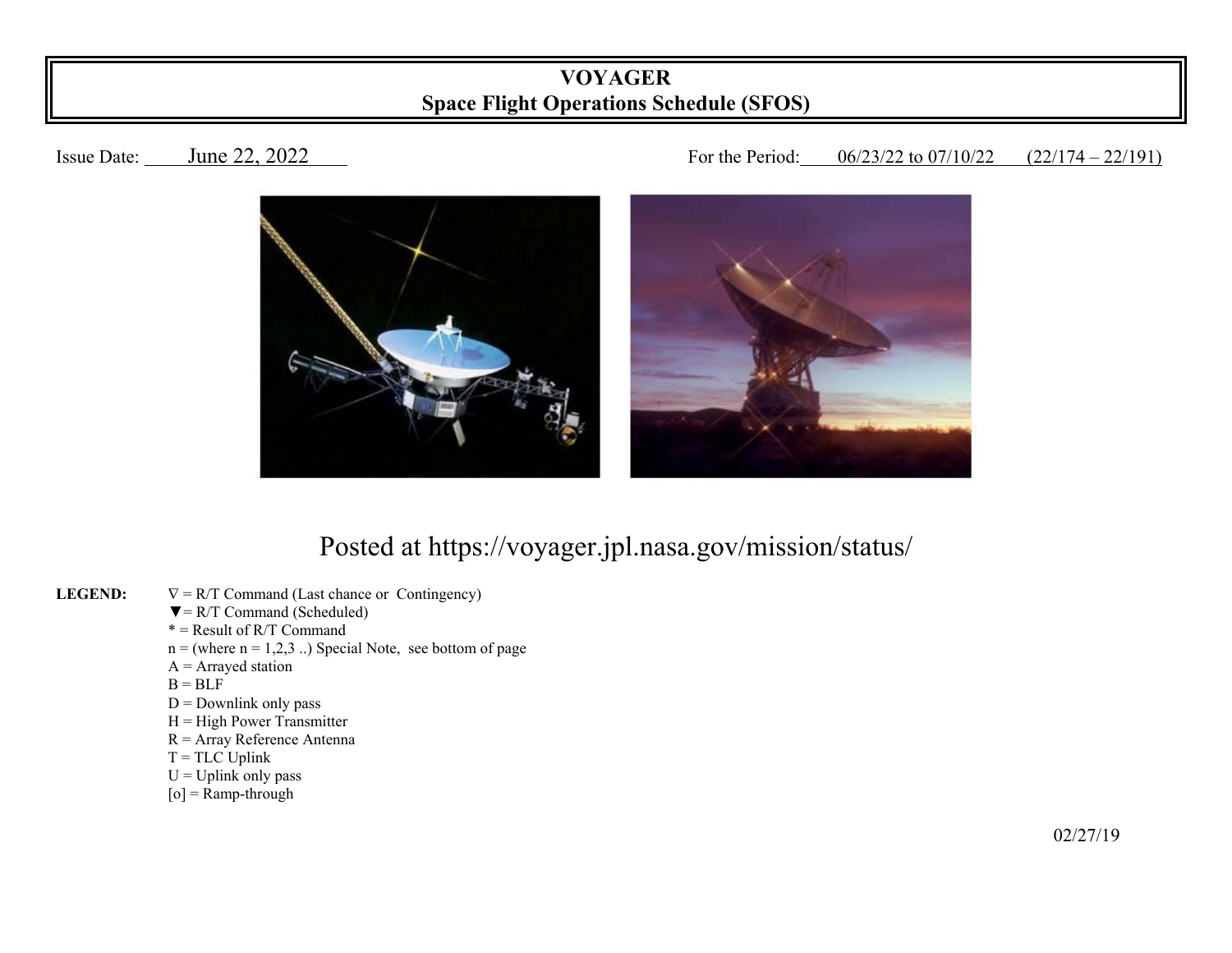| PDT:<br>$\Omega$<br>23<br>10<br>$-11$<br>12<br>13<br>15<br><u>16</u><br>18<br><u> 19</u><br><u>20</u><br><u>21</u><br>22<br>5<br>6<br>$\mathbf{7}$<br>$_{8}$<br>9<br>$\frac{14}{1}$<br>17<br><b>THURSDAY</b><br>JUNE 23, 2022<br>174-175<br>UTC:<br>$\frac{14}{1}$<br>$\frac{15}{1}$<br>$\frac{16}{1}$ $\frac{17}{1}$ $\frac{18}{1}$<br>$\frac{19}{1}$<br>$\frac{20}{1}$<br>$\frac{21}{1}$<br>$\frac{22}{1}$<br>7<br>8<br>$\frac{10}{1}$<br>$\frac{11}{1}$<br>12<br>13<br>$\frac{23}{1}$<br>0<br>9<br>5<br>6<br>S/C 31<br>1200 RTLT 43h 13m 2s<br>0000 RTLT 43h 13m 8s<br>INITIAL CONDITIONS<br>RTLT: 43h 12m 56s<br><b>CCSL: BASELINE</b><br>FDSL: 11AF<br>TWNC: ON<br><b>SB: OFF</b><br>----------TLC (SHORT-FORM) --<br>--------------------------<br><b>XB: LOW</b><br>PYR: .05/.10/.25<br><b>GYROS: OFF</b><br>CR-5T<br><b>FDS MODE</b><br><b>XB DATA RATE(MI)</b><br>160(32)<br>14 [T] $+ 0805$<br>$\begin{array}{ c c c c c }\n \hline\n 0230 & 14 [D] \hline\n \end{array}$<br>31 DSN COVERAGE<br>1735<br>$\begin{array}{c c c c c c c c c} \hline \multicolumn{3}{c }{\textbf{63 [D]}} & \multicolumn{3}{c }{\textbf{64 [D]}} & \multicolumn{3}{c }{\textbf{65 [D]}} & \multicolumn{3}{c }{\textbf{66 [D]}}\\ \hline \multicolumn{3}{c }{\textbf{67 [D]}} & \multicolumn{3}{c }{\textbf{68 [D]}} & \multicolumn{3}{c }{\textbf{69 [D]}} & \multicolumn{3}{c }{\textbf{60 [D]}}\\ \hline \multicolumn{3}{c }{\textbf{60 [D]}}$<br>32 DSN COVERAGE<br>1605<br>43 [o]<br>40<br>S/C 32<br>1200 RTLT 35h 58m 28s<br>0000 RTLT 35h 58m 32s<br>INITIAL CONDITIONS<br>RTLT: 35h 58m 26s<br>CCSL: B196<br>FDSL: 11AF<br>TWNC: ON<br>SB: OFF<br>XB: LOW<br>PYR: .05/.10/.25<br>GYROS: OFF<br>CR-5T<br><b>FDS MODE</b><br>160(32)<br>XB DATA RATE(MI)<br>VGR COVERAGE<br><b>ON CALL</b><br><b>NOTES</b><br>UTC:<br>13<br>15<br>16<br>17<br>18<br>19<br>21<br>22<br>10<br>11<br>12<br>20<br>0<br>8<br>9<br>5<br>6 | ISSUE DATE: 06/27/22 14:54 |  |  |  |                |  |  |  |  |                |  |  |  |   |
|----------------------------------------------------------------------------------------------------------------------------------------------------------------------------------------------------------------------------------------------------------------------------------------------------------------------------------------------------------------------------------------------------------------------------------------------------------------------------------------------------------------------------------------------------------------------------------------------------------------------------------------------------------------------------------------------------------------------------------------------------------------------------------------------------------------------------------------------------------------------------------------------------------------------------------------------------------------------------------------------------------------------------------------------------------------------------------------------------------------------------------------------------------------------------------------------------------------------------------------------------------------------------------------------------------------------------------------------------------------------------------------------------------------------------------------------------------------------------------------------------------------------------------------------------------------------------------------------------------------------------------------------------------------------------------------------------------------------------------------------------------------------------------------------------------------------------------------------------------------------------------------------------------------|----------------------------|--|--|--|----------------|--|--|--|--|----------------|--|--|--|---|
|                                                                                                                                                                                                                                                                                                                                                                                                                                                                                                                                                                                                                                                                                                                                                                                                                                                                                                                                                                                                                                                                                                                                                                                                                                                                                                                                                                                                                                                                                                                                                                                                                                                                                                                                                                                                                                                                                                                |                            |  |  |  |                |  |  |  |  |                |  |  |  | 0 |
|                                                                                                                                                                                                                                                                                                                                                                                                                                                                                                                                                                                                                                                                                                                                                                                                                                                                                                                                                                                                                                                                                                                                                                                                                                                                                                                                                                                                                                                                                                                                                                                                                                                                                                                                                                                                                                                                                                                |                            |  |  |  |                |  |  |  |  |                |  |  |  |   |
|                                                                                                                                                                                                                                                                                                                                                                                                                                                                                                                                                                                                                                                                                                                                                                                                                                                                                                                                                                                                                                                                                                                                                                                                                                                                                                                                                                                                                                                                                                                                                                                                                                                                                                                                                                                                                                                                                                                |                            |  |  |  |                |  |  |  |  |                |  |  |  |   |
|                                                                                                                                                                                                                                                                                                                                                                                                                                                                                                                                                                                                                                                                                                                                                                                                                                                                                                                                                                                                                                                                                                                                                                                                                                                                                                                                                                                                                                                                                                                                                                                                                                                                                                                                                                                                                                                                                                                |                            |  |  |  |                |  |  |  |  |                |  |  |  |   |
|                                                                                                                                                                                                                                                                                                                                                                                                                                                                                                                                                                                                                                                                                                                                                                                                                                                                                                                                                                                                                                                                                                                                                                                                                                                                                                                                                                                                                                                                                                                                                                                                                                                                                                                                                                                                                                                                                                                |                            |  |  |  |                |  |  |  |  |                |  |  |  |   |
|                                                                                                                                                                                                                                                                                                                                                                                                                                                                                                                                                                                                                                                                                                                                                                                                                                                                                                                                                                                                                                                                                                                                                                                                                                                                                                                                                                                                                                                                                                                                                                                                                                                                                                                                                                                                                                                                                                                |                            |  |  |  |                |  |  |  |  |                |  |  |  |   |
|                                                                                                                                                                                                                                                                                                                                                                                                                                                                                                                                                                                                                                                                                                                                                                                                                                                                                                                                                                                                                                                                                                                                                                                                                                                                                                                                                                                                                                                                                                                                                                                                                                                                                                                                                                                                                                                                                                                |                            |  |  |  |                |  |  |  |  |                |  |  |  |   |
|                                                                                                                                                                                                                                                                                                                                                                                                                                                                                                                                                                                                                                                                                                                                                                                                                                                                                                                                                                                                                                                                                                                                                                                                                                                                                                                                                                                                                                                                                                                                                                                                                                                                                                                                                                                                                                                                                                                |                            |  |  |  |                |  |  |  |  |                |  |  |  |   |
|                                                                                                                                                                                                                                                                                                                                                                                                                                                                                                                                                                                                                                                                                                                                                                                                                                                                                                                                                                                                                                                                                                                                                                                                                                                                                                                                                                                                                                                                                                                                                                                                                                                                                                                                                                                                                                                                                                                |                            |  |  |  |                |  |  |  |  |                |  |  |  |   |
|                                                                                                                                                                                                                                                                                                                                                                                                                                                                                                                                                                                                                                                                                                                                                                                                                                                                                                                                                                                                                                                                                                                                                                                                                                                                                                                                                                                                                                                                                                                                                                                                                                                                                                                                                                                                                                                                                                                |                            |  |  |  |                |  |  |  |  |                |  |  |  |   |
|                                                                                                                                                                                                                                                                                                                                                                                                                                                                                                                                                                                                                                                                                                                                                                                                                                                                                                                                                                                                                                                                                                                                                                                                                                                                                                                                                                                                                                                                                                                                                                                                                                                                                                                                                                                                                                                                                                                |                            |  |  |  |                |  |  |  |  |                |  |  |  |   |
|                                                                                                                                                                                                                                                                                                                                                                                                                                                                                                                                                                                                                                                                                                                                                                                                                                                                                                                                                                                                                                                                                                                                                                                                                                                                                                                                                                                                                                                                                                                                                                                                                                                                                                                                                                                                                                                                                                                |                            |  |  |  |                |  |  |  |  |                |  |  |  |   |
|                                                                                                                                                                                                                                                                                                                                                                                                                                                                                                                                                                                                                                                                                                                                                                                                                                                                                                                                                                                                                                                                                                                                                                                                                                                                                                                                                                                                                                                                                                                                                                                                                                                                                                                                                                                                                                                                                                                |                            |  |  |  |                |  |  |  |  |                |  |  |  |   |
|                                                                                                                                                                                                                                                                                                                                                                                                                                                                                                                                                                                                                                                                                                                                                                                                                                                                                                                                                                                                                                                                                                                                                                                                                                                                                                                                                                                                                                                                                                                                                                                                                                                                                                                                                                                                                                                                                                                |                            |  |  |  |                |  |  |  |  |                |  |  |  |   |
|                                                                                                                                                                                                                                                                                                                                                                                                                                                                                                                                                                                                                                                                                                                                                                                                                                                                                                                                                                                                                                                                                                                                                                                                                                                                                                                                                                                                                                                                                                                                                                                                                                                                                                                                                                                                                                                                                                                |                            |  |  |  |                |  |  |  |  |                |  |  |  |   |
|                                                                                                                                                                                                                                                                                                                                                                                                                                                                                                                                                                                                                                                                                                                                                                                                                                                                                                                                                                                                                                                                                                                                                                                                                                                                                                                                                                                                                                                                                                                                                                                                                                                                                                                                                                                                                                                                                                                |                            |  |  |  |                |  |  |  |  |                |  |  |  |   |
|                                                                                                                                                                                                                                                                                                                                                                                                                                                                                                                                                                                                                                                                                                                                                                                                                                                                                                                                                                                                                                                                                                                                                                                                                                                                                                                                                                                                                                                                                                                                                                                                                                                                                                                                                                                                                                                                                                                |                            |  |  |  |                |  |  |  |  |                |  |  |  |   |
|                                                                                                                                                                                                                                                                                                                                                                                                                                                                                                                                                                                                                                                                                                                                                                                                                                                                                                                                                                                                                                                                                                                                                                                                                                                                                                                                                                                                                                                                                                                                                                                                                                                                                                                                                                                                                                                                                                                |                            |  |  |  |                |  |  |  |  |                |  |  |  |   |
|                                                                                                                                                                                                                                                                                                                                                                                                                                                                                                                                                                                                                                                                                                                                                                                                                                                                                                                                                                                                                                                                                                                                                                                                                                                                                                                                                                                                                                                                                                                                                                                                                                                                                                                                                                                                                                                                                                                |                            |  |  |  |                |  |  |  |  |                |  |  |  |   |
|                                                                                                                                                                                                                                                                                                                                                                                                                                                                                                                                                                                                                                                                                                                                                                                                                                                                                                                                                                                                                                                                                                                                                                                                                                                                                                                                                                                                                                                                                                                                                                                                                                                                                                                                                                                                                                                                                                                |                            |  |  |  |                |  |  |  |  |                |  |  |  |   |
|                                                                                                                                                                                                                                                                                                                                                                                                                                                                                                                                                                                                                                                                                                                                                                                                                                                                                                                                                                                                                                                                                                                                                                                                                                                                                                                                                                                                                                                                                                                                                                                                                                                                                                                                                                                                                                                                                                                |                            |  |  |  |                |  |  |  |  |                |  |  |  |   |
|                                                                                                                                                                                                                                                                                                                                                                                                                                                                                                                                                                                                                                                                                                                                                                                                                                                                                                                                                                                                                                                                                                                                                                                                                                                                                                                                                                                                                                                                                                                                                                                                                                                                                                                                                                                                                                                                                                                |                            |  |  |  |                |  |  |  |  |                |  |  |  |   |
|                                                                                                                                                                                                                                                                                                                                                                                                                                                                                                                                                                                                                                                                                                                                                                                                                                                                                                                                                                                                                                                                                                                                                                                                                                                                                                                                                                                                                                                                                                                                                                                                                                                                                                                                                                                                                                                                                                                |                            |  |  |  |                |  |  |  |  |                |  |  |  |   |
|                                                                                                                                                                                                                                                                                                                                                                                                                                                                                                                                                                                                                                                                                                                                                                                                                                                                                                                                                                                                                                                                                                                                                                                                                                                                                                                                                                                                                                                                                                                                                                                                                                                                                                                                                                                                                                                                                                                |                            |  |  |  |                |  |  |  |  |                |  |  |  |   |
|                                                                                                                                                                                                                                                                                                                                                                                                                                                                                                                                                                                                                                                                                                                                                                                                                                                                                                                                                                                                                                                                                                                                                                                                                                                                                                                                                                                                                                                                                                                                                                                                                                                                                                                                                                                                                                                                                                                |                            |  |  |  |                |  |  |  |  |                |  |  |  |   |
|                                                                                                                                                                                                                                                                                                                                                                                                                                                                                                                                                                                                                                                                                                                                                                                                                                                                                                                                                                                                                                                                                                                                                                                                                                                                                                                                                                                                                                                                                                                                                                                                                                                                                                                                                                                                                                                                                                                |                            |  |  |  | $\frac{14}{1}$ |  |  |  |  | $\frac{23}{4}$ |  |  |  |   |
| $UTC$ :<br>JUN 24<br><b>JUN 23</b><br>Page 1 of 18                                                                                                                                                                                                                                                                                                                                                                                                                                                                                                                                                                                                                                                                                                                                                                                                                                                                                                                                                                                                                                                                                                                                                                                                                                                                                                                                                                                                                                                                                                                                                                                                                                                                                                                                                                                                                                                             |                            |  |  |  |                |  |  |  |  |                |  |  |  |   |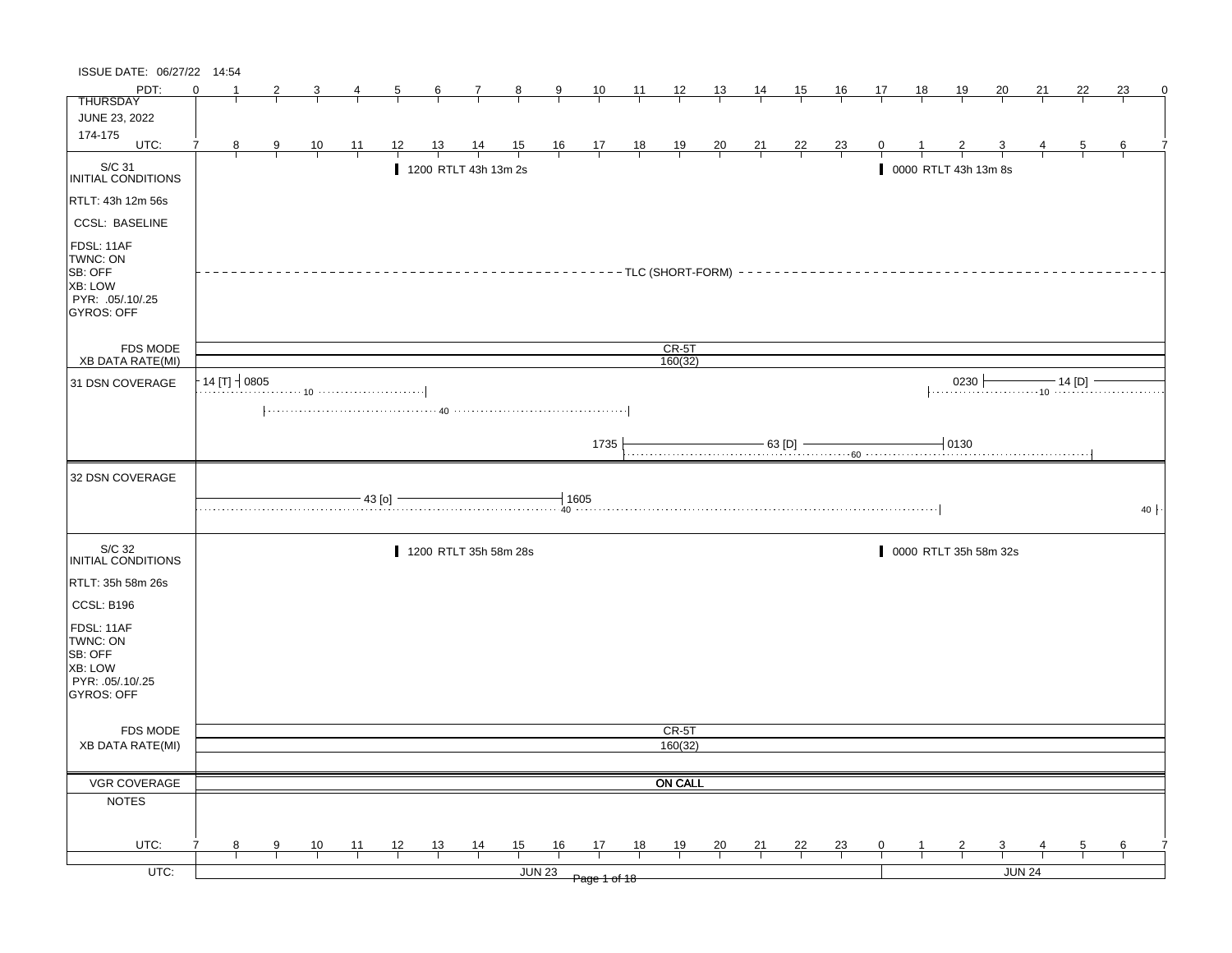| ISSUE DATE: 06/27/22 14:54                                                            |                     |      |    |    |                |                 |                                                    |                |                |                |                |                |                |                |           |                          |              |    |                       |               |    |    |                 |
|---------------------------------------------------------------------------------------|---------------------|------|----|----|----------------|-----------------|----------------------------------------------------|----------------|----------------|----------------|----------------|----------------|----------------|----------------|-----------|--------------------------|--------------|----|-----------------------|---------------|----|----|-----------------|
| PDT:                                                                                  | ∩                   | 2    |    |    | $\overline{5}$ | $6\overline{6}$ | $\mathcal{I}$                                      | $_{8}$         | 9              | 10             | 11             | $\frac{12}{1}$ | 13             | $\frac{14}{1}$ | 15        | <u>16</u>                | 17           | 18 | <u>19</u>             | <u>20</u>     | 21 | 22 | 23<br>0         |
| <b>FRIDAY</b>                                                                         |                     |      |    |    |                |                 |                                                    |                |                |                |                |                |                |                |           |                          |              |    |                       |               |    |    |                 |
| <b>JUNE 24, 2022</b>                                                                  |                     |      |    |    |                |                 |                                                    |                |                |                |                |                |                |                |           |                          |              |    |                       |               |    |    |                 |
| 175-176<br>UTC:                                                                       | 8<br>7              | 9    | 10 | 11 | 12             | 13              |                                                    | $\frac{15}{1}$ |                |                |                |                |                |                | <u>22</u> |                          | $\mathbf{0}$ |    |                       |               |    | 5  | 6               |
|                                                                                       |                     |      |    |    |                |                 |                                                    |                | $\frac{16}{1}$ | $\frac{17}{1}$ | $\frac{18}{1}$ | $\frac{19}{1}$ | $\frac{20}{1}$ | $\frac{21}{1}$ |           | $\frac{23}{ }$           |              |    |                       |               |    |    |                 |
| S/C 31<br>INITIAL CONDITIONS                                                          |                     |      |    |    |                |                 | 1200 RTLT 43h 13m 16s                              |                |                |                |                |                |                |                |           |                          |              |    | 0000 RTLT 43h 13m 22s |               |    |    |                 |
| RTLT: 43h 13m 8s                                                                      |                     |      |    |    |                |                 |                                                    |                |                |                |                |                |                |                |           |                          |              |    |                       |               |    |    |                 |
| <b>CCSL: BASELINE</b>                                                                 |                     |      |    |    |                |                 |                                                    |                |                |                |                |                |                |                |           |                          |              |    |                       |               |    |    |                 |
| FDSL: 11AF<br>TWNC: ON<br>SB: OFF<br>XB: LOW<br>PYR: .05/.10/.25<br><b>GYROS: OFF</b> |                     |      |    |    |                |                 |                                                    |                |                |                |                |                |                |                |           |                          |              |    |                       |               |    |    |                 |
| <b>FDS MODE</b>                                                                       |                     |      |    |    |                |                 |                                                    |                |                |                |                | $CR-5T$        |                |                |           |                          |              |    |                       |               |    |    |                 |
| <b>XB DATA RATE(MI)</b>                                                               |                     |      |    |    |                |                 |                                                    |                |                |                |                | 160(32)        |                |                |           |                          |              |    |                       |               |    |    |                 |
| 31 DSN COVERAGE                                                                       | $-$ 14 [D] $-$ 0820 |      |    |    |                |                 |                                                    |                |                |                |                |                |                |                |           |                          |              |    |                       |               |    |    | $0545$ + 14 [D] |
|                                                                                       |                     |      |    |    |                |                 |                                                    |                |                |                |                |                |                |                |           |                          |              |    |                       |               |    |    |                 |
|                                                                                       |                     |      |    |    |                |                 |                                                    |                |                | 1735           |                |                |                |                | 63 [D]    |                          |              |    |                       | 0300          |    |    |                 |
| 32 DSN COVERAGE                                                                       |                     |      |    |    |                |                 |                                                    |                |                |                |                |                |                |                |           |                          |              |    |                       |               |    |    |                 |
|                                                                                       |                     | 0840 |    |    |                |                 |                                                    |                |                | - 43 [H1] -    |                |                |                |                |           |                          |              |    | 10120                 |               |    |    | 40              |
| S/C 32<br>INITIAL CONDITIONS                                                          |                     |      |    |    |                |                 | 1200 RTLT 35h 58m 34s                              |                |                |                |                |                |                |                |           |                          |              |    | 0000 RTLT 35h 58m 36s |               |    |    |                 |
| RTLT: 35h 58m 32s                                                                     |                     |      |    |    |                |                 |                                                    |                |                |                |                |                |                |                |           |                          |              |    |                       |               |    |    |                 |
| CCSL: B196                                                                            |                     |      |    |    |                |                 |                                                    |                |                |                |                |                |                |                |           | 1944 CCS CLK RST (07:42) |              |    |                       |               |    |    |                 |
| FDSL: 11AF<br>TWNC: ON<br>SB: OFF<br>XB: LOW<br>PYR: .05/.10/.25<br><b>GYROS: OFF</b> |                     |      |    |    |                |                 |                                                    |                |                |                |                |                |                |                |           | 2125 CCSTIM F/C (09:24)  |              |    |                       |               |    |    |                 |
| FDS MODE                                                                              |                     |      |    |    |                |                 |                                                    |                |                |                |                | CR-5T          |                |                |           |                          |              |    |                       |               |    |    |                 |
| <b>XB DATA RATE(MI)</b>                                                               |                     |      |    |    |                |                 |                                                    |                |                |                |                | 160(32)        |                |                |           |                          |              |    |                       |               |    |    |                 |
| VGR COVERAGE                                                                          |                     |      |    |    |                | <b>ON CALL</b>  |                                                    |                |                |                |                |                | <b>VGR</b>     |                |           |                          |              |    | ON CALL               |               |    |    |                 |
| <b>NOTES</b>                                                                          |                     |      |    |    |                |                 | [1] S/C 32 DSS-43 HP DRV ON-OFF LIMITS 08:20-23:50 |                |                |                |                |                |                |                |           |                          |              |    |                       |               |    |    |                 |
| UTC:                                                                                  | 8                   | 9    | 10 | 11 | 12             | 13              | 14                                                 | 15             | 16             | 17             | 18             | 19             | 20             | 21             | 22        | <u>23</u>                | 0            |    |                       | 3             |    | 5  | 6               |
|                                                                                       |                     |      |    |    |                |                 |                                                    |                |                |                |                |                |                |                |           |                          |              |    |                       |               |    |    |                 |
| $UTC$ :                                                                               |                     |      |    |    |                |                 |                                                    |                | <b>JUN 24</b>  | Page 2 of 18   |                |                |                |                |           |                          |              |    |                       | <b>JUN 25</b> |    |    |                 |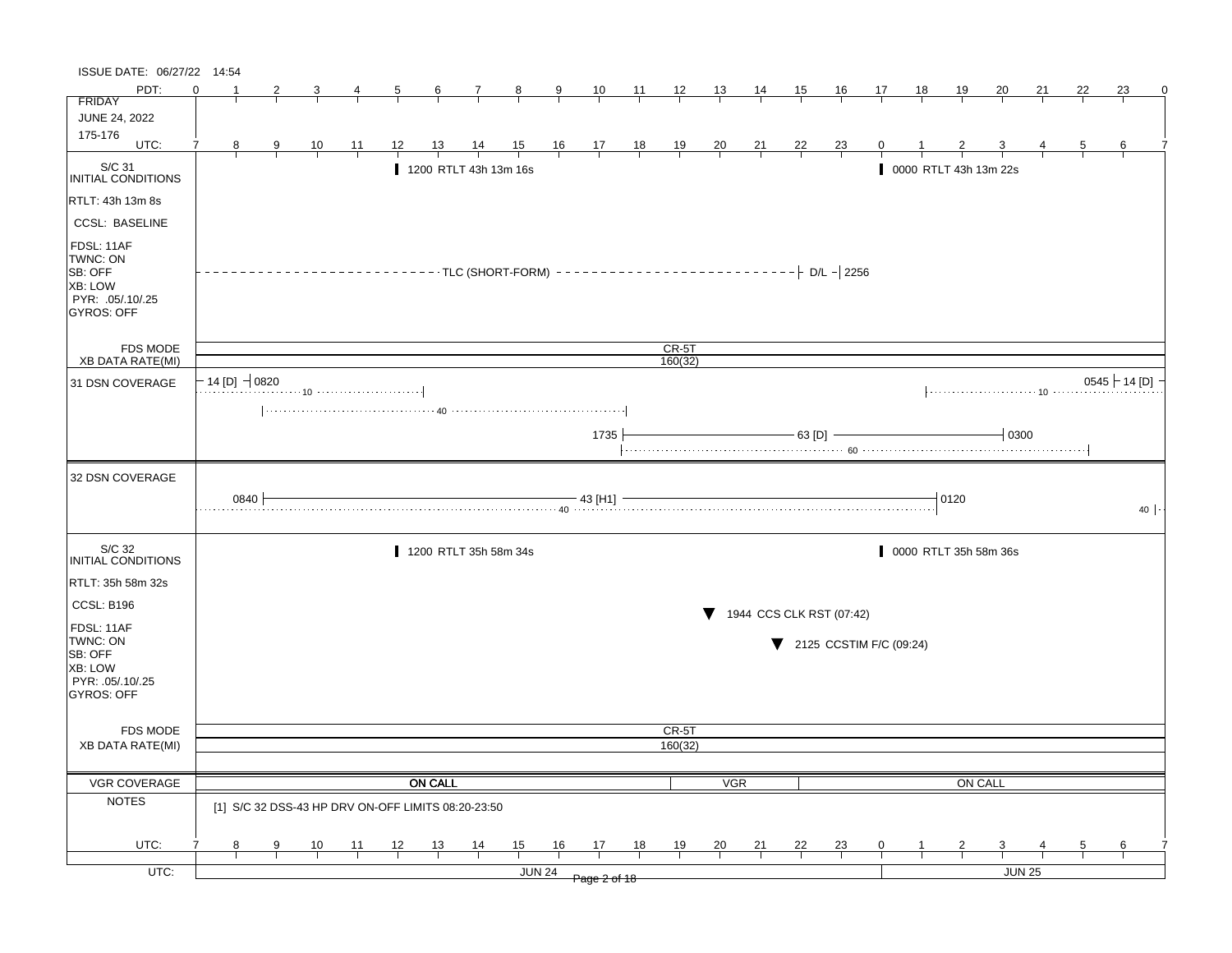| ISSUE DATE: 06/27/22 14:54                                                            |          |   |                |                |    |    |                 |                |                       |                |                                                               |    |                    |                |                |                |                |    |    |                |                                  |        |             |             |                 |
|---------------------------------------------------------------------------------------|----------|---|----------------|----------------|----|----|-----------------|----------------|-----------------------|----------------|---------------------------------------------------------------|----|--------------------|----------------|----------------|----------------|----------------|----|----|----------------|----------------------------------|--------|-------------|-------------|-----------------|
| PDT:                                                                                  | $\Omega$ |   | 2              | 3              | 4  | 5  | $6\overline{6}$ | 7              | $_{8}$                | $\overline{9}$ | 10                                                            | 11 | $\frac{12}{ }$     | 13             | 14             | <u>15</u>      | <u>16</u>      | 17 | 18 | 19             | 20                               | 21     | 22          | 23          | 0               |
| <b>SATURDAY</b>                                                                       |          |   |                |                |    |    |                 |                |                       |                |                                                               |    |                    |                |                |                |                |    |    |                |                                  |        |             |             |                 |
| JUNE 25, 2022                                                                         |          |   |                |                |    |    |                 |                |                       |                |                                                               |    |                    |                |                |                |                |    |    |                |                                  |        |             |             |                 |
| 176-177<br>UTC:                                                                       | 7        | 8 | $\overline{9}$ | $\frac{10}{1}$ | 11 | 12 | <u>13</u>       | $\frac{14}{1}$ |                       |                |                                                               |    |                    |                |                |                |                | 0  |    |                |                                  |        | 5           | 6           |                 |
|                                                                                       |          |   |                |                |    |    |                 |                | $\frac{15}{1}$        |                | $\begin{array}{c ccccc}\n16 & 17 & 18 \\ \hline\n\end{array}$ |    | $\frac{19}{1}$     | $\frac{20}{1}$ | $\frac{21}{1}$ | $\frac{22}{1}$ | $\frac{23}{1}$ |    |    |                |                                  |        |             |             |                 |
| S/C 31<br>INITIAL CONDITIONS                                                          |          |   |                |                |    |    |                 |                | 1200 RTLT 43h 13m 30s |                |                                                               |    |                    |                |                |                |                |    |    |                | 0000 RTLT 43h 13m 36s            |        |             |             |                 |
| RTLT: 43h 13m 22s                                                                     |          |   |                |                |    |    |                 |                |                       |                |                                                               |    |                    |                |                |                |                |    |    |                |                                  |        |             |             |                 |
| <b>CCSL: BASELINE</b>                                                                 |          |   |                |                |    |    |                 |                |                       |                |                                                               |    |                    |                |                |                |                |    |    |                |                                  |        | Y SSB 0531↓ |             |                 |
| FDSL: 11AF<br>TWNC: ON<br>SB: OFF<br>XB: LOW<br>PYR: .05/.10/.25<br><b>GYROS: OFF</b> |          |   |                |                |    |    |                 |                |                       |                |                                                               |    |                    |                |                |                |                |    |    |                |                                  |        | P SSB 0533  |             |                 |
| FDS MODE<br>XB DATA RATE(MI)                                                          |          |   |                |                |    |    |                 |                |                       |                |                                                               |    | $CR-5T$<br>160(32) |                |                |                |                |    |    |                |                                  |        |             |             |                 |
|                                                                                       |          |   | 0745 14 [D]    |                |    |    |                 |                |                       |                |                                                               |    |                    |                |                |                |                |    |    | 0215           |                                  |        |             |             |                 |
| 31 DSN COVERAGE                                                                       |          |   |                |                |    |    |                 |                |                       |                |                                                               |    |                    |                |                |                |                |    |    |                | 0215 $\frac{14 \text{ [D]}}{10}$ |        |             |             |                 |
|                                                                                       |          |   |                |                |    |    |                 |                |                       |                |                                                               |    |                    |                |                |                |                |    |    |                |                                  |        |             |             |                 |
|                                                                                       |          |   |                |                |    |    |                 |                |                       |                | 1730                                                          |    |                    |                |                |                |                |    |    |                |                                  |        |             |             |                 |
|                                                                                       |          |   |                |                |    |    |                 |                |                       |                |                                                               |    |                    |                |                |                |                |    |    |                |                                  |        |             |             |                 |
| 32 DSN COVERAGE                                                                       |          |   | $0940 +$       |                |    |    | $-43$ [D] $-$   |                |                       | $-1555$        |                                                               |    |                    |                |                |                |                |    |    |                |                                  |        |             |             |                 |
|                                                                                       |          |   |                |                |    |    |                 |                |                       |                |                                                               |    |                    |                |                |                |                |    |    |                |                                  |        |             | 43 [D] 0640 | 40 <sup>°</sup> |
| S/C 32<br>INITIAL CONDITIONS                                                          |          |   |                |                |    |    |                 |                | 1200 RTLT 35h 58m 38s |                |                                                               |    |                    |                |                |                |                |    |    |                | 0000 RTLT 35h 58m 40s            |        |             |             |                 |
| RTLT: 35h 58m 36s                                                                     |          |   |                |                |    |    |                 |                |                       |                |                                                               |    |                    |                |                |                |                |    |    |                |                                  |        |             |             |                 |
| CCSL: B196                                                                            |          |   |                |                |    |    |                 |                |                       |                |                                                               |    |                    |                |                |                |                |    |    |                |                                  |        |             |             |                 |
| FDSL: 11AF<br>TWNC: ON<br>SB: OFF<br>XB: LOW<br>PYR: .05/.10/.25<br>GYROS: OFF        |          |   |                |                |    |    |                 |                |                       |                |                                                               |    |                    |                |                |                |                |    |    |                |                                  |        |             |             |                 |
| FDS MODE                                                                              |          |   |                |                |    |    |                 |                |                       |                |                                                               |    | CR-5T              |                |                |                |                |    |    |                |                                  |        |             |             |                 |
| <b>XB DATA RATE(MI)</b>                                                               |          |   |                |                |    |    |                 |                |                       |                |                                                               |    | 160(32)            |                |                |                |                |    |    |                |                                  |        |             |             |                 |
|                                                                                       |          |   |                |                |    |    |                 |                |                       |                |                                                               |    |                    |                |                |                |                |    |    |                |                                  |        |             |             |                 |
| VGR COVERAGE                                                                          |          |   |                |                |    |    |                 |                |                       |                |                                                               |    | ON CALL            |                |                |                |                |    |    |                |                                  |        |             |             |                 |
| <b>NOTES</b>                                                                          |          |   |                |                |    |    |                 |                |                       |                |                                                               |    |                    |                |                |                |                |    |    |                |                                  |        |             |             |                 |
|                                                                                       |          |   |                |                |    |    |                 |                |                       |                |                                                               |    |                    |                |                |                |                |    |    |                |                                  |        |             |             |                 |
| UTC:                                                                                  | 7        | 8 | 9              | 10             | 11 | 12 | 13              | $\frac{14}{1}$ | 15                    | 16             | 17                                                            | 18 | 19                 | $\frac{20}{1}$ | 21             | 22             | $\frac{23}{1}$ | 0  |    | $\overline{2}$ | 3                                |        | 5           | 6           |                 |
| UTC:                                                                                  |          |   |                |                |    |    |                 |                |                       |                |                                                               |    |                    |                |                |                |                |    |    |                |                                  | JUN 26 |             |             |                 |
|                                                                                       |          |   |                |                |    |    |                 |                |                       | <b>JUN 25</b>  | Page 3 of 18                                                  |    |                    |                |                |                |                |    |    |                |                                  |        |             |             |                 |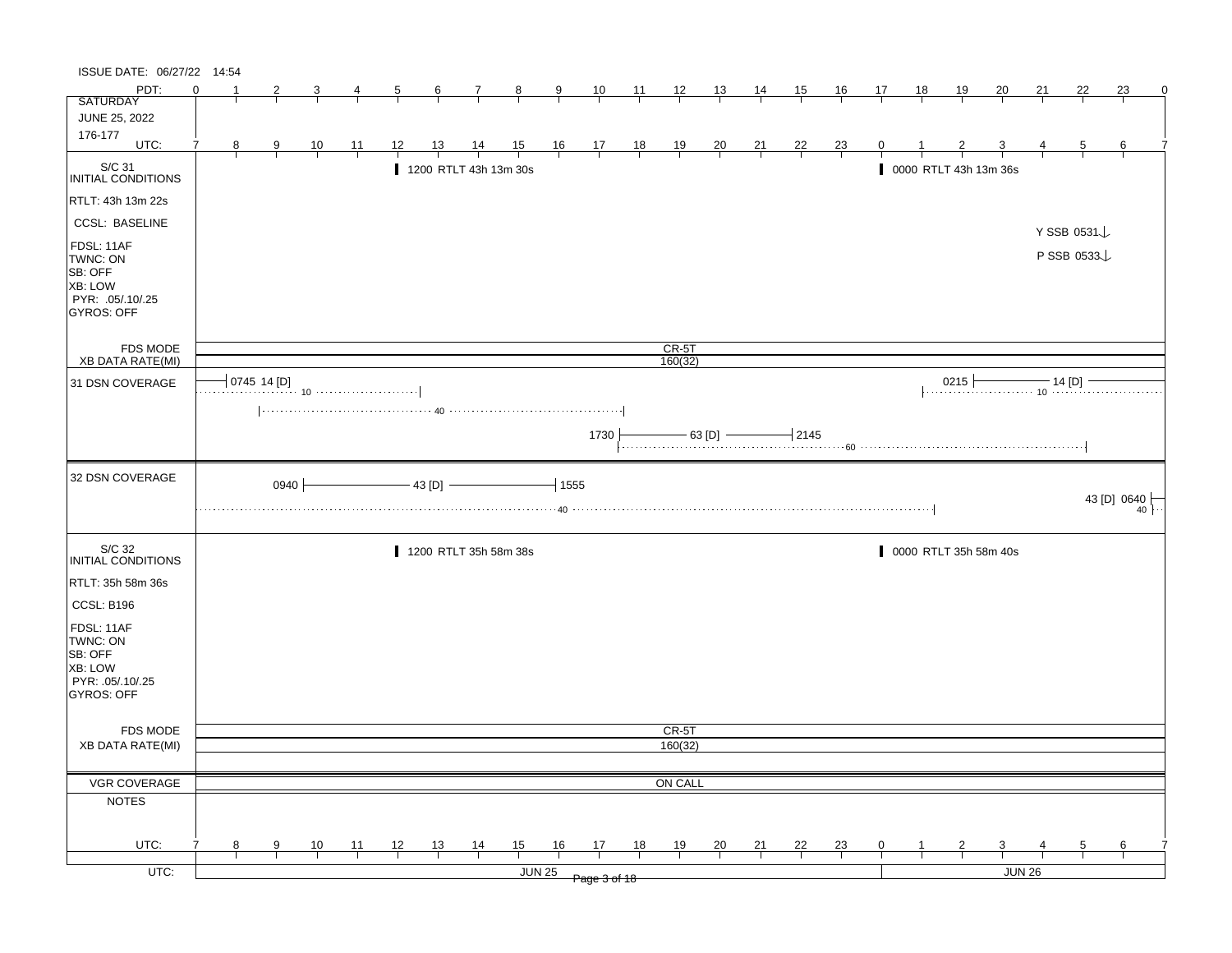| ISSUE DATE: 06/27/22 14:54                                                            |                                      |   |            |                                                              |                |                  |                 |                       |                |        |                                                      |                |                |                |                |                |                |                |    |                |                         |               |                |          |                |
|---------------------------------------------------------------------------------------|--------------------------------------|---|------------|--------------------------------------------------------------|----------------|------------------|-----------------|-----------------------|----------------|--------|------------------------------------------------------|----------------|----------------|----------------|----------------|----------------|----------------|----------------|----|----------------|-------------------------|---------------|----------------|----------|----------------|
| PDT:                                                                                  | $\Omega$                             |   | 2          |                                                              |                |                  | $6\overline{6}$ | 7                     | $\frac{8}{ }$  | 9      | $\frac{10}{ }$                                       | $\frac{11}{2}$ | $\frac{12}{1}$ | $\frac{13}{ }$ | <u>14</u>      | <u>15</u>      | <u>16</u>      | 17             | 18 | <u> 19</u>     | 20                      | 21            | 22             | 23       | $\mathbf{0}$   |
| <b>SUNDAY</b>                                                                         |                                      |   |            |                                                              |                |                  |                 |                       |                |        |                                                      |                |                |                |                |                |                |                |    |                |                         |               |                |          |                |
| JUNE 26, 2022<br>177-178                                                              |                                      |   |            |                                                              |                |                  |                 |                       |                |        |                                                      |                |                |                |                |                |                |                |    |                |                         |               |                |          |                |
| UTC:                                                                                  |                                      | 8 | 9          | $\frac{10}{1}$                                               | $\frac{11}{1}$ | <u>12</u>        | <u>13</u>       | <u>14</u>             | $\frac{15}{1}$ |        | $\begin{array}{c c}\n16 & 17 \\ \hline\n\end{array}$ | $\frac{18}{1}$ | $\frac{19}{1}$ | $\frac{20}{}$  | $\frac{21}{1}$ | $\frac{22}{1}$ | $\frac{23}{1}$ |                |    |                |                         |               | 5              | 6        |                |
| S/C 31<br>INITIAL CONDITIONS                                                          |                                      |   |            |                                                              |                |                  |                 | 1200 RTLT 43h 13m 44s |                |        |                                                      |                |                |                |                |                |                |                |    |                | 0000 RTLT 43h 13m 50s   |               |                |          |                |
| RTLT: 43h 13m 36s                                                                     |                                      |   |            |                                                              |                |                  |                 |                       |                |        |                                                      |                |                |                |                |                |                |                |    |                |                         |               |                |          |                |
| <b>CCSL: BASELINE</b>                                                                 |                                      |   |            |                                                              |                |                  |                 |                       |                |        |                                                      |                |                |                |                |                |                |                |    |                |                         |               |                |          |                |
| FDSL: 11AF<br>TWNC: ON<br>SB: OFF<br>XB: LOW<br>PYR: .05/.10/.25<br><b>GYROS: OFF</b> |                                      |   |            |                                                              |                |                  |                 |                       |                |        |                                                      |                |                |                |                |                |                |                |    |                |                         |               |                |          |                |
| FDS MODE                                                                              |                                      |   |            |                                                              |                |                  |                 |                       |                |        |                                                      |                | $CR-5T$        |                |                |                |                |                |    |                |                         |               |                |          |                |
| <b>XB DATA RATE(MI)</b>                                                               |                                      |   |            |                                                              |                |                  |                 |                       |                |        |                                                      |                | 160(32)        |                |                |                |                |                |    |                |                         |               |                |          |                |
| 31 DSN COVERAGE                                                                       | 14 [D] 0800                          |   |            |                                                              |                |                  |                 |                       |                |        |                                                      |                |                |                |                |                |                |                |    |                |                         | 0440          |                | — 14 [D] |                |
|                                                                                       |                                      |   |            |                                                              |                |                  |                 |                       |                |        |                                                      |                |                |                |                |                |                |                |    |                |                         |               |                |          |                |
|                                                                                       |                                      |   |            |                                                              |                |                  |                 |                       |                |        |                                                      | 1845           |                |                |                |                |                | $63$ [D]       |    |                |                         |               | $-10500$       |          |                |
| 32 DSN COVERAGE                                                                       |                                      |   |            |                                                              |                |                  |                 |                       |                |        |                                                      |                |                |                |                |                |                |                |    |                |                         |               |                |          |                |
|                                                                                       |                                      |   |            |                                                              |                |                  | - 43 [D] -      |                       |                |        |                                                      | $-1810$        |                |                |                |                |                |                |    |                |                         |               |                |          | $40$ $ \cdots$ |
| S/C 32<br>INITIAL CONDITIONS                                                          |                                      |   |            |                                                              |                |                  |                 | 1200 RTLT 35h 58m 42s |                |        |                                                      |                |                |                |                |                |                |                |    |                | 0000 RTLT 35h 58m 46s   |               |                |          |                |
| RTLT: 35h 58m 40s                                                                     | $\begin{matrix} * \\ * \end{matrix}$ |   |            |                                                              |                |                  |                 |                       |                |        |                                                      |                |                |                |                |                |                |                |    |                |                         |               |                |          |                |
| CCSL: B196                                                                            |                                      |   |            | 0743 CCS CLK RST                                             |                |                  |                 |                       |                |        |                                                      |                |                |                |                |                |                |                |    |                |                         |               |                |          |                |
| FDSL: 11AF                                                                            |                                      |   |            |                                                              |                |                  |                 |                       |                |        |                                                      |                |                |                |                |                |                |                |    |                |                         |               |                |          |                |
| TWNC: ON                                                                              |                                      |   |            | 0925 $\vdash$ - - - $\dashv$ 1025 CCSTIM<br>0925   0932 FINE |                |                  |                 |                       |                |        |                                                      |                |                |                |                |                |                |                |    |                |                         |               |                |          |                |
| SB: OFF                                                                               |                                      |   |            |                                                              |                | 1022 1025 COARSE |                 |                       |                |        |                                                      |                |                |                |                |                |                |                |    |                |                         |               |                |          |                |
| <b>XB: LOW</b><br>PYR: .05/.10/.25                                                    |                                      |   |            |                                                              |                |                  |                 |                       |                |        |                                                      |                |                |                |                |                |                |                |    |                |                         |               |                |          |                |
| <b>GYROS: OFF</b>                                                                     |                                      |   |            |                                                              |                |                  |                 |                       |                |        |                                                      |                |                |                |                |                |                |                |    |                |                         |               |                |          |                |
| FDS MODE                                                                              |                                      |   |            |                                                              |                |                  |                 |                       |                |        |                                                      |                | CR-5T          |                |                |                |                |                |    |                |                         |               |                |          |                |
| <b>XB DATA RATE(MI)</b>                                                               |                                      |   |            |                                                              |                |                  |                 |                       |                |        |                                                      |                | 160(32)        |                |                |                |                |                |    |                |                         |               |                |          |                |
|                                                                                       |                                      |   |            |                                                              |                |                  |                 |                       |                |        |                                                      |                |                |                |                |                |                |                |    |                |                         |               |                |          |                |
| VGR COVERAGE                                                                          |                                      |   | <b>VGR</b> |                                                              |                |                  |                 |                       |                |        |                                                      |                |                |                | ON CALL        |                |                |                |    |                |                         |               |                |          |                |
| <b>NOTES</b>                                                                          |                                      |   |            |                                                              |                |                  |                 |                       |                |        |                                                      |                |                |                |                |                |                |                |    |                |                         |               |                |          |                |
|                                                                                       |                                      |   |            |                                                              |                |                  |                 |                       |                |        |                                                      |                |                |                |                |                |                |                |    |                |                         |               |                |          |                |
| UTC:                                                                                  |                                      | 8 | 9          | $\frac{10}{ }$                                               | $\frac{11}{1}$ | $\frac{12}{1}$   | $\frac{13}{ }$  | $\frac{14}{1}$        | 15             | 16     | 17                                                   | 18             | <u>19</u>      | $\frac{20}{1}$ | $\frac{21}{1}$ | $\frac{22}{ }$ | $\frac{23}{1}$ | $\overline{0}$ |    | $\overline{z}$ | $\overline{\mathbf{3}}$ |               | $\overline{5}$ | 6        |                |
|                                                                                       |                                      |   |            |                                                              |                |                  |                 |                       |                |        |                                                      |                |                |                |                |                |                |                |    |                |                         |               |                |          |                |
| $UTC$ :                                                                               |                                      |   |            |                                                              |                |                  |                 |                       |                | JUN 26 | Page 4 of 18                                         |                |                |                |                |                |                |                |    |                |                         | <b>JUN 27</b> |                |          |                |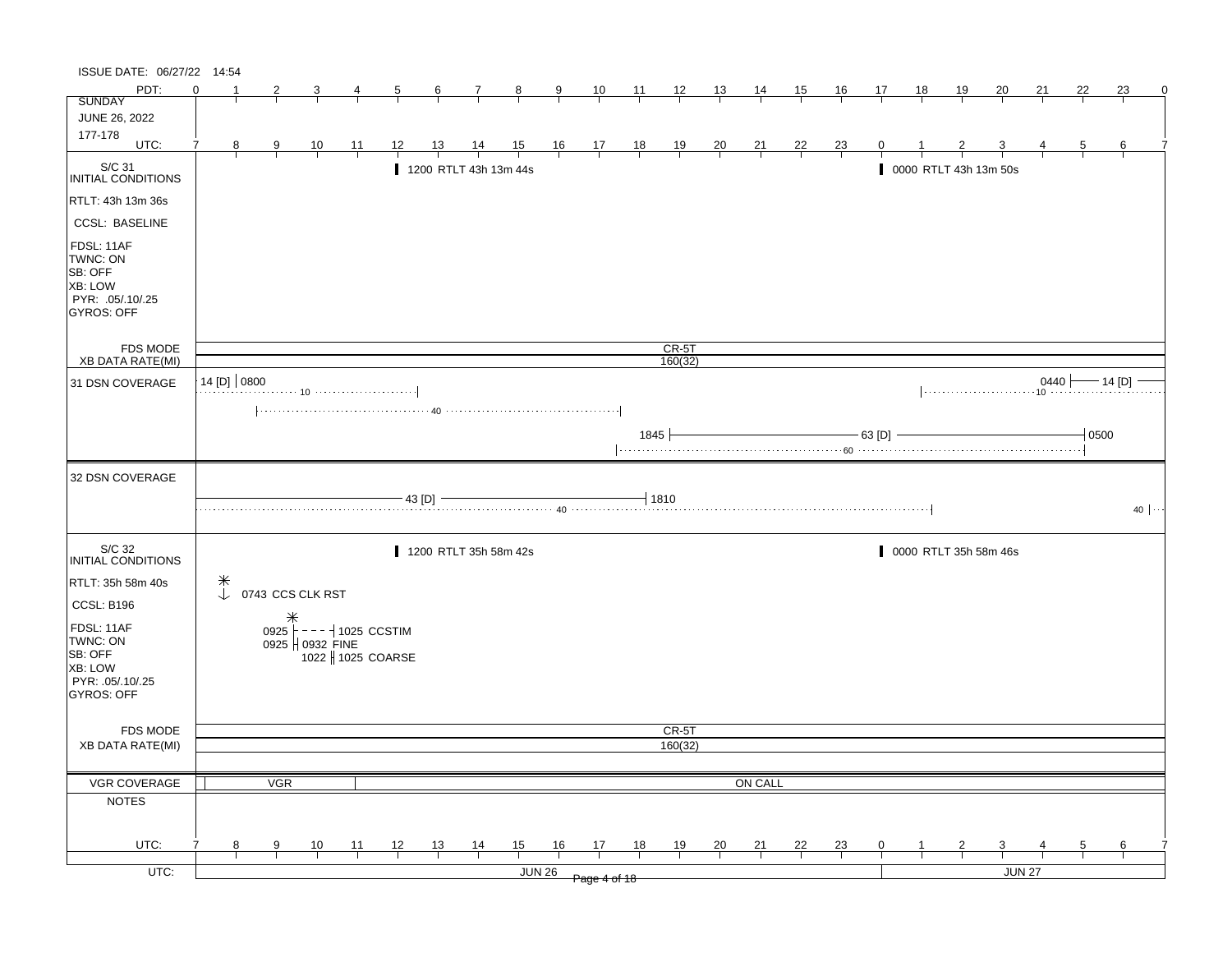| PDT:<br>$\Omega$<br>23<br>$\frac{10}{1}$<br>$\frac{11}{2}$<br>$\frac{12}{1}$<br>13<br>14<br>15<br><u>16</u><br>17<br>18<br><u>19</u><br>20<br>21<br>22<br>-1<br>2<br>6<br>$\frac{9}{2}$<br>$\overline{5}$<br>$\mathcal{I}$<br>$\frac{8}{ }$<br>4<br><b>MONDAY</b><br>JUNE 27, 2022<br>178-179<br>UTC:<br>$\begin{array}{c c}\n16 & 17 \\ \hline\n\end{array}$<br>7<br>12<br><u>13</u><br>$\frac{15}{1}$<br>$\frac{18}{1}$<br>$\frac{19}{1}$<br>$\frac{20}{1}$<br>$\frac{21}{1}$<br>$\frac{22}{1}$<br>8<br>$\frac{10}{1}$<br>$\frac{14}{1}$<br>$\frac{23}{1}$<br>6<br>$\overline{9}$<br>$\frac{11}{1}$<br>$\overline{5}$<br>S/C 31<br>INITIAL CONDITIONS<br>1200 RTLT 43h 13m 58s<br>0000 RTLT 43h 14m 4s<br>RTLT: 43h 13m 50s<br><b>CCSL: BASELINE</b><br>FDSL: 11AF<br>TWNC: ON<br>XB: LOW<br>PYR: .05/.10/.25<br>FDS MODE<br>$CR-5T$<br>160(32)<br>XB DATA RATE(MI)<br>$14$ [D] $-$<br>$-10955$<br>$0555 \nmid 14 [D]$<br>31 DSN COVERAGE<br>$\frac{1}{2}$ 0105<br>$-$ 63 [D] $-$<br>1720<br>32 DSN COVERAGE<br>43 [D] 0630<br> 0745 <br>$-43$ [D] $-$<br>1450<br>40<br>. 40<br>S/C 32<br>0000 RTLT 35h 58m 50s<br>1200 RTLT 35h 58m 48s<br><b>INITIAL CONDITIONS</b><br>RTLT: 35h 58m 46s<br>CCSL: B196<br>FDSL: 11AF<br>TWNC: ON<br>SB: OFF<br>XB: LOW<br>PYR: 05/10/25<br>GYROS: OFF<br>FDS MODE<br>CR-5T<br>160(32)<br><b>XB DATA RATE(MI)</b><br>VGR COVERAGE<br>ON CALL<br><b>NOTES</b><br>UTC:<br>$\frac{12}{ }$<br>$\frac{13}{ }$<br>$\frac{14}{1}$<br>$\frac{15}{1}$<br>16<br>$\frac{17}{2}$<br>18<br>19<br>$\frac{20}{1}$<br>$\frac{21}{1}$<br>$\frac{22}{1}$<br>8<br>$\frac{10}{1}$<br>$\frac{11}{1}$<br>$\frac{23}{1}$<br>$\overline{9}$<br>$\overline{0}$<br>$\overline{\mathbf{3}}$<br>$\overline{5}$<br>6<br>$\mathbf{Z}$<br>JUN 27<br>JUN 28<br>Page 5 of 18 | ISSUE DATE: 06/27/22 14:54 |  |  |  |  |  |  |  |  |  |  |  |  |   |
|--------------------------------------------------------------------------------------------------------------------------------------------------------------------------------------------------------------------------------------------------------------------------------------------------------------------------------------------------------------------------------------------------------------------------------------------------------------------------------------------------------------------------------------------------------------------------------------------------------------------------------------------------------------------------------------------------------------------------------------------------------------------------------------------------------------------------------------------------------------------------------------------------------------------------------------------------------------------------------------------------------------------------------------------------------------------------------------------------------------------------------------------------------------------------------------------------------------------------------------------------------------------------------------------------------------------------------------------------------------------------------------------------------------------------------------------------------------------------------------------------------------------------------------------------------------------------------------------------------------------------------------------------------------------------------------------------------------------------------------------------------------------------------|----------------------------|--|--|--|--|--|--|--|--|--|--|--|--|---|
|                                                                                                                                                                                                                                                                                                                                                                                                                                                                                                                                                                                                                                                                                                                                                                                                                                                                                                                                                                                                                                                                                                                                                                                                                                                                                                                                                                                                                                                                                                                                                                                                                                                                                                                                                                                |                            |  |  |  |  |  |  |  |  |  |  |  |  | 0 |
|                                                                                                                                                                                                                                                                                                                                                                                                                                                                                                                                                                                                                                                                                                                                                                                                                                                                                                                                                                                                                                                                                                                                                                                                                                                                                                                                                                                                                                                                                                                                                                                                                                                                                                                                                                                |                            |  |  |  |  |  |  |  |  |  |  |  |  |   |
|                                                                                                                                                                                                                                                                                                                                                                                                                                                                                                                                                                                                                                                                                                                                                                                                                                                                                                                                                                                                                                                                                                                                                                                                                                                                                                                                                                                                                                                                                                                                                                                                                                                                                                                                                                                |                            |  |  |  |  |  |  |  |  |  |  |  |  |   |
|                                                                                                                                                                                                                                                                                                                                                                                                                                                                                                                                                                                                                                                                                                                                                                                                                                                                                                                                                                                                                                                                                                                                                                                                                                                                                                                                                                                                                                                                                                                                                                                                                                                                                                                                                                                |                            |  |  |  |  |  |  |  |  |  |  |  |  |   |
|                                                                                                                                                                                                                                                                                                                                                                                                                                                                                                                                                                                                                                                                                                                                                                                                                                                                                                                                                                                                                                                                                                                                                                                                                                                                                                                                                                                                                                                                                                                                                                                                                                                                                                                                                                                |                            |  |  |  |  |  |  |  |  |  |  |  |  |   |
|                                                                                                                                                                                                                                                                                                                                                                                                                                                                                                                                                                                                                                                                                                                                                                                                                                                                                                                                                                                                                                                                                                                                                                                                                                                                                                                                                                                                                                                                                                                                                                                                                                                                                                                                                                                |                            |  |  |  |  |  |  |  |  |  |  |  |  |   |
|                                                                                                                                                                                                                                                                                                                                                                                                                                                                                                                                                                                                                                                                                                                                                                                                                                                                                                                                                                                                                                                                                                                                                                                                                                                                                                                                                                                                                                                                                                                                                                                                                                                                                                                                                                                |                            |  |  |  |  |  |  |  |  |  |  |  |  |   |
|                                                                                                                                                                                                                                                                                                                                                                                                                                                                                                                                                                                                                                                                                                                                                                                                                                                                                                                                                                                                                                                                                                                                                                                                                                                                                                                                                                                                                                                                                                                                                                                                                                                                                                                                                                                | SB: OFF<br>GYROS: OFF      |  |  |  |  |  |  |  |  |  |  |  |  |   |
|                                                                                                                                                                                                                                                                                                                                                                                                                                                                                                                                                                                                                                                                                                                                                                                                                                                                                                                                                                                                                                                                                                                                                                                                                                                                                                                                                                                                                                                                                                                                                                                                                                                                                                                                                                                |                            |  |  |  |  |  |  |  |  |  |  |  |  |   |
|                                                                                                                                                                                                                                                                                                                                                                                                                                                                                                                                                                                                                                                                                                                                                                                                                                                                                                                                                                                                                                                                                                                                                                                                                                                                                                                                                                                                                                                                                                                                                                                                                                                                                                                                                                                |                            |  |  |  |  |  |  |  |  |  |  |  |  |   |
|                                                                                                                                                                                                                                                                                                                                                                                                                                                                                                                                                                                                                                                                                                                                                                                                                                                                                                                                                                                                                                                                                                                                                                                                                                                                                                                                                                                                                                                                                                                                                                                                                                                                                                                                                                                |                            |  |  |  |  |  |  |  |  |  |  |  |  |   |
|                                                                                                                                                                                                                                                                                                                                                                                                                                                                                                                                                                                                                                                                                                                                                                                                                                                                                                                                                                                                                                                                                                                                                                                                                                                                                                                                                                                                                                                                                                                                                                                                                                                                                                                                                                                |                            |  |  |  |  |  |  |  |  |  |  |  |  |   |
|                                                                                                                                                                                                                                                                                                                                                                                                                                                                                                                                                                                                                                                                                                                                                                                                                                                                                                                                                                                                                                                                                                                                                                                                                                                                                                                                                                                                                                                                                                                                                                                                                                                                                                                                                                                |                            |  |  |  |  |  |  |  |  |  |  |  |  |   |
|                                                                                                                                                                                                                                                                                                                                                                                                                                                                                                                                                                                                                                                                                                                                                                                                                                                                                                                                                                                                                                                                                                                                                                                                                                                                                                                                                                                                                                                                                                                                                                                                                                                                                                                                                                                |                            |  |  |  |  |  |  |  |  |  |  |  |  |   |
|                                                                                                                                                                                                                                                                                                                                                                                                                                                                                                                                                                                                                                                                                                                                                                                                                                                                                                                                                                                                                                                                                                                                                                                                                                                                                                                                                                                                                                                                                                                                                                                                                                                                                                                                                                                |                            |  |  |  |  |  |  |  |  |  |  |  |  |   |
|                                                                                                                                                                                                                                                                                                                                                                                                                                                                                                                                                                                                                                                                                                                                                                                                                                                                                                                                                                                                                                                                                                                                                                                                                                                                                                                                                                                                                                                                                                                                                                                                                                                                                                                                                                                |                            |  |  |  |  |  |  |  |  |  |  |  |  |   |
|                                                                                                                                                                                                                                                                                                                                                                                                                                                                                                                                                                                                                                                                                                                                                                                                                                                                                                                                                                                                                                                                                                                                                                                                                                                                                                                                                                                                                                                                                                                                                                                                                                                                                                                                                                                |                            |  |  |  |  |  |  |  |  |  |  |  |  |   |
|                                                                                                                                                                                                                                                                                                                                                                                                                                                                                                                                                                                                                                                                                                                                                                                                                                                                                                                                                                                                                                                                                                                                                                                                                                                                                                                                                                                                                                                                                                                                                                                                                                                                                                                                                                                |                            |  |  |  |  |  |  |  |  |  |  |  |  |   |
|                                                                                                                                                                                                                                                                                                                                                                                                                                                                                                                                                                                                                                                                                                                                                                                                                                                                                                                                                                                                                                                                                                                                                                                                                                                                                                                                                                                                                                                                                                                                                                                                                                                                                                                                                                                |                            |  |  |  |  |  |  |  |  |  |  |  |  |   |
|                                                                                                                                                                                                                                                                                                                                                                                                                                                                                                                                                                                                                                                                                                                                                                                                                                                                                                                                                                                                                                                                                                                                                                                                                                                                                                                                                                                                                                                                                                                                                                                                                                                                                                                                                                                |                            |  |  |  |  |  |  |  |  |  |  |  |  |   |
|                                                                                                                                                                                                                                                                                                                                                                                                                                                                                                                                                                                                                                                                                                                                                                                                                                                                                                                                                                                                                                                                                                                                                                                                                                                                                                                                                                                                                                                                                                                                                                                                                                                                                                                                                                                |                            |  |  |  |  |  |  |  |  |  |  |  |  |   |
|                                                                                                                                                                                                                                                                                                                                                                                                                                                                                                                                                                                                                                                                                                                                                                                                                                                                                                                                                                                                                                                                                                                                                                                                                                                                                                                                                                                                                                                                                                                                                                                                                                                                                                                                                                                |                            |  |  |  |  |  |  |  |  |  |  |  |  |   |
|                                                                                                                                                                                                                                                                                                                                                                                                                                                                                                                                                                                                                                                                                                                                                                                                                                                                                                                                                                                                                                                                                                                                                                                                                                                                                                                                                                                                                                                                                                                                                                                                                                                                                                                                                                                |                            |  |  |  |  |  |  |  |  |  |  |  |  |   |
|                                                                                                                                                                                                                                                                                                                                                                                                                                                                                                                                                                                                                                                                                                                                                                                                                                                                                                                                                                                                                                                                                                                                                                                                                                                                                                                                                                                                                                                                                                                                                                                                                                                                                                                                                                                |                            |  |  |  |  |  |  |  |  |  |  |  |  |   |
|                                                                                                                                                                                                                                                                                                                                                                                                                                                                                                                                                                                                                                                                                                                                                                                                                                                                                                                                                                                                                                                                                                                                                                                                                                                                                                                                                                                                                                                                                                                                                                                                                                                                                                                                                                                |                            |  |  |  |  |  |  |  |  |  |  |  |  |   |
|                                                                                                                                                                                                                                                                                                                                                                                                                                                                                                                                                                                                                                                                                                                                                                                                                                                                                                                                                                                                                                                                                                                                                                                                                                                                                                                                                                                                                                                                                                                                                                                                                                                                                                                                                                                |                            |  |  |  |  |  |  |  |  |  |  |  |  |   |
|                                                                                                                                                                                                                                                                                                                                                                                                                                                                                                                                                                                                                                                                                                                                                                                                                                                                                                                                                                                                                                                                                                                                                                                                                                                                                                                                                                                                                                                                                                                                                                                                                                                                                                                                                                                | $UTC$ :                    |  |  |  |  |  |  |  |  |  |  |  |  |   |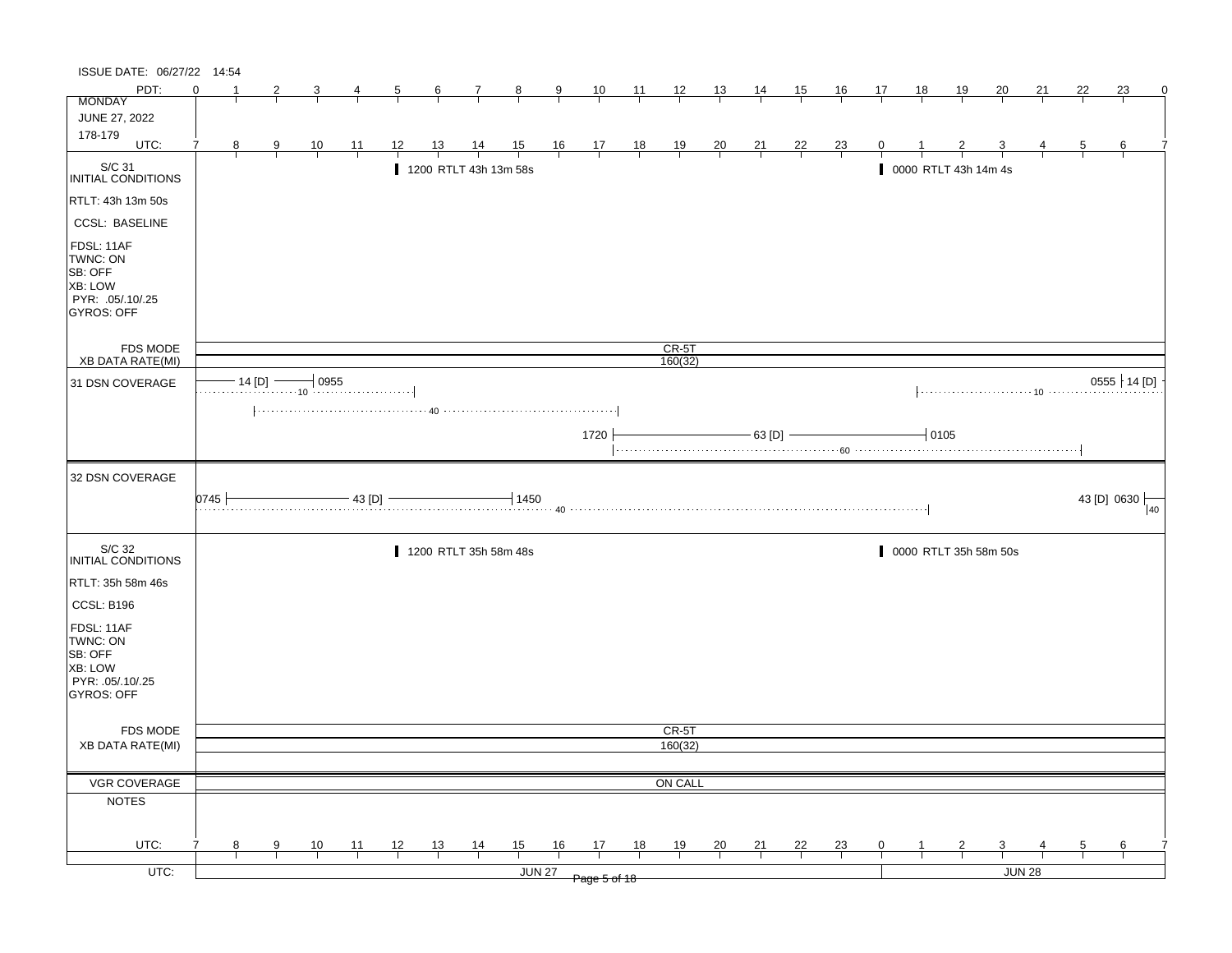| ISSUE DATE: 06/27/22 14:54                                                     |                     |                |                |                |                  |                |                              |                                                                                      |               |              |    |                         |                |                 |                |                |              |                       |    |                       |                                                                     |    |    |    |
|--------------------------------------------------------------------------------|---------------------|----------------|----------------|----------------|------------------|----------------|------------------------------|--------------------------------------------------------------------------------------|---------------|--------------|----|-------------------------|----------------|-----------------|----------------|----------------|--------------|-----------------------|----|-----------------------|---------------------------------------------------------------------|----|----|----|
| PDT:                                                                           | $\Omega$            | $\overline{2}$ | 3              | $\overline{4}$ | $\overline{5}$   | $\frac{6}{ }$  | $\overline{7}$               | $\frac{8}{1}$                                                                        | 9             |              |    | $\frac{10}{1}$ 11 12 13 |                | $\frac{14}{14}$ | <u>_15 _</u>   | $\frac{16}{1}$ | 17           | $\frac{18}{ }$        | 19 | 20                    | <u>21</u>                                                           | 22 | 23 | 0  |
| <b>TUESDAY</b>                                                                 |                     |                |                |                |                  |                |                              |                                                                                      |               |              |    |                         |                |                 |                |                |              |                       |    |                       |                                                                     |    |    |    |
| JUNE 28, 2022                                                                  |                     |                |                |                |                  |                |                              |                                                                                      |               |              |    |                         |                |                 |                |                |              |                       |    |                       |                                                                     |    |    |    |
| 179-180<br>UTC:                                                                | $\overline{7}$<br>8 | $\frac{9}{1}$  | $\frac{10}{1}$ | $\frac{11}{1}$ | $\frac{12}{1}$   | $\frac{13}{1}$ | $\frac{14}{1}$               | $\begin{array}{cccccccc} 15 & 16 & 17 & 18 & 19 \\ \hline & & & & & & & \end{array}$ |               |              |    |                         | $\frac{20}{1}$ | $\frac{21}{1}$  | $\frac{22}{1}$ | $\frac{23}{1}$ | $\mathbf{0}$ |                       |    |                       |                                                                     | 5  | 6  |    |
| $\vert$ S/C 31<br>INITIAL CONDITIONS                                           |                     |                |                |                |                  |                |                              | 1200 RTLT 43h 14m 12s                                                                |               |              |    |                         |                |                 |                |                |              | 0000 RTLT 43h 14m 20s |    |                       |                                                                     |    |    |    |
| RTLT: 43h 14m 4s                                                               |                     |                |                |                |                  |                |                              |                                                                                      |               |              |    |                         |                |                 |                |                |              |                       |    |                       |                                                                     |    |    |    |
| <b>CCSL: BASELINE</b>                                                          |                     |                |                |                |                  |                |                              |                                                                                      |               |              |    |                         |                |                 |                |                |              |                       |    |                       |                                                                     |    |    |    |
| FDSL: 11AF<br>TWNC: ON<br>SB: OFF<br>XB: LOW<br>PYR: .05/.10/.25<br>GYROS: OFF |                     |                |                |                | 1219 1220 PWS/RH |                |                              |                                                                                      |               |              |    |                         |                |                 |                |                |              |                       |    |                       |                                                                     |    |    |    |
|                                                                                |                     |                |                |                |                  |                | $\downarrow$ 1229 GS-4B 1220 |                                                                                      |               |              |    |                         |                |                 |                |                |              |                       |    |                       |                                                                     |    |    |    |
| <b>FDS MODE</b>                                                                |                     |                | $CR-5T$        |                |                  |                |                              |                                                                                      |               |              |    |                         |                |                 | CR-5T          |                |              |                       |    |                       |                                                                     |    |    |    |
| XB DATA RATE(MI)                                                               |                     |                | 160(32)        |                |                  |                |                              |                                                                                      |               |              |    |                         |                |                 | 160(32)        |                |              |                       |    |                       |                                                                     |    |    |    |
| 31 DSN COVERAGE                                                                |                     | 0725 14 [D]    |                |                |                  |                |                              |                                                                                      |               |              |    |                         |                |                 |                |                |              | $0115 +$              |    |                       | 15 $\longleftarrow$ 14 [D] $\longleftarrow$ 14 [D] $\longleftarrow$ |    |    |    |
|                                                                                |                     |                |                |                |                  |                |                              |                                                                                      |               |              |    |                         |                |                 |                |                |              |                       |    |                       |                                                                     |    |    |    |
|                                                                                |                     |                |                |                |                  |                |                              |                                                                                      |               | $1715 -$     |    |                         |                | $-63$ [D] $-$   |                |                |              | $-10055$              |    |                       |                                                                     |    |    |    |
|                                                                                |                     |                |                |                |                  |                |                              |                                                                                      |               |              |    |                         |                |                 |                |                |              |                       |    |                       |                                                                     |    |    |    |
| 32 DSN COVERAGE                                                                |                     |                |                |                |                  |                |                              |                                                                                      |               |              |    |                         |                |                 |                |                |              |                       |    |                       |                                                                     |    |    |    |
|                                                                                |                     |                |                |                |                  | $-43$ [D] $-$  |                              |                                                                                      |               |              |    |                         | $-1930$        |                 |                |                |              |                       |    |                       |                                                                     |    |    | 40 |
| S/C 32<br>INITIAL CONDITIONS                                                   |                     |                |                |                |                  |                |                              | 1200 RTLT 35h 58m 54s                                                                |               |              |    |                         |                |                 |                |                |              |                       |    | 0000 RTLT 35h 58m 56s |                                                                     |    |    |    |
| RTLT: 35h 58m 50s                                                              |                     |                |                |                |                  |                |                              |                                                                                      |               |              |    |                         |                |                 |                |                |              |                       |    |                       |                                                                     |    |    |    |
| CCSL: B196                                                                     |                     |                |                |                |                  |                |                              | $1424$ PLSCAL - 1607                                                                 |               |              |    |                         |                |                 |                |                |              |                       |    |                       |                                                                     |    |    |    |
|                                                                                |                     |                |                |                |                  |                |                              | 1424 $\vert$ - - - MAGCAL - - - - $\vert$ 1727                                       |               |              |    |                         |                |                 |                |                |              |                       |    |                       |                                                                     |    |    |    |
| FDSL: 11AF<br>TWNC: ON<br>SB: OFF<br>XB: LOW<br>PYR: .05/.10/.25               |                     |                |                |                |                  |                |                              | 1424 $\vert$ - - - - PESCAL - - - - $\vert$ 1744                                     |               |              |    |                         |                |                 |                |                |              |                       |    |                       |                                                                     |    |    |    |
| <b>GYROS: OFF</b>                                                              |                     |                |                |                |                  |                |                              |                                                                                      |               |              |    |                         |                |                 |                |                |              |                       |    |                       |                                                                     |    |    |    |
| <b>FDS MODE</b>                                                                |                     |                |                |                |                  |                |                              |                                                                                      |               |              |    | CR-5T                   |                |                 |                |                |              |                       |    |                       |                                                                     |    |    |    |
| <b>XB DATA RATE(MI)</b>                                                        |                     |                |                |                |                  |                |                              |                                                                                      |               |              |    | 160(32)                 |                |                 |                |                |              |                       |    |                       |                                                                     |    |    |    |
|                                                                                |                     |                |                |                |                  |                |                              |                                                                                      |               |              |    |                         |                |                 |                |                |              |                       |    |                       |                                                                     |    |    |    |
| VGR COVERAGE                                                                   |                     |                |                |                |                  |                |                              |                                                                                      |               |              |    | ON CALL                 |                |                 |                |                |              |                       |    |                       |                                                                     |    |    |    |
| <b>NOTES</b>                                                                   |                     |                |                |                |                  |                |                              |                                                                                      |               |              |    |                         |                |                 |                |                |              |                       |    |                       |                                                                     |    |    |    |
|                                                                                |                     |                |                |                |                  |                |                              |                                                                                      |               |              |    |                         |                |                 |                |                |              |                       |    |                       |                                                                     |    |    |    |
| UTC:                                                                           | 7<br>8              | 9              | 10             | 11             | 12               | 13             | $\frac{14}{1}$               | 15                                                                                   | 16            | 17           | 18 | 19                      | 20             | 21              | <u>22</u>      | $\frac{23}{2}$ | $\mathbf{0}$ |                       |    | 3                     |                                                                     | 5  | 6  |    |
|                                                                                |                     |                |                |                |                  |                |                              |                                                                                      |               |              |    |                         |                |                 |                |                |              |                       |    |                       |                                                                     |    |    |    |
| UTC:                                                                           |                     |                |                |                |                  |                |                              |                                                                                      | <b>JUN 28</b> | Page 6 of 18 |    |                         |                |                 |                |                |              |                       |    |                       | <b>JUN 29</b>                                                       |    |    |    |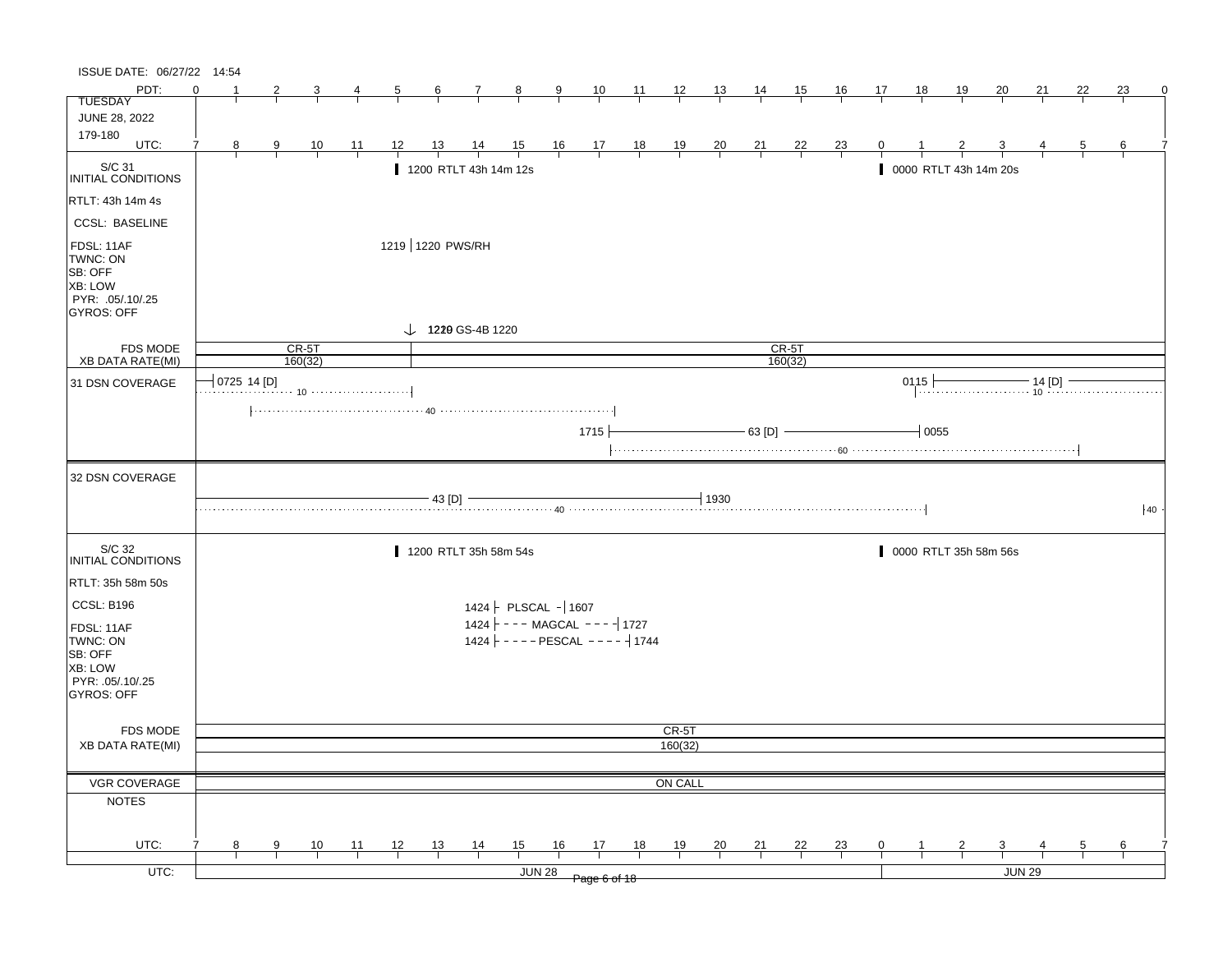| ISSUE DATE: 06/27/22 14:54     |                                      |   |                                |    |    |    |                       |                |    |                                                              |    |                |                |                |                |                                               |                             |          |                      |                       |                                                                                                           |         |                                               |    |
|--------------------------------|--------------------------------------|---|--------------------------------|----|----|----|-----------------------|----------------|----|--------------------------------------------------------------|----|----------------|----------------|----------------|----------------|-----------------------------------------------|-----------------------------|----------|----------------------|-----------------------|-----------------------------------------------------------------------------------------------------------|---------|-----------------------------------------------|----|
| PDT:                           | $\Omega$                             | 2 |                                |    | 5  | 6  |                       | 8              | 9  | 10                                                           | 11 | 12             | <u>13</u>      | <u>14</u>      | 15             | <u>16</u>                                     | 17                          | 18       | <u>19</u>            | <u>20</u>             | 21                                                                                                        | 22      | 23                                            | 0  |
| <b>WEDNESDAY</b>               |                                      |   |                                |    |    |    |                       |                |    |                                                              |    |                |                |                |                |                                               |                             |          |                      |                       |                                                                                                           |         |                                               |    |
| JUNE 29, 2022                  |                                      |   |                                |    |    |    |                       |                |    |                                                              |    |                |                |                |                |                                               |                             |          |                      |                       |                                                                                                           |         |                                               |    |
| 180-181<br>UTC:                | 7<br>8                               | 9 | $\frac{10}{1}$                 | 11 | 12 | 13 | <u>14</u>             | $\frac{15}{1}$ |    | $\begin{array}{cccccc}\n16 & 17 & 18 \\ \hline\n\end{array}$ |    | $\frac{19}{1}$ | $\frac{20}{1}$ | $\frac{21}{1}$ | $\frac{22}{1}$ | $\frac{23}{1}$                                | 0                           |          |                      |                       |                                                                                                           | 5       | 6                                             |    |
| S/C 31<br>INITIAL CONDITIONS   |                                      |   |                                |    |    |    | 1200 RTLT 43h 14m 26s |                |    |                                                              |    |                |                |                |                |                                               |                             |          |                      | 0000 RTLT 43h 14m 34s |                                                                                                           |         |                                               |    |
| RTLT: 43h 14m 20s              |                                      |   |                                |    |    |    |                       |                |    |                                                              |    |                |                |                |                |                                               |                             |          |                      |                       |                                                                                                           |         |                                               |    |
| <b>CCSL: BASELINE</b>          |                                      |   |                                |    |    |    |                       |                |    |                                                              |    |                |                |                |                |                                               |                             |          |                      |                       |                                                                                                           |         |                                               |    |
| FDSL: 11AF                     |                                      |   |                                |    |    |    |                       |                |    |                                                              |    |                |                |                |                |                                               |                             |          |                      | v.                    | 0250 CCS DIAG (22:05)                                                                                     |         |                                               |    |
| TWNC: ON<br>SB: OFF            |                                      |   |                                |    |    |    |                       |                |    |                                                              |    |                |                |                |                |                                               |                             |          |                      |                       |                                                                                                           |         | U/L 0315 $\vdash$ - $\vdash$ TLC (SHORT-FORM) |    |
| XB: LOW                        |                                      |   |                                |    |    |    |                       |                |    |                                                              |    |                |                |                |                |                                               |                             |          |                      |                       |                                                                                                           |         |                                               |    |
| PYR: .05/.10/.25               |                                      |   |                                |    |    |    |                       |                |    |                                                              |    |                |                |                |                |                                               |                             |          |                      |                       |                                                                                                           |         |                                               |    |
| <b>GYROS: OFF</b>              |                                      |   |                                |    |    |    |                       |                |    |                                                              |    |                |                |                |                |                                               |                             |          |                      |                       |                                                                                                           |         |                                               |    |
| <b>FDS MODE</b>                |                                      |   |                                |    |    |    |                       |                |    |                                                              |    | CR-5T          |                |                |                |                                               |                             |          |                      |                       |                                                                                                           |         |                                               |    |
| <b>XB DATA RATE(MI)</b>        |                                      |   |                                |    |    |    |                       |                |    |                                                              |    | 160(32)        |                |                |                |                                               |                             |          |                      |                       |                                                                                                           |         |                                               |    |
| 31 DSN COVERAGE                | $\overline{\phantom{x}}$ 0720 14 [D] |   |                                |    |    |    |                       |                |    |                                                              |    |                |                |                |                |                                               |                             |          |                      |                       |                                                                                                           |         | 0210 $\frac{1}{10}$ 14 [T]                    |    |
|                                |                                      |   |                                |    |    |    |                       |                |    |                                                              |    |                |                |                |                |                                               |                             |          |                      |                       |                                                                                                           |         |                                               |    |
|                                |                                      |   |                                |    |    |    |                       |                |    |                                                              |    |                |                |                |                |                                               |                             |          |                      |                       |                                                                                                           |         |                                               |    |
|                                |                                      |   |                                |    |    |    |                       |                |    |                                                              |    |                |                |                |                |                                               |                             |          |                      |                       | $\begin{array}{c c c c c} \hline 1805 & \text{---} & 63 [D] & \text{---} & 0020 & \text{---} \end{array}$ |         |                                               |    |
| 32 DSN COVERAGE                |                                      |   |                                |    |    |    | 1345 43 [D] 1445      |                |    |                                                              |    |                |                |                |                |                                               |                             |          |                      |                       |                                                                                                           |         | 43 [D] 0635                                   |    |
|                                |                                      |   |                                |    |    |    |                       |                |    |                                                              |    |                |                |                |                |                                               |                             | $-10100$ |                      |                       |                                                                                                           |         |                                               |    |
|                                |                                      |   |                                |    |    |    |                       |                |    |                                                              |    |                |                |                |                |                                               |                             |          |                      |                       |                                                                                                           |         |                                               | 40 |
| S/C 32                         |                                      |   |                                |    |    |    | 1200 RTLT 35h 58m 58s |                |    |                                                              |    |                |                |                |                |                                               |                             |          | 0000 RTLT 35h 59m 2s |                       |                                                                                                           |         |                                               |    |
| INITIAL CONDITIONS             |                                      |   |                                |    |    |    |                       |                |    |                                                              |    |                |                |                |                |                                               |                             |          |                      |                       |                                                                                                           |         |                                               |    |
| RTLT: 35h 58m 56s              |                                      |   |                                |    |    |    |                       |                |    |                                                              |    |                |                |                |                |                                               |                             |          |                      |                       |                                                                                                           |         |                                               |    |
| <b>CCSL: B196</b>              |                                      |   |                                |    |    |    |                       |                |    |                                                              |    |                |                |                |                | $\blacktriangledown$ 2116 CCS CLK RST (09:16) |                             |          |                      |                       |                                                                                                           |         |                                               |    |
| FDSL: 11AF<br>TWNC: ON         |                                      |   |                                |    |    |    |                       |                |    |                                                              |    |                |                |                |                |                                               |                             |          |                      |                       |                                                                                                           |         |                                               |    |
| SB: OFF                        |                                      |   |                                |    |    |    |                       |                |    |                                                              |    |                |                |                |                |                                               | ₹ 2258 CCSTIM F/C $(10.57)$ |          |                      |                       |                                                                                                           |         |                                               |    |
| XB: LOW                        |                                      |   |                                |    |    |    |                       |                |    |                                                              |    |                |                |                |                |                                               |                             |          |                      |                       |                                                                                                           |         |                                               |    |
| PYR: .05/.10/.25<br>GYROS: OFF |                                      |   |                                |    |    |    |                       |                |    |                                                              |    |                |                |                |                |                                               |                             |          |                      |                       |                                                                                                           |         |                                               |    |
|                                |                                      |   |                                |    |    |    |                       |                |    |                                                              |    |                |                |                |                |                                               |                             |          |                      |                       |                                                                                                           |         |                                               |    |
| <b>FDS MODE</b>                |                                      |   |                                |    |    |    |                       |                |    |                                                              |    | CR-5T          |                |                |                |                                               |                             |          |                      |                       |                                                                                                           |         |                                               |    |
| <b>XB DATA RATE(MI)</b>        |                                      |   |                                |    |    |    |                       |                |    |                                                              |    | 160(32)        |                |                |                |                                               |                             |          |                      |                       |                                                                                                           |         |                                               |    |
| VGR COVERAGE                   |                                      |   |                                |    |    |    | ON CALL               |                |    |                                                              |    |                |                |                | <b>VGR</b>     |                                               |                             | ON CALL  |                      | <b>VGR</b>            |                                                                                                           | ON CALL |                                               |    |
| <b>NOTES</b>                   |                                      |   |                                |    |    |    |                       |                |    |                                                              |    |                |                |                |                |                                               |                             |          |                      |                       |                                                                                                           |         |                                               |    |
|                                |                                      |   | [1] DSS-43 HP DRV OFF <= 23:30 |    |    |    |                       |                |    |                                                              |    |                |                |                |                |                                               |                             |          |                      |                       |                                                                                                           |         |                                               |    |
| UTC:                           | 8                                    | 9 | 10                             | 11 | 12 | 13 | 14                    | 15             | 16 | 17                                                           | 18 | 19             | 20             | 21             | 22             | <u>23</u>                                     | 0                           |          |                      | 3                     |                                                                                                           | 5       | 6                                             |    |
| UTC:                           |                                      |   |                                |    |    |    |                       | <b>JUN 29</b>  |    | Page 7 of 18                                                 |    |                |                |                |                |                                               |                             |          |                      |                       | <b>JUN 30</b>                                                                                             |         |                                               |    |
|                                |                                      |   |                                |    |    |    |                       |                |    |                                                              |    |                |                |                |                |                                               |                             |          |                      |                       |                                                                                                           |         |                                               |    |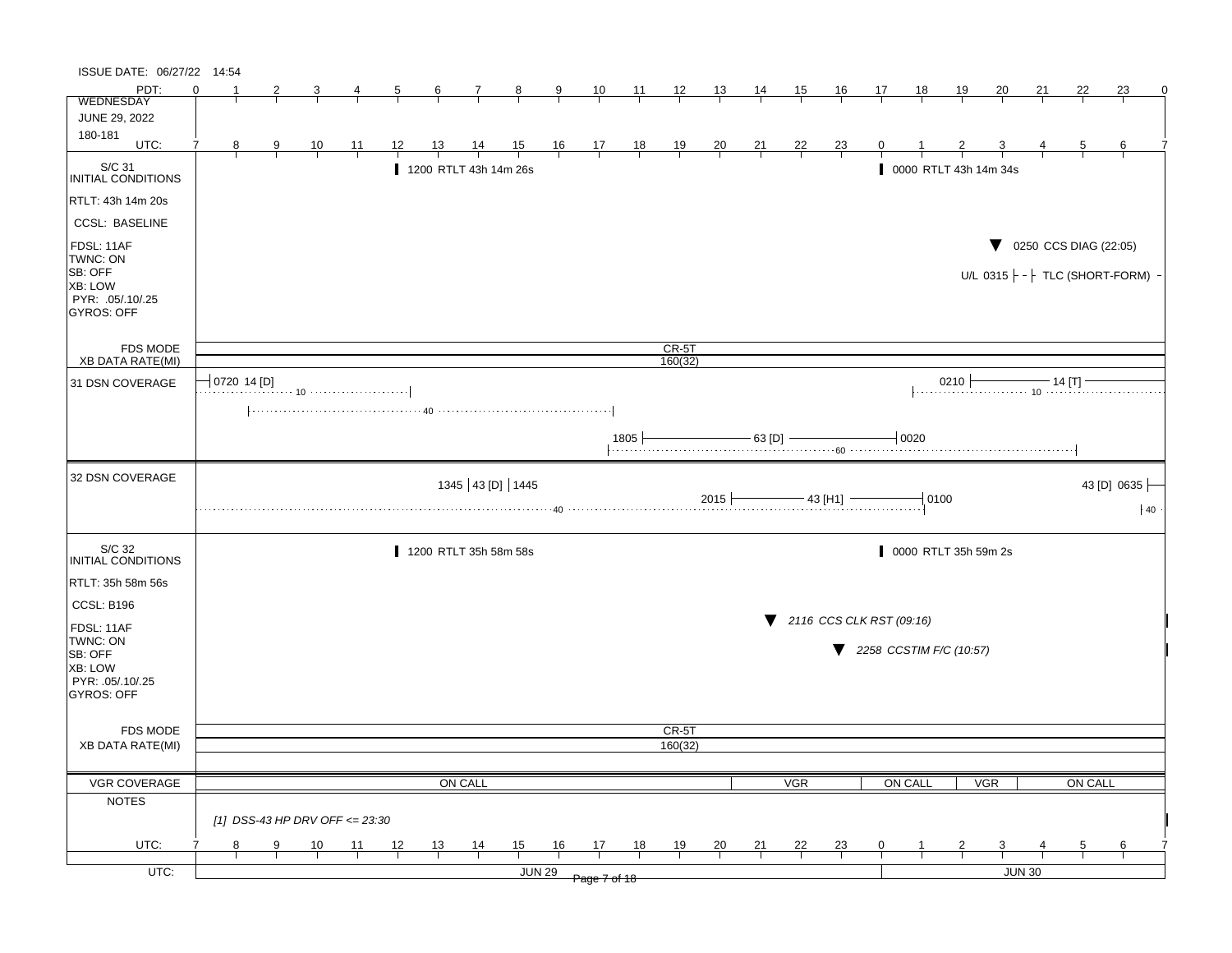| ISSUE DATE: 06/27/22 14:54                                                            |                           |    |               |           |               |    |                |                       |                |                |                                                      |                |                      |                |                |                |                |              |              |                      |                       |               |                 |             |    |
|---------------------------------------------------------------------------------------|---------------------------|----|---------------|-----------|---------------|----|----------------|-----------------------|----------------|----------------|------------------------------------------------------|----------------|----------------------|----------------|----------------|----------------|----------------|--------------|--------------|----------------------|-----------------------|---------------|-----------------|-------------|----|
| PDT:                                                                                  | $\Omega$                  | -1 |               | 3         |               | 5  | 6              | 7                     | $\mathbf{8}$   | 9              | 10                                                   | 11             | $\frac{12}{ }$       | 13             | 14             | <u>15</u>      | <u>16</u>      | 17           | 18           | 19                   | <u>20</u>             | 21            | 22              | 23          |    |
| <b>THURSDAY</b>                                                                       |                           |    |               |           |               |    |                |                       |                |                |                                                      |                |                      |                |                |                |                |              |              |                      |                       |               |                 |             |    |
| JUNE 30, 2022                                                                         |                           |    |               |           |               |    |                |                       |                |                |                                                      |                |                      |                |                |                |                |              |              |                      |                       |               |                 |             |    |
| 181-182<br>UTC:                                                                       |                           |    |               |           |               |    |                |                       |                |                |                                                      |                |                      |                |                |                |                |              |              |                      |                       |               |                 |             |    |
|                                                                                       |                           | 8  | 9             | <u>10</u> | 11            | 12 | 13             | $\frac{14}{1}$        | $\frac{15}{1}$ |                | $\begin{array}{c c}\n16 & 17 \\ \hline\n\end{array}$ | $\frac{18}{1}$ | $\frac{19}{1}$       | $\frac{20}{1}$ | $\frac{21}{1}$ | $\frac{22}{ }$ | $\frac{23}{1}$ | $\mathbf{0}$ |              |                      |                       |               | 5               | 6           |    |
| S/C 31<br>INITIAL CONDITIONS                                                          |                           |    |               |           |               |    |                | 1200 RTLT 43h 14m 42s |                |                |                                                      |                |                      |                |                |                |                |              |              |                      | 0000 RTLT 43h 14m 48s |               |                 |             |    |
| RTLT: 43h 14m 34s                                                                     |                           |    |               |           |               |    |                |                       |                |                |                                                      |                |                      |                |                |                |                |              |              |                      |                       |               |                 |             |    |
| <b>CCSL: BASELINE</b>                                                                 |                           |    |               |           |               |    |                |                       |                |                |                                                      |                |                      |                |                |                |                |              |              |                      |                       |               |                 |             |    |
| FDSL: 11AF<br>TWNC: ON<br>SB: OFF<br>XB: LOW<br>PYR: .05/.10/.25<br><b>GYROS: OFF</b> |                           |    |               |           |               |    |                |                       |                |                |                                                      |                | - TLC (SHORT-FORM) - |                |                |                |                |              |              |                      |                       |               |                 |             |    |
| <b>FDS MODE</b><br>XB DATA RATE(MI)                                                   |                           |    |               |           |               |    |                |                       |                |                |                                                      |                | $CR-5T$<br>160(32)   |                |                |                |                |              |              |                      |                       |               |                 |             |    |
|                                                                                       | $\frac{1}{2}$ 0715 14 [T] |    |               |           |               |    |                |                       |                |                |                                                      |                |                      |                |                |                |                |              |              |                      |                       |               |                 |             |    |
| 31 DSN COVERAGE                                                                       |                           |    |               |           |               |    |                |                       |                |                |                                                      |                |                      |                |                |                |                |              |              |                      |                       |               |                 |             |    |
|                                                                                       |                           |    |               |           |               |    |                |                       |                |                |                                                      |                |                      |                |                |                |                |              |              |                      |                       |               |                 |             |    |
|                                                                                       |                           |    |               |           |               |    |                |                       |                |                |                                                      |                | 1945                 |                |                |                |                | - 63 [D]     |              |                      |                       |               | 0440            |             |    |
| 32 DSN COVERAGE                                                                       |                           |    |               |           |               |    |                |                       |                |                |                                                      |                |                      |                |                |                |                |              |              |                      |                       |               |                 |             |    |
|                                                                                       |                           |    |               |           | $-43$ [D] $-$ |    |                |                       | $-1430$        |                |                                                      |                |                      |                |                |                |                |              |              |                      |                       |               |                 | 43 [D] 0620 |    |
|                                                                                       |                           |    |               |           |               |    |                |                       |                |                |                                                      |                |                      |                |                |                |                |              |              |                      |                       |               |                 |             | 40 |
| S/C 32<br>INITIAL CONDITIONS                                                          |                           |    |               |           |               |    |                | 1200 RTLT 35h 59m 4s  |                |                |                                                      |                |                      |                |                |                |                |              |              | 0000 RTLT 35h 59m 8s |                       |               |                 |             |    |
| RTLT: 35h 59m 2s                                                                      |                           |    |               |           |               |    |                |                       |                |                |                                                      |                |                      |                |                |                |                |              |              |                      |                       |               |                 |             |    |
| CCSL: B196                                                                            |                           |    |               |           |               |    |                |                       |                |                |                                                      |                |                      |                |                |                |                |              |              |                      |                       |               |                 |             |    |
| FDSL: 11AF<br>TWNC: ON<br>SB: OFF<br>XB: LOW<br>PYR: .05/.10/.25<br><b>GYROS: OFF</b> |                           |    |               |           |               |    |                |                       |                |                |                                                      |                |                      |                |                |                |                |              |              |                      |                       |               |                 |             |    |
| FDS MODE                                                                              |                           |    |               |           |               |    |                |                       |                |                |                                                      |                | CR-5T                |                |                |                |                |              |              |                      |                       |               |                 |             |    |
| <b>XB DATA RATE(MI)</b>                                                               |                           |    |               |           |               |    |                |                       |                |                |                                                      |                | 160(32)              |                |                |                |                |              |              |                      |                       |               |                 |             |    |
|                                                                                       |                           |    |               |           |               |    |                |                       |                |                |                                                      |                |                      |                |                |                |                |              |              |                      |                       |               |                 |             |    |
| VGR COVERAGE                                                                          |                           |    |               |           |               |    |                |                       |                |                |                                                      |                | ON CALL              |                |                |                |                |              |              |                      |                       |               |                 |             |    |
| <b>NOTES</b>                                                                          |                           |    |               |           |               |    |                |                       |                |                |                                                      |                |                      |                |                |                |                |              |              |                      |                       |               |                 |             |    |
|                                                                                       |                           |    | JPL HOLIDAY!  |           |               |    |                |                       |                |                |                                                      |                |                      |                |                |                |                |              |              |                      |                       |               |                 |             |    |
| UTC:                                                                                  |                           | 8  | $\frac{9}{1}$ | 10        | 11            | 12 | $\frac{13}{ }$ | $\frac{14}{1}$        | 15             | $\frac{16}{1}$ | $\frac{17}{2}$                                       | 18             | 19                   | $\frac{20}{1}$ | 21             | 22             | $\frac{23}{1}$ | $\mathbf{0}$ | $\mathbf{1}$ | $\overline{2}$       | $\mathbf{3}$          |               | $5\overline{)}$ | 6           |    |
| UTC:                                                                                  |                           |    |               |           |               |    |                |                       |                | <b>JUN 30</b>  | Page 8 of 18                                         |                |                      |                |                |                |                |              |              |                      |                       | <b>JUL 01</b> |                 |             |    |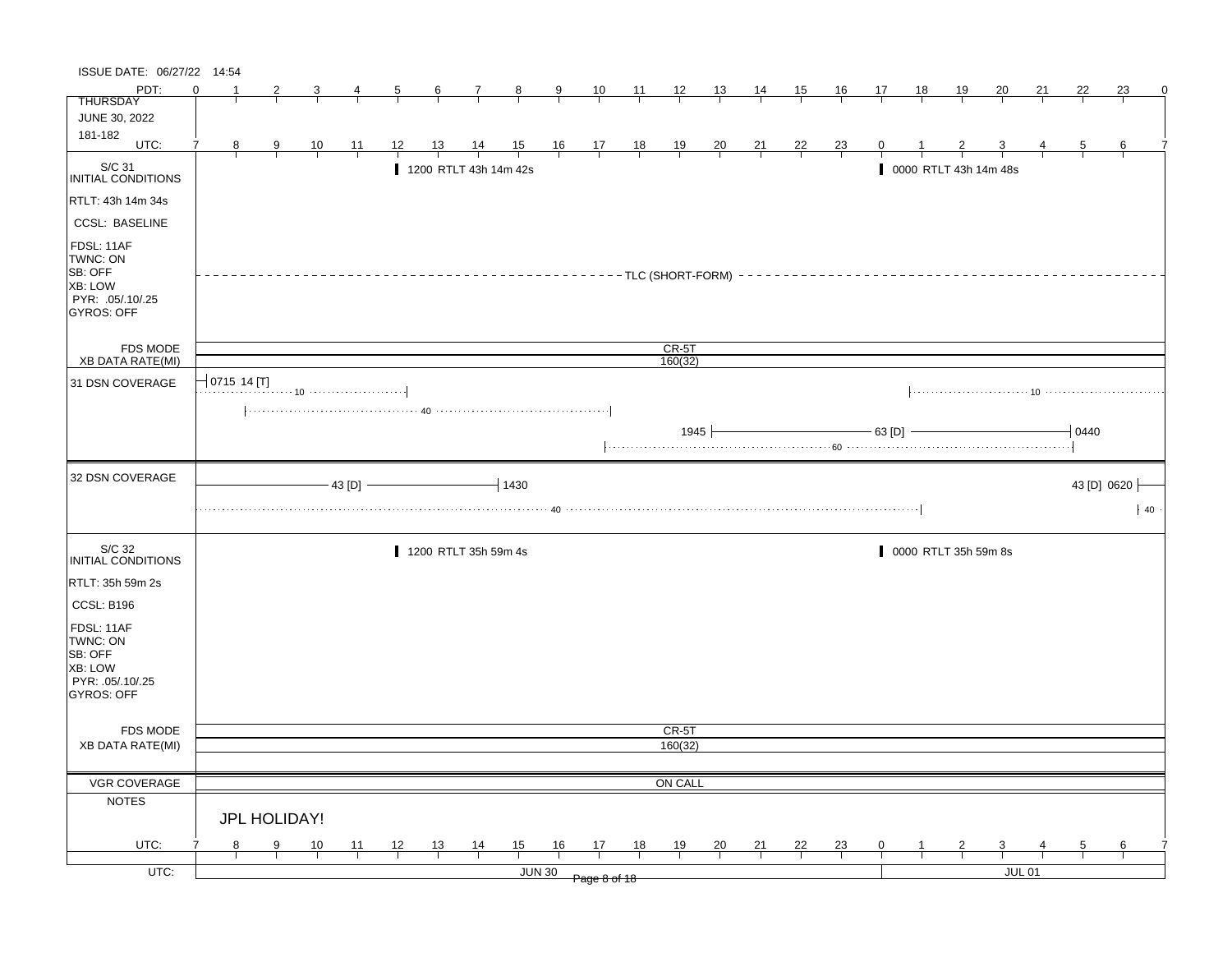| ISSUE DATE: 06/27/22 14:54                                                            |          |                |               |                |                            |                |                  |                       |               |                |                |                |                                                                                              |                |                |                |                              |              |           |                      |                       |           |                |                     |   |
|---------------------------------------------------------------------------------------|----------|----------------|---------------|----------------|----------------------------|----------------|------------------|-----------------------|---------------|----------------|----------------|----------------|----------------------------------------------------------------------------------------------|----------------|----------------|----------------|------------------------------|--------------|-----------|----------------------|-----------------------|-----------|----------------|---------------------|---|
| PDT:                                                                                  | $\Omega$ |                |               | 3              | 4                          | $\overline{5}$ | $\frac{6}{ }$    | $\mathcal{I}$         | $\frac{8}{4}$ | $\overline{9}$ | $\frac{10}{1}$ | $\frac{11}{1}$ | $\frac{12}{ }$                                                                               | $\frac{13}{2}$ | $\frac{14}{1}$ | 15             | <u>16</u>                    | 17           | <u>18</u> | <u> 19</u>           | 20                    | 21        | 22             | 23                  | 0 |
| FRIDAY                                                                                |          |                |               |                |                            |                |                  |                       |               |                |                |                |                                                                                              |                |                |                |                              |              |           |                      |                       |           |                |                     |   |
| JULY 1, 2022                                                                          |          |                |               |                |                            |                |                  |                       |               |                |                |                |                                                                                              |                |                |                |                              |              |           |                      |                       |           |                |                     |   |
| 182-183<br>UTC:                                                                       |          |                |               |                |                            |                |                  |                       |               |                |                |                |                                                                                              |                |                |                |                              |              |           |                      |                       |           |                |                     |   |
|                                                                                       | 7        | 8 <sup>2</sup> | $\frac{9}{1}$ | $\frac{10}{1}$ | <u> 11</u>                 | 12             | $\frac{13}{1}$   | $\frac{14}{ }$        |               |                |                |                | $\begin{array}{ccccccccc}\n15 & 16 & 17 & 18 & 19 \\ \hline\n-1 & -1 & -1 & -1\n\end{array}$ | $\frac{20}{1}$ | $\frac{21}{1}$ | $\frac{22}{1}$ | $\frac{23}{1}$               | $\mathbf{0}$ |           |                      |                       |           | $\overline{5}$ | 6                   |   |
| S/C 31<br>INITIAL CONDITIONS                                                          |          |                |               |                |                            |                |                  | 1200 RTLT 43h 14m 56s |               |                |                |                |                                                                                              |                |                |                |                              |              |           | 0000 RTLT 43h 15m 4s |                       |           |                |                     |   |
| RTLT: 43h 14m 48s                                                                     |          |                |               |                |                            |                |                  |                       |               |                |                |                |                                                                                              |                |                |                |                              |              |           |                      |                       |           |                |                     |   |
| <b>CCSL: BASELINE</b>                                                                 |          |                |               |                |                            |                |                  |                       |               |                |                |                |                                                                                              |                |                |                |                              |              |           |                      |                       |           |                |                     |   |
| FDSL: 11AF<br>TWNC: ON<br>SB: OFF<br>XB: LOW<br>PYR: .05/.10/.25<br><b>GYROS: OFF</b> |          |                |               |                |                            |                |                  |                       |               |                |                |                |                                                                                              |                |                |                |                              |              |           |                      |                       |           |                |                     |   |
| FDS MODE                                                                              |          |                |               |                |                            |                |                  |                       |               |                |                |                | $CR-5T$                                                                                      |                |                |                |                              |              |           |                      |                       |           |                |                     |   |
| <b>XB DATA RATE(MI)</b>                                                               |          |                |               |                |                            |                |                  |                       |               |                |                |                | 160(32)                                                                                      |                |                |                |                              |              |           |                      |                       |           |                |                     |   |
| 31 DSN COVERAGE                                                                       |          |                |               |                |                            |                |                  |                       |               |                |                |                |                                                                                              |                |                |                |                              | 0040         |           |                      |                       | $-14$ [D] |                |                     |   |
|                                                                                       |          |                |               |                |                            |                |                  |                       |               |                |                |                |                                                                                              |                |                |                |                              |              |           |                      |                       |           |                |                     |   |
|                                                                                       |          |                |               |                |                            |                |                  |                       |               |                |                |                |                                                                                              |                |                |                | $+$ 1805 $+$ 63 [D] $-$ 0025 |              |           |                      |                       |           |                |                     |   |
|                                                                                       |          |                |               |                |                            |                |                  |                       |               |                |                |                |                                                                                              |                |                |                |                              |              |           |                      |                       |           |                |                     |   |
| 32 DSN COVERAGE                                                                       |          |                |               |                | $-43$ [D] $-$              |                |                  |                       |               | $-1$ 1535      |                |                |                                                                                              |                |                |                |                              |              |           |                      |                       |           |                | 43 [D] 0615 $\vert$ |   |
|                                                                                       |          |                |               |                |                            |                |                  |                       |               |                |                |                |                                                                                              |                |                |                |                              |              |           |                      |                       |           |                |                     |   |
|                                                                                       |          |                |               |                |                            |                |                  |                       |               |                |                |                |                                                                                              |                |                |                |                              |              |           |                      |                       |           |                | $\cdot$ 40          |   |
|                                                                                       |          |                |               |                |                            |                |                  |                       |               |                |                |                |                                                                                              |                |                |                |                              |              |           |                      |                       |           |                |                     |   |
| S/C 32<br>INITIAL CONDITIONS                                                          |          |                |               |                |                            |                |                  | 1200 RTLT 35h 59m 10s |               |                |                |                |                                                                                              |                |                |                |                              |              |           |                      | 0000 RTLT 35h 59m 14s |           |                |                     |   |
| RTLT: 35h 59m 8s                                                                      |          |                |               |                |                            |                |                  |                       |               |                |                |                |                                                                                              |                |                |                |                              |              |           |                      |                       |           |                |                     |   |
| CCSL: B196                                                                            |          |                | $\mathbb{R}$  |                | 0916 CCS CLK RST           |                |                  |                       |               |                |                |                |                                                                                              |                |                |                |                              |              |           |                      |                       |           |                |                     |   |
|                                                                                       |          |                |               |                |                            |                |                  |                       |               |                |                |                |                                                                                              |                |                |                |                              |              |           |                      |                       |           |                |                     |   |
| FDSL: 11AF                                                                            |          |                |               |                |                            |                |                  |                       |               |                |                |                |                                                                                              |                |                |                |                              |              |           |                      |                       |           |                |                     |   |
| TWNC: ON<br>SB: OFF                                                                   |          |                |               |                | $1058$ - - - - 1159 CCSTIM |                |                  |                       |               |                |                |                |                                                                                              |                |                |                |                              |              |           |                      |                       |           |                |                     |   |
| XB: LOW                                                                               |          |                |               |                | 1058   1105 FINE           |                |                  |                       |               |                |                |                |                                                                                              |                |                |                |                              |              |           |                      |                       |           |                |                     |   |
| PYR: .05/.10/.25                                                                      |          |                |               |                |                            |                | 1156 1159 COARSE |                       |               |                |                |                |                                                                                              |                |                |                |                              |              |           |                      |                       |           |                |                     |   |
| GYROS: OFF                                                                            |          |                |               |                |                            |                |                  |                       |               |                |                |                |                                                                                              |                |                |                |                              |              |           |                      |                       |           |                |                     |   |
|                                                                                       |          |                |               |                |                            |                |                  |                       |               |                |                |                |                                                                                              |                |                |                |                              |              |           |                      |                       |           |                |                     |   |
| FDS MODE                                                                              |          |                |               |                |                            |                |                  |                       |               |                |                |                | CR-5T                                                                                        |                |                |                |                              |              |           |                      |                       |           |                |                     |   |
| <b>XB DATA RATE(MI)</b>                                                               |          |                |               |                |                            |                |                  |                       |               |                |                |                | 160(32)                                                                                      |                |                |                |                              |              |           |                      |                       |           |                |                     |   |
|                                                                                       |          |                |               |                |                            |                |                  |                       |               |                |                |                |                                                                                              |                |                |                |                              |              |           |                      |                       |           |                |                     |   |
| VGR COVERAGE                                                                          |          | ON CALL        |               |                | <b>VGR</b>                 |                |                  |                       |               |                |                |                |                                                                                              |                |                | ON CALL        |                              |              |           |                      |                       |           |                |                     |   |
|                                                                                       |          |                |               |                |                            |                |                  |                       |               |                |                |                |                                                                                              |                |                |                |                              |              |           |                      |                       |           |                |                     |   |
|                                                                                       |          |                |               |                |                            |                |                  |                       |               |                |                |                |                                                                                              |                |                |                |                              |              |           |                      |                       |           |                |                     |   |
| <b>NOTES</b>                                                                          |          |                |               |                |                            |                |                  |                       |               |                |                |                |                                                                                              |                |                |                |                              |              |           |                      |                       |           |                |                     |   |
|                                                                                       |          |                |               |                |                            |                |                  |                       |               |                |                |                |                                                                                              |                |                |                |                              |              |           |                      |                       |           |                |                     |   |
| UTC:                                                                                  |          | 8              | 9             | 10             | 11                         | 12             | 13               |                       | 15            | 16             | 17             | 18             | <u> 19</u>                                                                                   | 20             | 21             | 22             | <u>23</u>                    | 0            |           |                      | 3                     |           | 5              | 6                   |   |
| UTC:                                                                                  |          |                |               |                |                            |                |                  | $\frac{14}{1}$        |               | <b>JUL 01</b>  |                |                |                                                                                              |                |                |                |                              |              |           |                      |                       | $JUL$ 02  |                |                     |   |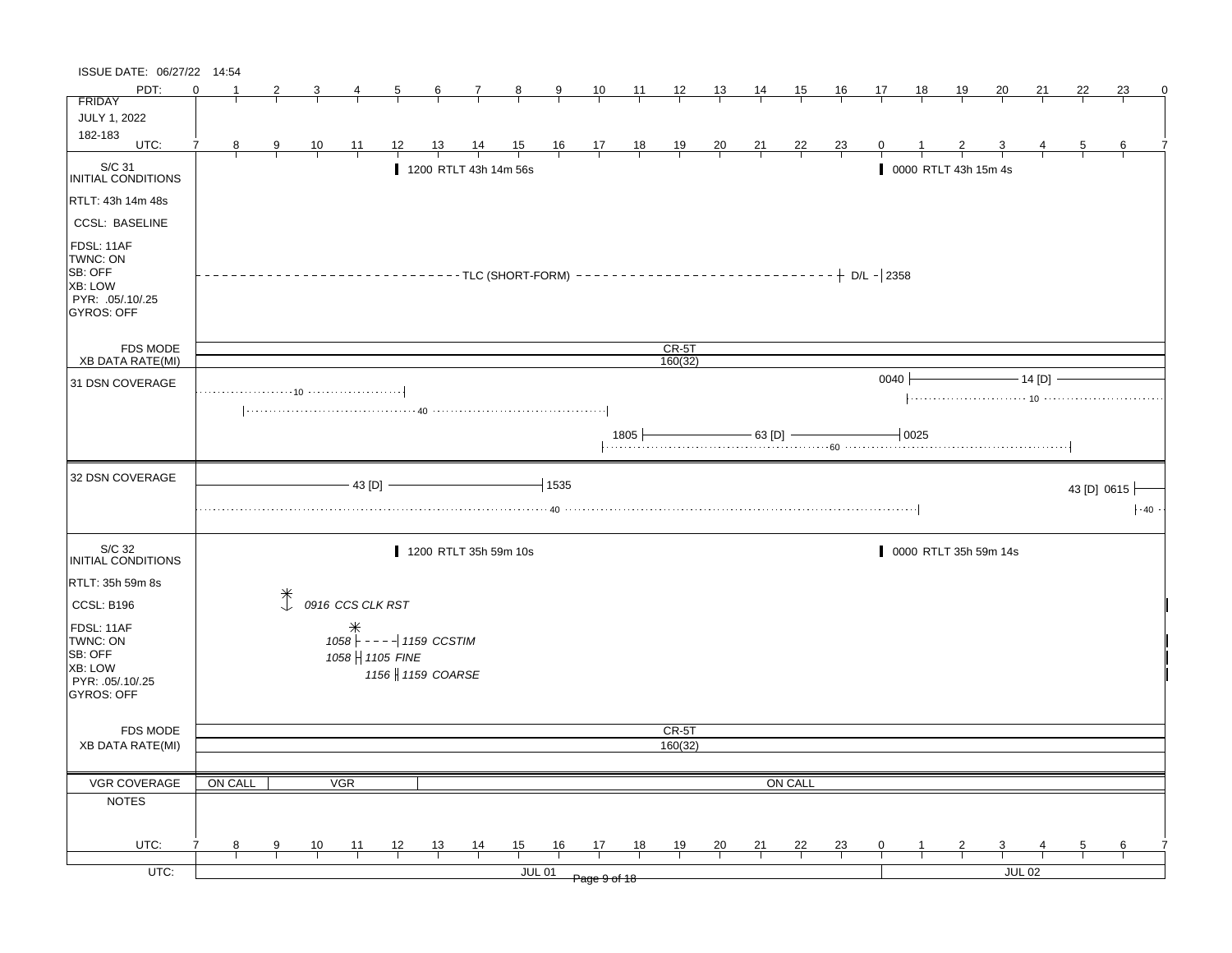| ISSUE DATE: 06/27/22 14:54                                                            |          |                |               |                |                |                |                       |                |                |               |                                                                |                |                |                |                |                |                |                |    |                |                                                                                                         |          |             |                   |   |
|---------------------------------------------------------------------------------------|----------|----------------|---------------|----------------|----------------|----------------|-----------------------|----------------|----------------|---------------|----------------------------------------------------------------|----------------|----------------|----------------|----------------|----------------|----------------|----------------|----|----------------|---------------------------------------------------------------------------------------------------------|----------|-------------|-------------------|---|
| PDT:                                                                                  | $\Omega$ |                | 2             |                | 4              | $\overline{5}$ | 6                     | $\frac{7}{2}$  | $\frac{8}{1}$  | $\frac{9}{5}$ | $\frac{10}{1}$                                                 | $\frac{11}{1}$ | $\frac{12}{ }$ | $\frac{13}{ }$ | $\frac{14}{1}$ | 15             | $\frac{16}{1}$ | <u>17</u>      | 18 | <u>19</u>      | 20                                                                                                      | 21       | 22          | 23                | 0 |
| <b>SATURDAY</b>                                                                       |          |                |               |                |                |                |                       |                |                |               |                                                                |                |                |                |                |                |                |                |    |                |                                                                                                         |          |             |                   |   |
| <b>JULY 2, 2022</b>                                                                   |          |                |               |                |                |                |                       |                |                |               |                                                                |                |                |                |                |                |                |                |    |                |                                                                                                         |          |             |                   |   |
| 183-184<br>UTC:                                                                       | 7        | 8 <sup>2</sup> | $\frac{9}{1}$ | $\frac{10}{1}$ | $\frac{11}{1}$ | <u>_12</u>     | $\frac{13}{2}$        | $\frac{14}{1}$ | $\frac{15}{1}$ |               | $\begin{array}{c cc} 16 & 17 & 18 \\ \hline & & & \end{array}$ |                | $\frac{19}{1}$ | $\frac{20}{1}$ | $\frac{21}{1}$ | $\frac{22}{ }$ | $\frac{23}{1}$ |                |    |                |                                                                                                         |          |             | 6                 |   |
| S/C 31<br>INITIAL CONDITIONS                                                          |          |                |               |                |                |                | 1200 RTLT 43h 15m 12s |                |                |               |                                                                |                |                |                |                |                |                |                |    |                | 0000 RTLT 43h 15m 20s                                                                                   |          |             |                   |   |
| <b>RTLT: 43h 15m 4s</b>                                                               |          |                |               |                |                |                |                       |                |                |               |                                                                |                |                |                |                |                |                |                |    |                |                                                                                                         |          |             |                   |   |
| <b>CCSL: BASELINE</b>                                                                 |          |                |               |                |                |                |                       |                |                |               |                                                                |                |                |                |                |                |                |                |    |                |                                                                                                         |          |             |                   |   |
| FDSL: 11AF<br>TWNC: ON<br>SB: OFF<br>XB: LOW<br>PYR: .05/.10/.25<br><b>GYROS: OFF</b> |          |                |               |                |                |                |                       |                |                |               |                                                                |                |                |                |                |                |                |                |    |                |                                                                                                         |          |             |                   |   |
| FDS MODE                                                                              |          |                |               |                |                |                |                       |                |                |               |                                                                |                | $CR-5T$        |                |                |                |                |                |    |                |                                                                                                         |          |             |                   |   |
| XB DATA RATE(MI)                                                                      |          |                |               |                |                |                |                       |                |                |               |                                                                |                | 160(32)        |                |                |                |                |                |    |                |                                                                                                         |          |             |                   |   |
| 31 DSN COVERAGE                                                                       |          |                | 0745 14 [D]   |                |                |                |                       |                |                |               |                                                                |                |                |                |                |                |                | 0035-0655      |    |                | $\begin{array}{c}\n \overbrace{\hspace{1.5cm}14\ [D]} \\  \overbrace{\hspace{1.5cm}10} \\  \end{array}$ |          |             |                   |   |
|                                                                                       |          |                |               |                |                |                |                       |                |                |               | 1740                                                           |                | $-$ 63 [D] $-$ |                | $-12055$       |                |                |                |    |                |                                                                                                         |          |             |                   |   |
| 32 DSN COVERAGE                                                                       |          |                |               |                |                | 43 [D]         |                       |                |                |               | 1640                                                           |                |                |                |                |                |                |                |    |                |                                                                                                         |          |             |                   |   |
|                                                                                       |          |                |               |                |                |                |                       |                |                |               |                                                                |                |                |                |                |                |                |                |    |                |                                                                                                         |          | 43 [D] 0610 | $\parallel$ $-40$ |   |
| S/C 32<br><b>INITIAL CONDITIONS</b>                                                   |          |                |               |                |                |                | 1200 RTLT 35h 59m 16s |                |                |               |                                                                |                |                |                |                |                |                |                |    |                | 0000 RTLT 35h 59m 20s                                                                                   |          |             |                   |   |
| RTLT: 35h 59m 14s                                                                     |          |                |               |                |                |                |                       |                |                |               |                                                                |                |                |                |                |                |                |                |    |                |                                                                                                         |          |             |                   |   |
| CCSL: B196                                                                            |          |                |               |                |                |                |                       |                |                |               |                                                                |                |                |                |                |                |                |                |    |                |                                                                                                         |          |             |                   |   |
| FDSL: 11AF<br>TWNC: ON<br>SB: OFF<br>XB: LOW<br>PYR: 05/10/25<br>GYROS: OFF           |          |                |               |                |                |                |                       |                |                |               |                                                                |                |                |                |                |                |                |                |    |                |                                                                                                         |          |             |                   |   |
| <b>FDS MODE</b>                                                                       |          |                |               |                |                |                |                       |                |                |               |                                                                |                | CR-5T          |                |                |                |                |                |    |                |                                                                                                         |          |             |                   |   |
| <b>XB DATA RATE(MI)</b>                                                               |          |                |               |                |                |                |                       |                |                |               |                                                                |                | 160(32)        |                |                |                |                |                |    |                |                                                                                                         |          |             |                   |   |
|                                                                                       |          |                |               |                |                |                |                       |                |                |               |                                                                |                |                |                |                |                |                |                |    |                |                                                                                                         |          |             |                   |   |
| VGR COVERAGE                                                                          |          |                |               |                |                |                |                       |                |                |               |                                                                |                | ON CALL        |                |                |                |                |                |    |                |                                                                                                         |          |             |                   |   |
| <b>NOTES</b>                                                                          |          |                |               |                |                |                |                       |                |                |               |                                                                |                |                |                |                |                |                |                |    |                |                                                                                                         |          |             |                   |   |
| UTC:                                                                                  |          | 8              | 9             | $\frac{10}{1}$ | $\frac{11}{1}$ | $\frac{12}{ }$ | $\frac{13}{ }$        | $\frac{14}{1}$ | $\frac{15}{1}$ | 16            | $\frac{17}{1}$                                                 | 18             | <u>19</u>      | $\frac{20}{}$  | $\frac{21}{1}$ | $\frac{22}{1}$ | $\frac{23}{1}$ | $\overline{0}$ |    | $\overline{z}$ | $\overline{\mathbf{3}}$                                                                                 |          | 5           | $\frac{6}{ }$     |   |
|                                                                                       |          |                |               |                |                |                |                       |                |                |               |                                                                |                |                |                |                |                |                |                |    |                |                                                                                                         |          |             |                   |   |
| $UTC$ :                                                                               |          |                |               |                |                |                |                       |                | $JUL$ 02       |               | Page 10 of 18                                                  |                |                |                |                |                |                |                |    |                |                                                                                                         | $JUL$ 03 |             |                   |   |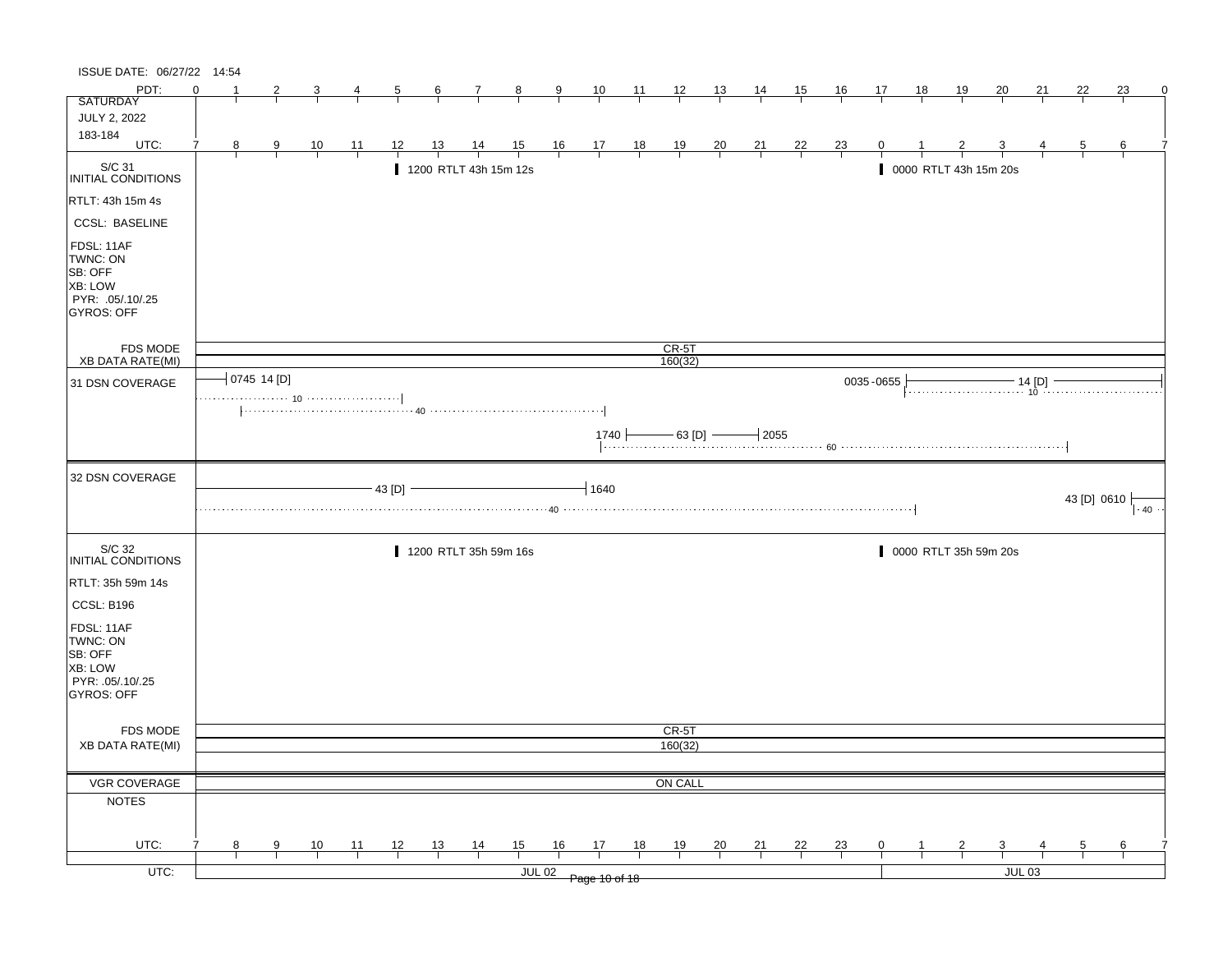| ISSUE DATE: 06/27/22 14:54                                                            |          |   |               |                |                |                |                |                       |                |               |                                                                |                |                  |                |                |                |                |                |              |                |                         |          |    |             |   |
|---------------------------------------------------------------------------------------|----------|---|---------------|----------------|----------------|----------------|----------------|-----------------------|----------------|---------------|----------------------------------------------------------------|----------------|------------------|----------------|----------------|----------------|----------------|----------------|--------------|----------------|-------------------------|----------|----|-------------|---|
| PDT:                                                                                  | $\Omega$ |   | 2             |                | 4              | $\frac{5}{}$   | $\frac{6}{ }$  | $\frac{7}{4}$         | $\frac{8}{1}$  | $\frac{9}{1}$ | $\frac{10}{1}$                                                 | $\frac{11}{1}$ | $\frac{12}{ }$   | $\frac{13}{1}$ | $\frac{14}{1}$ | 15             | $\frac{16}{1}$ | <u>17</u>      | 18           | <u>19</u>      | 20                      | 21       | 22 | 23          | 0 |
| <b>SUNDAY</b>                                                                         |          |   |               |                |                |                |                |                       |                |               |                                                                |                |                  |                |                |                |                |                |              |                |                         |          |    |             |   |
| JULY 3, 2022                                                                          |          |   |               |                |                |                |                |                       |                |               |                                                                |                |                  |                |                |                |                |                |              |                |                         |          |    |             |   |
| 184-185<br>UTC:                                                                       | 7        | 8 | $\frac{9}{2}$ | $\frac{10}{1}$ | $\frac{11}{1}$ | <u> 12 </u>    | <u>13</u>      | $\frac{14}{1}$        | $\frac{15}{1}$ |               | $\begin{array}{c cc} 16 & 17 & 18 \\ \hline & & & \end{array}$ |                | $\frac{19}{1}$   | $\frac{20}{1}$ | $\frac{21}{1}$ | $\frac{22}{ }$ | $\frac{23}{1}$ |                |              |                |                         |          | b. | 6           |   |
| S/C 31<br>INITIAL CONDITIONS                                                          |          |   |               |                |                |                |                | 1200 RTLT 43h 15m 28s |                |               |                                                                |                |                  |                |                |                |                |                |              |                | 0000 RTLT 43h 15m 34s   |          |    |             |   |
| RTLT: 43h 15m 20s                                                                     |          |   |               |                |                |                |                |                       |                |               |                                                                |                |                  |                |                |                |                |                |              |                |                         |          |    |             |   |
| <b>CCSL: BASELINE</b>                                                                 |          |   |               |                |                |                |                |                       |                |               |                                                                |                |                  |                |                |                |                |                |              |                |                         |          |    |             |   |
| FDSL: 11AF<br>TWNC: ON<br>SB: OFF<br>XB: LOW<br>PYR: .05/.10/.25<br><b>GYROS: OFF</b> |          |   |               |                |                |                |                |                       |                |               |                                                                |                |                  |                |                |                |                |                |              |                |                         |          |    |             |   |
| FDS MODE                                                                              |          |   |               |                |                |                |                |                       |                |               |                                                                |                | $CR-5T$          |                |                |                |                |                |              |                |                         |          |    |             |   |
| XB DATA RATE(MI)                                                                      |          |   |               |                |                |                |                |                       |                |               |                                                                |                | 160(32)          |                |                |                |                |                |              |                |                         |          |    |             |   |
| 31 DSN COVERAGE                                                                       |          |   |               |                |                |                |                |                       |                |               |                                                                |                |                  |                |                |                |                | 0030           |              |                |                         |          |    |             |   |
|                                                                                       |          |   |               |                |                |                |                |                       |                |               |                                                                |                |                  |                |                |                |                |                |              |                |                         |          |    |             |   |
|                                                                                       |          |   |               |                |                |                |                |                       |                |               |                                                                | $1750 +$       |                  |                | $-63$ [D] $-$  |                |                |                | $\vert$ 0040 |                |                         |          |    |             |   |
| 32 DSN COVERAGE                                                                       |          |   |               |                |                |                |                |                       |                |               |                                                                |                |                  |                |                |                |                |                |              |                |                         |          |    |             |   |
|                                                                                       |          |   |               |                | $43$ [D] $-$   |                |                |                       | $+1455$        |               |                                                                |                |                  |                |                |                |                |                |              |                |                         |          |    | 43 [D] 0700 |   |
| S/C 32<br><b>INITIAL CONDITIONS</b>                                                   |          |   |               |                |                |                |                | 1200 RTLT 35h 59m 22s |                |               |                                                                |                |                  |                |                |                |                |                |              |                | 0000 RTLT 35h 59m 26s   |          |    |             |   |
| RTLT: 35h 59m 20s                                                                     |          |   |               |                |                |                |                |                       |                |               |                                                                |                |                  |                |                |                |                |                |              |                |                         |          |    |             |   |
| CCSL: B196                                                                            |          |   |               |                |                |                |                |                       |                |               |                                                                |                |                  |                |                |                |                |                |              |                |                         |          |    |             |   |
| FDSL: 11AF<br>TWNC: ON<br>SB: OFF<br>XB: LOW<br>PYR: 05/10/25<br>GYROS: OFF           |          |   |               |                |                |                |                |                       |                |               |                                                                |                |                  |                |                |                |                |                |              |                |                         |          |    |             |   |
|                                                                                       |          |   |               |                |                |                |                |                       |                |               |                                                                |                |                  |                |                |                |                |                |              |                |                         |          |    |             |   |
| <b>FDS MODE</b><br><b>XB DATA RATE(MI)</b>                                            |          |   |               |                |                |                |                |                       |                |               |                                                                |                | CR-5T<br>160(32) |                |                |                |                |                |              |                |                         |          |    |             |   |
|                                                                                       |          |   |               |                |                |                |                |                       |                |               |                                                                |                |                  |                |                |                |                |                |              |                |                         |          |    |             |   |
| VGR COVERAGE                                                                          |          |   |               |                |                |                |                |                       |                |               |                                                                |                | ON CALL          |                |                |                |                |                |              |                |                         |          |    |             |   |
| <b>NOTES</b>                                                                          |          |   |               |                |                |                |                |                       |                |               |                                                                |                |                  |                |                |                |                |                |              |                |                         |          |    |             |   |
|                                                                                       |          |   |               |                |                |                |                |                       |                |               |                                                                |                |                  |                |                |                |                |                |              |                |                         |          |    |             |   |
| UTC:                                                                                  |          | 8 | 9             | $\frac{10}{1}$ | $\frac{11}{1}$ | $\frac{12}{ }$ | $\frac{13}{ }$ | $\frac{14}{1}$        | $\frac{15}{1}$ | 16            | $\frac{17}{2}$                                                 | 18             | $\frac{19}{1}$   | $\frac{20}{}$  | $\frac{21}{1}$ | $\frac{22}{1}$ | $\frac{23}{1}$ | $\overline{0}$ |              | $\overline{z}$ | $\overline{\mathbf{3}}$ |          | 5  | 6           |   |
| $UTC$ :                                                                               |          |   |               |                |                |                |                |                       |                | $JUL$ 03      |                                                                |                |                  |                |                |                |                |                |              |                |                         | $JUL$ 04 |    |             |   |
|                                                                                       |          |   |               |                |                |                |                |                       |                |               | Page 11 of 18                                                  |                |                  |                |                |                |                |                |              |                |                         |          |    |             |   |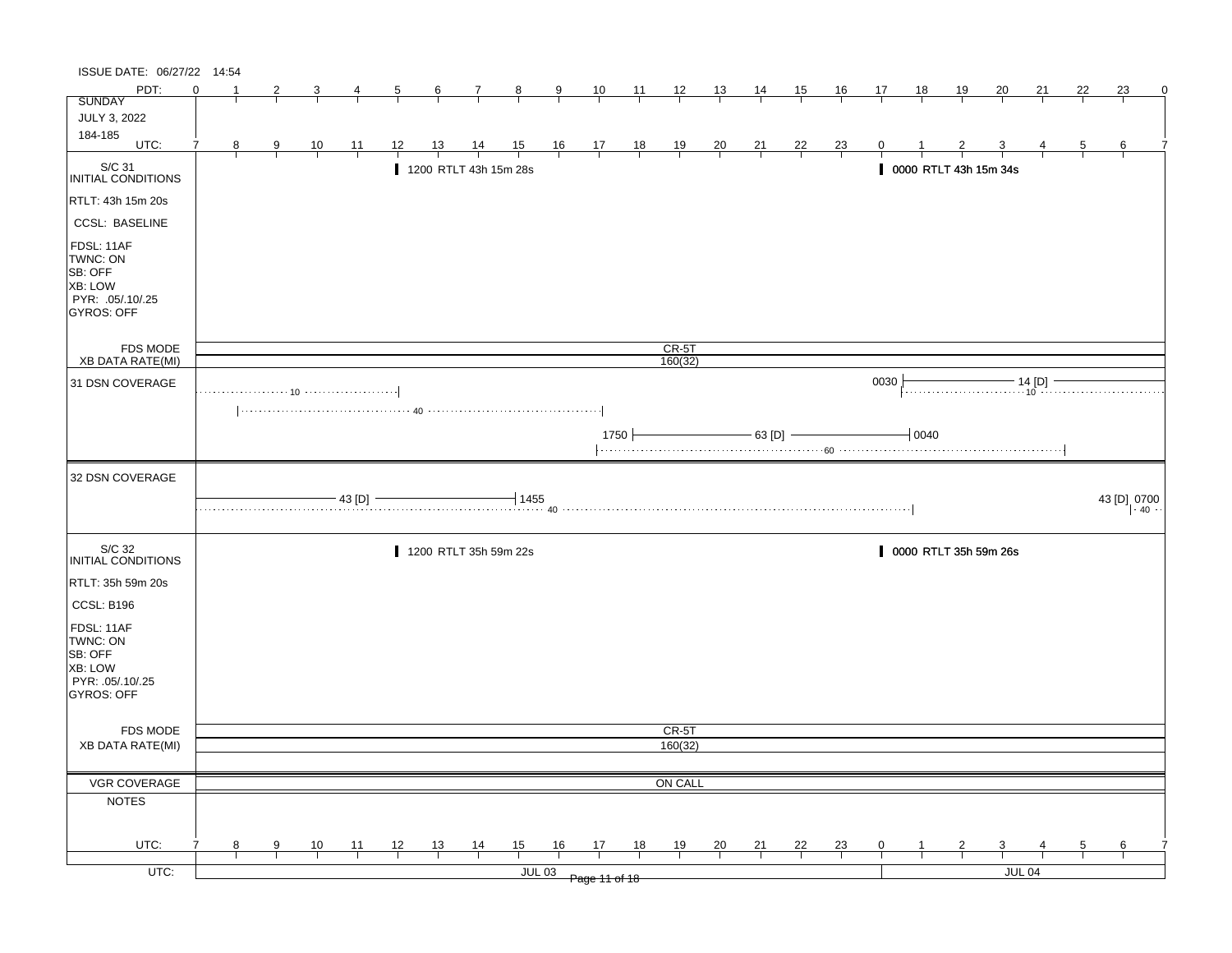| ISSUE DATE: 06/27/22 14:54                                                            |   |   |                     |                |           |                |                 |                        |                                   |                |                                                              |                 |                |                |                |                |                  |           |           |                       |                         |               |                                                                                                                                                                                                                                                                                                             |    |                    |
|---------------------------------------------------------------------------------------|---|---|---------------------|----------------|-----------|----------------|-----------------|------------------------|-----------------------------------|----------------|--------------------------------------------------------------|-----------------|----------------|----------------|----------------|----------------|------------------|-----------|-----------|-----------------------|-------------------------|---------------|-------------------------------------------------------------------------------------------------------------------------------------------------------------------------------------------------------------------------------------------------------------------------------------------------------------|----|--------------------|
| PDT:                                                                                  | ∩ |   | $\overline{2}$      | 3              | 4         | $\overline{5}$ | $6\overline{6}$ | $\overline{7}$         | $\frac{8}{ }$                     | $\overline{9}$ | 10                                                           | $\overline{11}$ | $\frac{12}{ }$ | $\frac{13}{2}$ | $\frac{14}{1}$ | 15             | $\underline{16}$ | 17        | <u>18</u> | <u>19</u>             | 20                      | 21            | 22                                                                                                                                                                                                                                                                                                          | 23 | 0                  |
| <b>MONDAY</b>                                                                         |   |   |                     |                |           |                |                 |                        |                                   |                |                                                              |                 |                |                |                |                |                  |           |           |                       |                         |               |                                                                                                                                                                                                                                                                                                             |    |                    |
| <b>JULY 4, 2022</b>                                                                   |   |   |                     |                |           |                |                 |                        |                                   |                |                                                              |                 |                |                |                |                |                  |           |           |                       |                         |               |                                                                                                                                                                                                                                                                                                             |    |                    |
| 185-186<br>UTC:                                                                       | 7 | 8 | $\frac{9}{1}$       | $\frac{10}{1}$ | 11        | 12             | 13              | $\frac{14}{1}$         | $\frac{15}{1}$                    |                | $\begin{array}{cccccc}\n16 & 17 & 18 \\ \hline\n\end{array}$ |                 | $\frac{19}{1}$ | $\frac{20}{1}$ | $\frac{21}{1}$ | $\frac{22}{1}$ | $\frac{23}{1}$   |           |           |                       |                         |               | b                                                                                                                                                                                                                                                                                                           | 6  |                    |
|                                                                                       |   |   |                     |                |           |                |                 |                        |                                   |                |                                                              |                 |                |                |                |                |                  |           |           |                       |                         |               |                                                                                                                                                                                                                                                                                                             |    |                    |
| S/C 31<br><b>INITIAL CONDITIONS</b>                                                   |   |   |                     |                |           |                |                 |                        | 1200 RTLT 43h 15m 42s             |                |                                                              |                 |                |                |                |                |                  |           |           | 0000 RTLT 43h 15m 50s |                         |               |                                                                                                                                                                                                                                                                                                             |    |                    |
| RTLT: 43h 15m 34s                                                                     |   |   |                     |                |           |                |                 |                        |                                   |                |                                                              |                 |                |                |                |                |                  |           |           |                       |                         |               |                                                                                                                                                                                                                                                                                                             |    |                    |
| <b>CCSL: BASELINE</b>                                                                 |   |   |                     |                |           |                |                 |                        |                                   |                |                                                              |                 |                |                |                |                |                  |           |           |                       |                         |               | $\blacktriangledown$ 0150 CCS DIAG (21:06)                                                                                                                                                                                                                                                                  |    |                    |
| FDSL: 11AF<br>TWNC: ON<br>SB: OFF<br>XB: LOW<br>PYR: .05/.10/.25<br><b>GYROS: OFF</b> |   |   |                     |                |           |                |                 | $\downarrow$ 1258 PSSB |                                   |                |                                                              |                 |                |                |                |                |                  |           |           |                       |                         |               | U/L 0215 $\vdash$ - $\vdash$ - - · TLC (SHORT-FORM) -                                                                                                                                                                                                                                                       |    |                    |
| FDS MODE                                                                              |   |   |                     |                |           |                |                 |                        |                                   |                |                                                              |                 | $CR-5T$        |                |                |                |                  |           |           |                       |                         |               |                                                                                                                                                                                                                                                                                                             |    |                    |
| <b>XB DATA RATE(MI)</b>                                                               |   |   |                     |                |           |                |                 |                        |                                   |                |                                                              |                 | 160(32)        |                |                |                |                  |           |           |                       |                         |               |                                                                                                                                                                                                                                                                                                             |    |                    |
| 31 DSN COVERAGE                                                                       |   |   | $-$ 14 [D] $-$ 0835 |                |           |                |                 |                        |                                   |                |                                                              |                 |                |                |                |                |                  | 0040-0655 |           |                       |                         |               | $\frac{1}{10}$ $\frac{1}{10}$ $\frac{1}{10}$ $\frac{1}{10}$ $\frac{1}{10}$ $\frac{1}{10}$ $\frac{1}{10}$ $\frac{1}{10}$ $\frac{1}{10}$ $\frac{1}{10}$ $\frac{1}{10}$ $\frac{1}{10}$ $\frac{1}{10}$ $\frac{1}{10}$ $\frac{1}{10}$ $\frac{1}{10}$ $\frac{1}{10}$ $\frac{1}{10}$ $\frac{1}{10}$ $\frac{1}{10}$ |    |                    |
|                                                                                       |   |   |                     |                |           |                |                 |                        |                                   |                |                                                              |                 |                |                |                |                |                  |           |           |                       |                         |               |                                                                                                                                                                                                                                                                                                             |    |                    |
|                                                                                       |   |   |                     |                |           |                |                 |                        |                                   |                |                                                              | 1840 $\vert$    |                |                |                | $-$ 63 [D] $-$ |                  |           | $-10025$  |                       |                         |               |                                                                                                                                                                                                                                                                                                             |    |                    |
| 32 DSN COVERAGE                                                                       |   |   |                     |                |           |                |                 |                        |                                   |                |                                                              |                 |                |                |                |                |                  |           |           |                       |                         |               |                                                                                                                                                                                                                                                                                                             |    |                    |
|                                                                                       |   |   |                     |                | $-43$ [D] |                |                 |                        | $\frac{1}{2}$ 0700 - 1415<br>. 40 |                |                                                              |                 |                |                |                |                |                  |           |           |                       |                         |               |                                                                                                                                                                                                                                                                                                             |    | $\cdot$ 40 $\cdot$ |
| S/C 32<br>INITIAL CONDITIONS                                                          |   |   |                     |                |           |                |                 |                        | 1200 RTLT 35h 59m 30s             |                |                                                              |                 |                |                |                |                |                  |           |           | 0000 RTLT 35h 59m 34s |                         |               |                                                                                                                                                                                                                                                                                                             |    |                    |
| RTLT: 35h 59m 26s                                                                     |   |   |                     |                |           |                |                 |                        |                                   |                |                                                              |                 |                |                |                |                |                  |           |           |                       |                         |               |                                                                                                                                                                                                                                                                                                             |    |                    |
| CCSL: B196                                                                            |   |   |                     |                |           |                |                 |                        |                                   |                |                                                              |                 |                |                |                |                |                  |           |           |                       |                         |               |                                                                                                                                                                                                                                                                                                             |    |                    |
| FDSL: 11AF<br>TWNC: ON<br>SB: OFF<br>XB: LOW<br>PYR: .05/.10/.25<br>GYROS: OFF        |   |   |                     |                |           |                |                 |                        |                                   |                |                                                              |                 |                |                |                |                |                  |           |           |                       |                         |               |                                                                                                                                                                                                                                                                                                             |    |                    |
| FDS MODE                                                                              |   |   |                     |                |           |                |                 |                        |                                   |                |                                                              |                 | CR-5T          |                |                |                |                  |           |           |                       |                         |               |                                                                                                                                                                                                                                                                                                             |    |                    |
| <b>XB DATA RATE(MI)</b>                                                               |   |   |                     |                |           |                |                 |                        |                                   |                |                                                              |                 | 160(32)        |                |                |                |                  |           |           |                       |                         |               |                                                                                                                                                                                                                                                                                                             |    |                    |
| VGR COVERAGE                                                                          |   |   |                     |                |           |                |                 |                        |                                   |                |                                                              |                 | ON CALL        |                |                |                |                  |           |           |                       |                         |               |                                                                                                                                                                                                                                                                                                             |    |                    |
| <b>NOTES</b>                                                                          |   |   |                     |                |           |                |                 |                        |                                   |                |                                                              |                 |                |                |                |                |                  |           |           |                       |                         |               |                                                                                                                                                                                                                                                                                                             |    |                    |
|                                                                                       |   |   | JPL HOLIDAY!        |                |           |                |                 |                        |                                   |                |                                                              |                 |                |                |                |                |                  |           |           |                       |                         |               |                                                                                                                                                                                                                                                                                                             |    |                    |
| UTC:                                                                                  |   | 8 | $\frac{9}{1}$       | 10             | 11        | 12             | $\frac{13}{2}$  | $\frac{14}{1}$         | $\frac{15}{1}$                    | $\frac{16}{1}$ | 17                                                           | 18              | <u>19</u>      | $\frac{20}{}$  | $\frac{21}{1}$ | $\frac{22}{1}$ | $\frac{23}{1}$   | 0         |           | 2                     | $\overline{\mathbf{3}}$ |               |                                                                                                                                                                                                                                                                                                             | 6  |                    |
| UTC:                                                                                  |   |   |                     |                |           |                |                 |                        |                                   | <b>JUL 04</b>  | Page 12 of 18                                                |                 |                |                |                |                |                  |           |           |                       |                         | <b>JUL 05</b> |                                                                                                                                                                                                                                                                                                             |    |                    |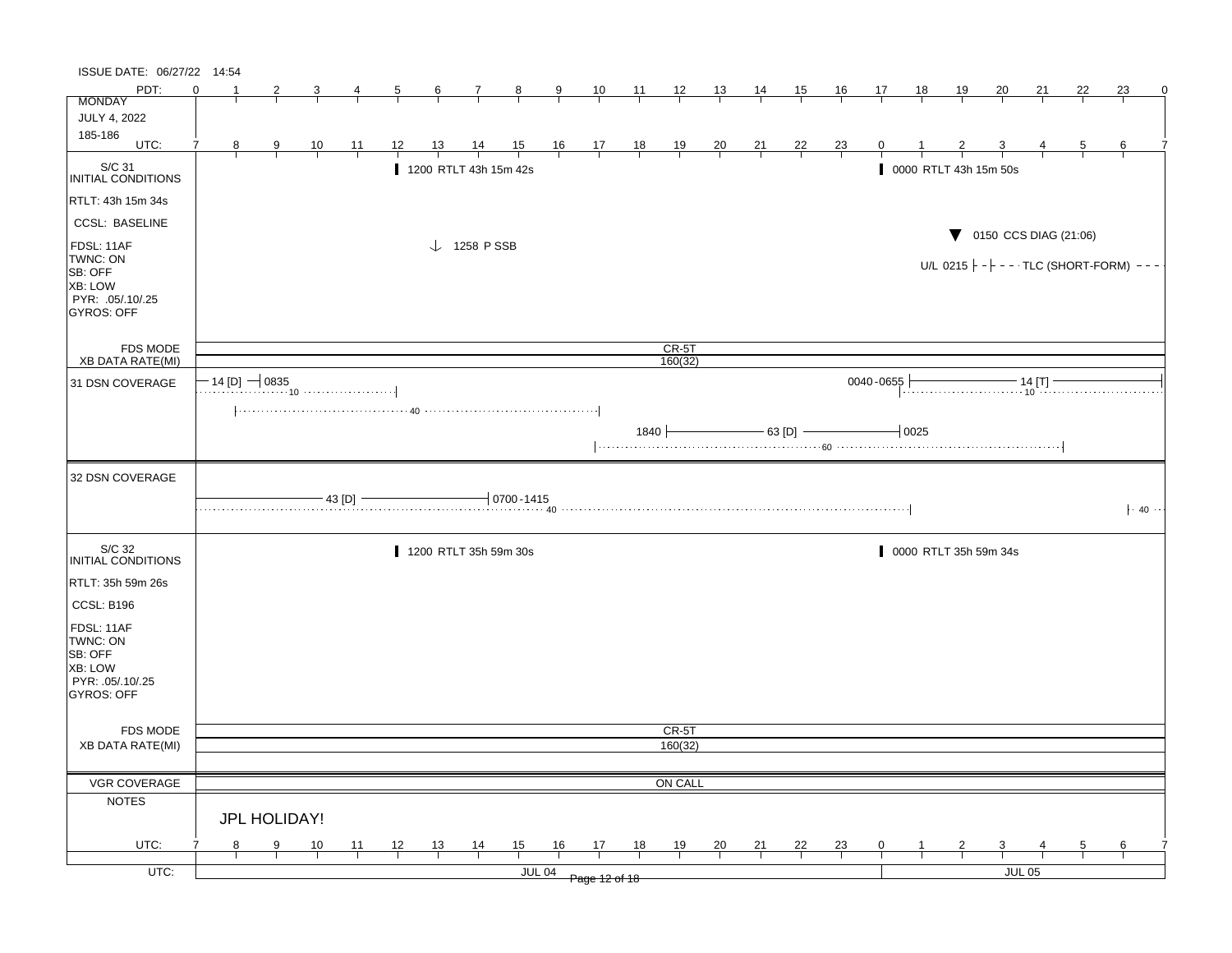| ISSUE DATE: 06/27/22 14:54                                                            |                |      |              |         |    |                |                  |                              |               |                |                               |                           |                |                |                    |    |                |              |              |                       |    |                                                                                                                                                                                                                                                                                                                |    |    |                      |
|---------------------------------------------------------------------------------------|----------------|------|--------------|---------|----|----------------|------------------|------------------------------|---------------|----------------|-------------------------------|---------------------------|----------------|----------------|--------------------|----|----------------|--------------|--------------|-----------------------|----|----------------------------------------------------------------------------------------------------------------------------------------------------------------------------------------------------------------------------------------------------------------------------------------------------------------|----|----|----------------------|
| PDT:                                                                                  | $\Omega$       |      | $\mathbf{2}$ | 3       | 4  | $\overline{5}$ | 6                |                              | 7 8           | 9              |                               | 10 11 12 13 14            |                |                |                    | 15 | 16             | 17           | 18           | <u> 19</u>            | 20 | 21                                                                                                                                                                                                                                                                                                             | 22 | 23 | 0                    |
| <b>TUESDAY</b>                                                                        |                |      |              |         |    |                |                  |                              |               |                |                               |                           |                |                |                    |    |                |              |              |                       |    |                                                                                                                                                                                                                                                                                                                |    |    |                      |
| JULY 5, 2022                                                                          |                |      |              |         |    |                |                  |                              |               |                |                               |                           |                |                |                    |    |                |              |              |                       |    |                                                                                                                                                                                                                                                                                                                |    |    |                      |
| 186-187<br>UTC:                                                                       | $\overline{7}$ | 8    | 9            | 10      | 11 | 12             | 13               | 14                           | 15            | $\frac{16}{1}$ | $\frac{17}{1}$ $\frac{18}{1}$ |                           | $\frac{19}{1}$ | $\frac{20}{1}$ | $\frac{21}{2}$     | 22 | $\frac{23}{2}$ | $\mathbf{0}$ |              |                       |    |                                                                                                                                                                                                                                                                                                                | 5  | 6  |                      |
| S/C 31<br><b>INITIAL CONDITIONS</b>                                                   |                |      |              |         |    |                |                  | 1200 RTLT 43h 15m 58s        |               |                |                               |                           |                |                |                    |    |                |              |              | 0000 RTLT 43h 16m 6s  |    |                                                                                                                                                                                                                                                                                                                |    |    |                      |
| RTLT: 43h 15m 50s                                                                     |                |      |              |         |    |                |                  |                              |               |                |                               |                           |                |                |                    |    |                |              |              |                       |    |                                                                                                                                                                                                                                                                                                                |    |    |                      |
| <b>CCSL: BASELINE</b>                                                                 |                |      |              |         |    |                | 1156 1156 PWS/RH |                              |               |                |                               |                           |                |                |                    |    |                |              |              |                       |    |                                                                                                                                                                                                                                                                                                                |    |    |                      |
| FDSL: 11AF<br>TWNC: ON<br>SB: OFF<br>XB: LOW<br>PYR: .05/.10/.25<br>GYROS: OFF        |                |      |              |         |    |                |                  |                              |               |                |                               | -------TLC (SHORT-FORM) - |                |                |                    |    |                |              |              |                       |    |                                                                                                                                                                                                                                                                                                                |    |    |                      |
|                                                                                       |                |      |              |         |    |                |                  | $\downarrow$ 1156 GS-4B 1156 |               |                |                               |                           |                |                |                    |    |                |              |              |                       |    |                                                                                                                                                                                                                                                                                                                |    |    |                      |
| <b>FDS MODE</b><br><b>XB DATA RATE(MI)</b>                                            |                |      | $CR-5T$      | 160(32) |    |                |                  |                              |               |                |                               |                           |                |                | $CR-5T$<br>160(32) |    |                |              |              |                       |    |                                                                                                                                                                                                                                                                                                                |    |    |                      |
| 31 DSN COVERAGE                                                                       |                |      |              |         |    |                |                  |                              |               |                |                               |                           |                |                |                    |    |                | 0050-0655    |              |                       |    |                                                                                                                                                                                                                                                                                                                |    |    |                      |
|                                                                                       |                |      |              |         |    |                |                  |                              |               |                |                               |                           |                |                |                    |    |                |              |              |                       |    | 555 $\frac{1}{10}$ $\frac{14}{10}$ $\frac{1}{10}$ $\frac{1}{10}$ $\frac{1}{10}$ $\frac{1}{10}$ $\frac{1}{10}$ $\frac{1}{10}$ $\frac{1}{10}$ $\frac{1}{10}$ $\frac{1}{10}$ $\frac{1}{10}$ $\frac{1}{10}$ $\frac{1}{10}$ $\frac{1}{10}$ $\frac{1}{10}$ $\frac{1}{10}$ $\frac{1}{10}$ $\frac{1}{10}$ $\frac{1}{1$ |    |    |                      |
|                                                                                       |                |      |              |         |    |                |                  |                              |               | 1650           |                               |                           |                |                | $-$ 63 [D] $-$     |    |                |              | $-0010$      |                       |    |                                                                                                                                                                                                                                                                                                                |    |    |                      |
| 32 DSN COVERAGE                                                                       |                |      |              |         |    |                |                  |                              |               |                |                               |                           |                |                |                    |    |                |              |              |                       |    |                                                                                                                                                                                                                                                                                                                |    |    |                      |
|                                                                                       |                | 0820 |              |         |    | $-43$ [D] $-$  |                  |                              | $\dashv$ 1505 |                |                               |                           |                |                |                    |    |                |              |              |                       |    |                                                                                                                                                                                                                                                                                                                |    |    | $\cdots$ 40 $\cdots$ |
| S/C 32<br>INITIAL CONDITIONS                                                          |                |      |              |         |    |                |                  | 1200 RTLT 35h 59m 36s        |               |                |                               |                           |                |                |                    |    |                |              |              | 0000 RTLT 35h 59m 40s |    |                                                                                                                                                                                                                                                                                                                |    |    |                      |
| RTLT: 35h 59m 34s                                                                     |                |      |              |         |    |                |                  |                              |               |                |                               |                           |                |                |                    |    |                |              |              |                       |    |                                                                                                                                                                                                                                                                                                                |    |    |                      |
| <b>CCSL: B196</b>                                                                     |                |      |              |         |    |                |                  |                              |               |                |                               |                           |                |                |                    |    |                |              |              |                       |    |                                                                                                                                                                                                                                                                                                                |    |    |                      |
| FDSL: 11AF<br>TWNC: ON<br>SB: OFF<br>XB: LOW<br>PYR: .05/.10/.25<br><b>GYROS: OFF</b> |                |      |              |         |    |                |                  |                              |               |                |                               |                           |                |                |                    |    |                |              |              |                       |    |                                                                                                                                                                                                                                                                                                                |    |    |                      |
| <b>FDS MODE</b>                                                                       |                |      |              |         |    |                |                  |                              |               |                |                               |                           | CR-5T          |                |                    |    |                |              |              |                       |    |                                                                                                                                                                                                                                                                                                                |    |    |                      |
| <b>XB DATA RATE(MI)</b>                                                               |                |      |              |         |    |                |                  |                              |               |                |                               |                           | 160(32)        |                |                    |    |                |              |              |                       |    |                                                                                                                                                                                                                                                                                                                |    |    |                      |
|                                                                                       |                |      |              |         |    |                |                  |                              |               |                |                               |                           |                |                |                    |    |                |              |              |                       |    |                                                                                                                                                                                                                                                                                                                |    |    |                      |
| VGR COVERAGE                                                                          |                |      |              |         |    |                |                  |                              |               |                |                               |                           | ON CALL        |                |                    |    |                |              |              |                       |    |                                                                                                                                                                                                                                                                                                                |    |    |                      |
| <b>NOTES</b>                                                                          |                |      |              |         |    |                |                  |                              |               |                |                               |                           |                |                |                    |    |                |              |              |                       |    |                                                                                                                                                                                                                                                                                                                |    |    |                      |
| UTC:                                                                                  | 7              |      |              |         |    |                |                  |                              | 15            | 16             |                               |                           |                |                |                    |    |                | $\mathbf 0$  | $\mathbf{1}$ |                       |    |                                                                                                                                                                                                                                                                                                                |    |    |                      |
|                                                                                       |                | 8    | 9            | 10      | 11 | 12             | 13               | 14                           |               |                | 17                            | 18                        | 19             | 20             | 21                 | 22 | 23             |              |              | 2                     | 3  | 4                                                                                                                                                                                                                                                                                                              | 5  | 6  |                      |
| UTC:                                                                                  |                |      |              |         |    |                |                  |                              | <b>JUL 05</b> |                | Page 13 of 18                 |                           |                |                |                    |    |                |              |              |                       |    | <b>JUL 06</b>                                                                                                                                                                                                                                                                                                  |    |    |                      |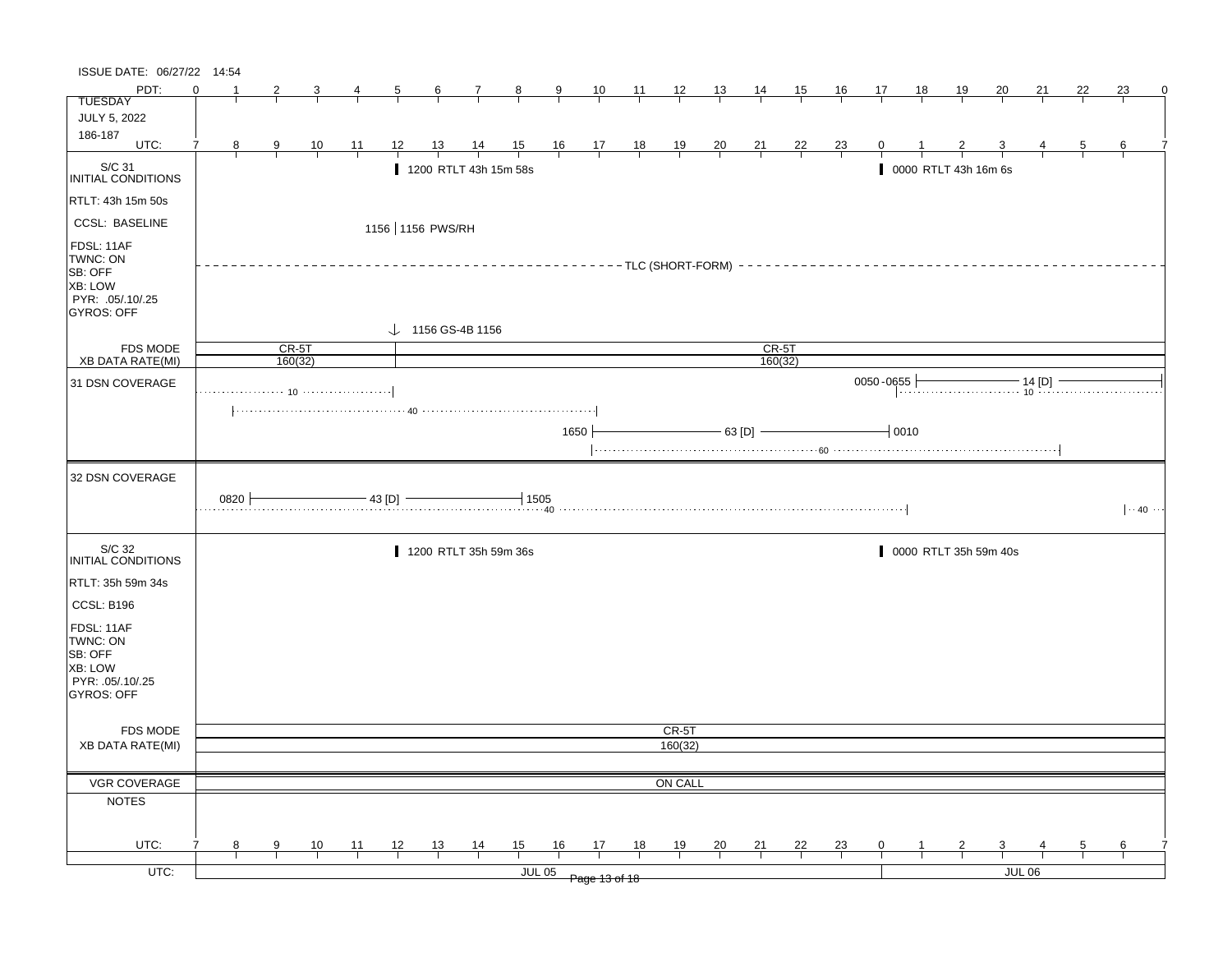| ISSUE DATE: 06/27/22 14:54                                                                   |        |               |                |    |                |                 |                       |                          |                |                                                                |                 |                    |                               |                 |                |                        |    |                       |           |               |    |    |                                 |   |
|----------------------------------------------------------------------------------------------|--------|---------------|----------------|----|----------------|-----------------|-----------------------|--------------------------|----------------|----------------------------------------------------------------|-----------------|--------------------|-------------------------------|-----------------|----------------|------------------------|----|-----------------------|-----------|---------------|----|----|---------------------------------|---|
| PDT:                                                                                         | ∩      | 2             | 3              |    | $\overline{5}$ | $6\overline{6}$ | $\overline{1}$        | $\frac{8}{ }$            | $\overline{9}$ | 10                                                             | $\overline{11}$ |                    | $\frac{12}{1}$ $\frac{13}{1}$ | $\overline{14}$ | 15             | 16                     | 17 | <u>18</u>             | <u>19</u> | 20            | 21 | 22 | 23                              | 0 |
| <b>WEDNESDAY</b>                                                                             |        |               |                |    |                |                 |                       |                          |                |                                                                |                 |                    |                               |                 |                |                        |    |                       |           |               |    |    |                                 |   |
| JULY 6, 2022<br>187-188                                                                      |        |               |                |    |                |                 |                       |                          |                |                                                                |                 |                    |                               |                 |                |                        |    |                       |           |               |    |    |                                 |   |
| UTC:                                                                                         | 7<br>8 | $\frac{9}{1}$ | $\frac{10}{1}$ | 11 | 12             | 13              | $\frac{14}{1}$        | $\frac{15}{1}$           |                | $\begin{array}{c cc} 16 & 17 & 18 \\ \hline & & & \end{array}$ |                 | $\frac{19}{1}$     | $\frac{20}{1}$                | $\frac{21}{1}$  | $\frac{22}{1}$ | $\frac{23}{1}$         |    |                       |           |               |    |    | 6                               |   |
| S/C 31<br><b>INITIAL CONDITIONS</b>                                                          |        |               |                |    |                |                 | 1200 RTLT 43h 16m 14s |                          |                |                                                                |                 |                    |                               |                 |                |                        |    | 0000 RTLT 43h 16m 22s |           |               |    |    |                                 |   |
| RTLT: 43h 16m 6s                                                                             |        |               |                |    |                |                 |                       |                          |                |                                                                |                 |                    |                               |                 |                |                        |    |                       |           |               |    |    |                                 |   |
| <b>CCSL: BASELINE</b>                                                                        |        |               |                |    |                |                 |                       |                          |                |                                                                |                 |                    |                               |                 |                |                        |    |                       |           |               |    |    |                                 |   |
| FDSL: 11AF<br>TWNC: ON<br>SB: OFF<br>XB: LOW<br>PYR: .05/.10/.25<br>GYROS: OFF               |        |               |                |    |                |                 |                       | $----TLC (SHORT-FORM) -$ |                |                                                                |                 |                    |                               | ----------      |                | $ \vdash$ D/L $-$ 2259 |    |                       |           |               |    |    |                                 |   |
| FDS MODE<br><b>XB DATA RATE(MI)</b>                                                          |        |               |                |    |                |                 |                       |                          |                |                                                                |                 | $CR-5T$<br>160(32) |                               |                 |                |                        |    |                       |           |               |    |    |                                 |   |
|                                                                                              |        |               |                |    |                |                 |                       |                          |                |                                                                |                 |                    |                               |                 |                |                        |    |                       |           |               |    |    |                                 |   |
| 31 DSN COVERAGE                                                                              |        |               |                |    |                |                 |                       |                          |                |                                                                |                 |                    |                               |                 |                |                        |    |                       |           |               |    |    |                                 |   |
|                                                                                              |        |               |                |    |                |                 |                       |                          |                |                                                                |                 |                    |                               |                 |                |                        |    |                       |           |               |    |    |                                 |   |
|                                                                                              |        |               |                |    |                |                 |                       |                          |                | 1730                                                           |                 |                    |                               |                 | - 63 [D] -     |                        |    |                       | $-10130$  |               |    |    |                                 |   |
| 32 DSN COVERAGE                                                                              |        |               |                |    |                |                 |                       |                          |                |                                                                |                 |                    |                               |                 |                |                        |    |                       |           |               |    |    |                                 |   |
|                                                                                              |        |               |                |    |                |                 |                       |                          |                |                                                                |                 |                    |                               |                 |                |                        |    |                       |           |               |    |    |                                 |   |
|                                                                                              |        | $0920 +$      |                |    |                |                 |                       |                          | $-43$ [D] $-$  |                                                                |                 |                    |                               |                 | $-12140$       |                        |    |                       |           |               |    |    | 43 [B] 0645<br>$\cdot \cdot 40$ |   |
| S/C 32<br><b>INITIAL CONDITIONS</b>                                                          |        |               |                |    |                |                 | 1200 RTLT 35h 59m 44s |                          |                |                                                                |                 |                    |                               |                 |                |                        |    | 0000 RTLT 35h 59m 48s |           |               |    |    |                                 |   |
| RTLT: 35h 59m 40s                                                                            |        |               |                |    |                |                 |                       |                          |                |                                                                |                 |                    |                               |                 |                |                        |    |                       |           |               |    |    |                                 |   |
|                                                                                              |        |               |                |    |                |                 |                       |                          |                |                                                                |                 |                    |                               |                 |                |                        |    |                       |           |               |    |    |                                 |   |
| CCSL: B196<br>FDSL: 11AF<br>TWNC: ON<br>SB: OFF<br>XB: LOW<br>PYR: .05/.10/.25<br>GYROS: OFF |        |               |                |    |                |                 |                       |                          |                |                                                                |                 |                    |                               |                 |                |                        |    |                       |           |               |    |    |                                 |   |
|                                                                                              |        |               |                |    |                |                 |                       |                          |                |                                                                |                 |                    |                               |                 |                |                        |    |                       |           |               |    |    |                                 |   |
| <b>FDS MODE</b><br><b>XB DATA RATE(MI)</b>                                                   |        |               |                |    |                |                 |                       |                          |                |                                                                |                 | CR-5T<br>160(32)   |                               |                 |                |                        |    |                       |           |               |    |    |                                 |   |
|                                                                                              |        |               |                |    |                |                 |                       |                          |                |                                                                |                 |                    |                               |                 |                |                        |    |                       |           |               |    |    |                                 |   |
| VGR COVERAGE                                                                                 |        |               |                |    |                |                 |                       |                          |                |                                                                |                 | ON CALL            |                               |                 |                |                        |    |                       |           |               |    |    |                                 |   |
| <b>NOTES</b>                                                                                 |        |               |                |    |                |                 |                       |                          |                |                                                                |                 |                    |                               |                 |                |                        |    |                       |           |               |    |    |                                 |   |
| UTC:                                                                                         | 7<br>8 | 9             | 10             | 11 | 12             | 13              | $\frac{14}{1}$        | $\frac{15}{1}$           | 16             | 17                                                             | 18              | 19                 | 20                            | 21              | $\frac{22}{ }$ | $\frac{23}{1}$         | 0  |                       |           | 3             |    |    | 6                               |   |
| UTC:                                                                                         |        |               |                |    |                |                 |                       |                          | <b>JUL 06</b>  | Page 14 of 18                                                  |                 |                    |                               |                 |                |                        |    |                       |           | <b>JUL 07</b> |    |    |                                 |   |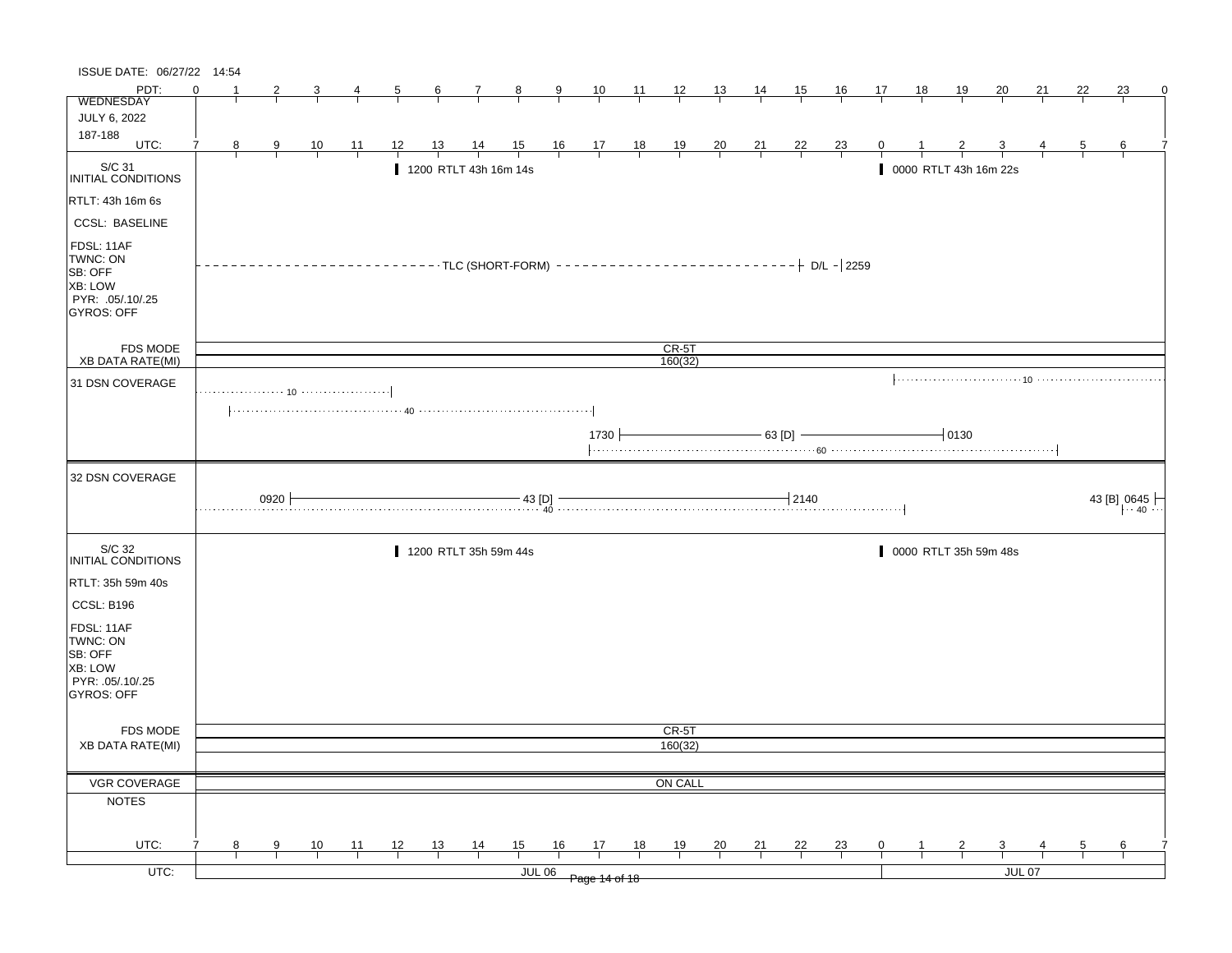| ISSUE DATE: 06/27/22 14:54                                                                          |          |         |                |                |                |                |                |                       |                                    |                     |                               |                |                |                |                |                |                |    |           |                |                       |          |    |                                                |   |
|-----------------------------------------------------------------------------------------------------|----------|---------|----------------|----------------|----------------|----------------|----------------|-----------------------|------------------------------------|---------------------|-------------------------------|----------------|----------------|----------------|----------------|----------------|----------------|----|-----------|----------------|-----------------------|----------|----|------------------------------------------------|---|
| PDT:                                                                                                | $\Omega$ |         | 2              |                |                | $\overline{5}$ | $\frac{6}{ }$  | 7                     | $\frac{8}{ }$                      | $\overline{9}$      | $\frac{10}{1}$                | $\frac{11}{1}$ | $\frac{12}{ }$ | $\frac{13}{1}$ | <u>14</u>      | 15             | $\frac{16}{1}$ | 17 | <u>18</u> | $\frac{19}{1}$ | 20                    | 21       | 22 | 23                                             | 0 |
| <b>THURSDAY</b><br>JULY 7, 2022                                                                     |          |         |                |                |                |                |                |                       |                                    |                     |                               |                |                |                |                |                |                |    |           |                |                       |          |    |                                                |   |
| 188-189                                                                                             |          |         |                |                |                |                |                |                       |                                    |                     |                               |                |                |                |                |                |                |    |           |                |                       |          |    |                                                |   |
| UTC:                                                                                                |          | 8       | $\overline{9}$ | $\frac{10}{1}$ | $\frac{11}{1}$ | <u>12</u>      | <u>13</u>      | $\frac{14}{1}$        | $\frac{15}{1}$                     |                     | $\frac{16}{1}$ $\frac{17}{1}$ | $\frac{18}{1}$ | $\frac{19}{1}$ | $\frac{20}{}$  | $\frac{21}{1}$ | $\frac{22}{1}$ | $\frac{23}{1}$ |    |           |                |                       |          |    | 6                                              |   |
| S/C 31<br>INITIAL CONDITIONS                                                                        |          |         |                |                |                |                |                | 1200 RTLT 43h 16m 32s |                                    |                     |                               |                |                |                |                |                |                |    |           |                | 0000 RTLT 43h 16m 40s |          |    |                                                |   |
| RTLT: 43h 16m 22s                                                                                   |          |         |                |                |                |                |                |                       |                                    |                     |                               |                |                |                |                |                |                |    |           |                |                       |          |    |                                                |   |
| <b>CCSL: BASELINE</b>                                                                               |          |         |                |                |                |                |                |                       |                                    |                     |                               |                |                |                |                |                |                |    |           |                |                       |          |    |                                                |   |
| FDSL: 11AF<br>TWNC: ON<br>SB: OFF<br><b>XB: LOW</b><br>PYR: .05/.10/.25<br><b>GYROS: OFF</b>        |          |         |                |                |                |                |                |                       |                                    |                     |                               |                |                |                |                |                |                |    |           |                |                       |          |    |                                                |   |
| <b>FDS MODE</b>                                                                                     |          |         |                |                |                |                |                |                       |                                    |                     |                               |                | $CR-5T$        |                |                |                |                |    |           |                |                       |          |    |                                                |   |
| <b>XB DATA RATE(MI)</b>                                                                             |          |         |                |                |                |                |                |                       |                                    |                     |                               |                | 160(32)        |                |                |                | 0015-0635      |    |           |                |                       |          |    |                                                |   |
| 31 DSN COVERAGE                                                                                     |          |         |                |                |                |                |                |                       |                                    |                     |                               |                |                |                |                |                |                |    |           |                |                       |          |    |                                                |   |
|                                                                                                     |          |         |                |                |                |                |                |                       |                                    |                     |                               |                |                |                |                |                |                |    |           |                |                       |          |    |                                                |   |
|                                                                                                     |          |         |                |                |                |                |                |                       |                                    | 1650                |                               |                |                |                | $-63$ [D]      |                |                |    |           | 0145           |                       |          |    |                                                |   |
|                                                                                                     |          |         |                |                |                |                |                |                       |                                    |                     |                               |                |                |                |                |                |                |    |           |                |                       |          |    |                                                |   |
| 32 DSN COVERAGE                                                                                     |          |         |                |                |                |                |                |                       |                                    |                     |                               |                |                |                |                |                |                |    |           |                |                       |          |    |                                                |   |
|                                                                                                     |          |         |                |                | 43 [B]         |                |                |                       | $+1440$                            |                     |                               |                |                |                |                |                |                |    |           |                |                       |          |    | $0555 \nmid 43 [o]$<br>$ \cdot 40 \cdot \cdot$ |   |
| S/C 32<br>INITIAL CONDITIONS                                                                        |          |         |                |                |                |                |                | 1200 RTLT 35h 59m 50s |                                    |                     |                               |                |                |                |                |                |                |    |           |                | 0000 RTLT 35h 59m 54s |          |    |                                                |   |
| RTLT: 35h 59m 48s                                                                                   |          |         |                |                |                |                |                |                       |                                    |                     |                               |                |                |                |                |                |                |    |           |                |                       |          |    |                                                |   |
|                                                                                                     |          |         |                |                |                |                |                |                       |                                    |                     |                               |                |                |                |                |                |                |    |           |                |                       |          |    |                                                |   |
| CCSL: B196<br>FDSL: 11AF<br>TWNC: ON<br>SB: OFF<br><b>XB: LOW</b><br>PYR: .05/.10/.25<br>GYROS: OFF |          |         |                |                |                |                |                |                       | 1057 DUMMY (5 MIN BRACKETED 22:58) |                     |                               |                |                |                |                |                |                |    |           |                |                       |          |    |                                                |   |
|                                                                                                     |          |         |                |                |                |                |                |                       |                                    |                     |                               |                |                |                |                |                |                |    |           |                |                       |          |    |                                                |   |
| FDS MODE<br><b>XB DATA RATE(MI)</b>                                                                 |          |         |                |                |                |                |                |                       |                                    |                     |                               |                | CR-5T          |                |                |                |                |    |           |                |                       |          |    |                                                |   |
|                                                                                                     |          |         |                |                |                |                |                |                       |                                    |                     |                               |                | 160(32)        |                |                |                |                |    |           |                |                       |          |    |                                                |   |
| VGR COVERAGE                                                                                        |          | ON CALL |                |                | <b>VGR</b>     |                |                |                       |                                    |                     |                               |                |                |                |                |                |                |    |           |                |                       |          |    |                                                |   |
| <b>NOTES</b>                                                                                        |          |         |                |                |                |                |                |                       |                                    |                     |                               |                |                |                | ON CALL        |                |                |    |           |                |                       |          |    |                                                |   |
|                                                                                                     |          |         |                |                |                |                |                |                       |                                    |                     |                               |                |                |                |                |                |                |    |           |                |                       |          |    |                                                |   |
|                                                                                                     |          |         |                |                |                |                |                |                       |                                    |                     |                               |                |                |                |                |                |                |    |           |                |                       |          |    |                                                |   |
| UTC:<br>$UTC$ :                                                                                     |          | 8       | 9              | $\frac{10}{1}$ | $\frac{11}{1}$ | 12             | $\frac{13}{ }$ | $\frac{14}{1}$        | 15                                 | 16<br><b>JUL 07</b> | 17                            | 18             | <u>19</u>      | $\frac{20}{}$  | $\frac{21}{1}$ | $\frac{22}{1}$ | $\frac{23}{1}$ | 0  |           |                | 3                     | $JUL$ 08 |    | $6 \overline{6}$                               |   |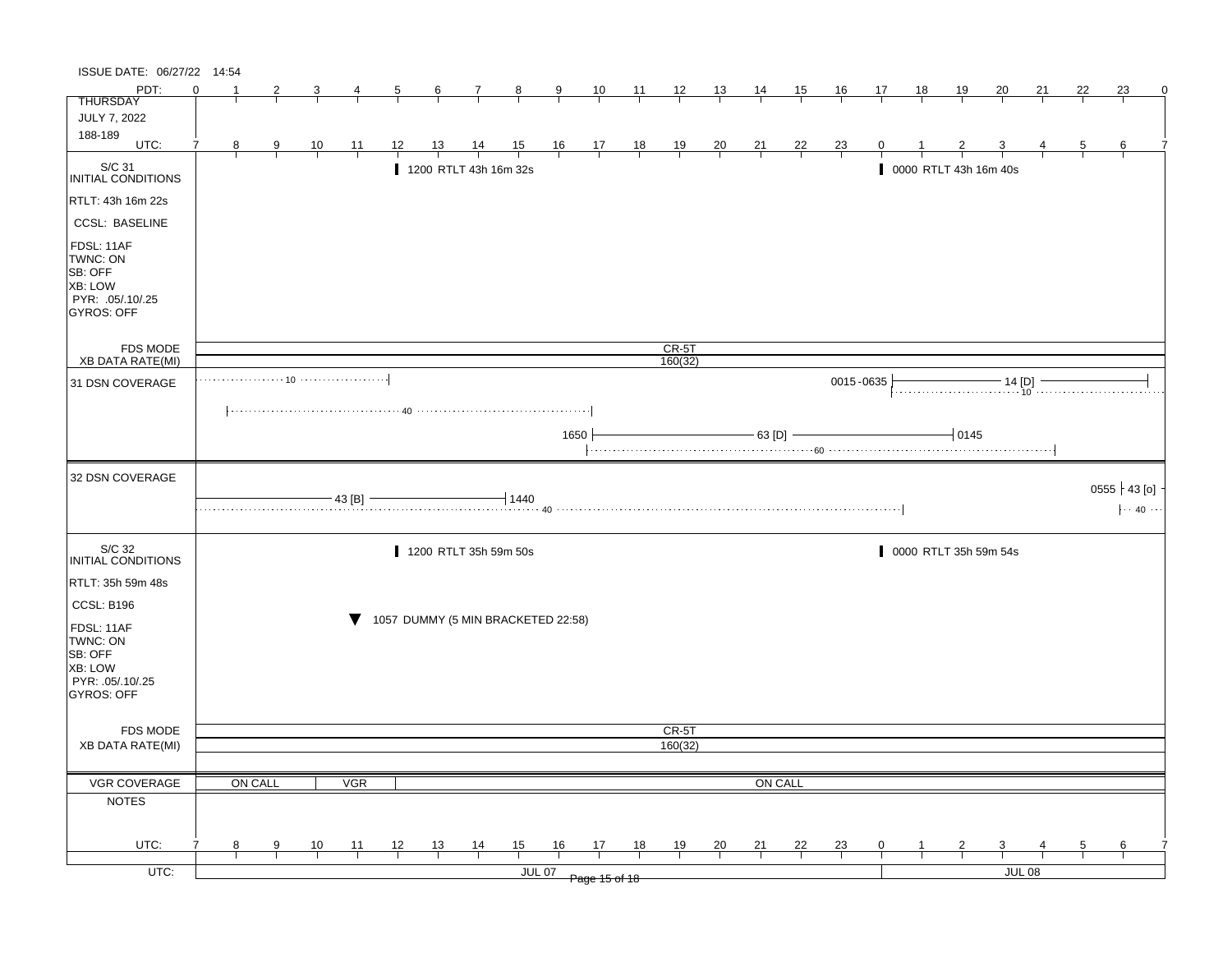| ISSUE DATE: 06/27/22 14:54                                                                |          |                |                |                |                |                |                |                                                                                                                                      |                |               |                                                                |                |                |                |                |                |                      |                |                     |                |                         |               |                |                                                  |   |
|-------------------------------------------------------------------------------------------|----------|----------------|----------------|----------------|----------------|----------------|----------------|--------------------------------------------------------------------------------------------------------------------------------------|----------------|---------------|----------------------------------------------------------------|----------------|----------------|----------------|----------------|----------------|----------------------|----------------|---------------------|----------------|-------------------------|---------------|----------------|--------------------------------------------------|---|
| PDT:                                                                                      | $\Omega$ | -1             | 2              |                | 4              | $\overline{5}$ | $\frac{6}{ }$  | $\mathcal{I}$                                                                                                                        | $\frac{8}{1}$  | $\frac{9}{1}$ | $\frac{10}{1}$                                                 | $\frac{11}{1}$ | $\frac{12}{ }$ | $\frac{13}{2}$ | 14             | 15             | $\frac{16}{1}$       | 17             | <u>18</u>           | <u>19</u>      | 20                      | 21            | 22             | 23                                               | 0 |
| FRIDAY                                                                                    |          |                |                |                |                |                |                |                                                                                                                                      |                |               |                                                                |                |                |                |                |                |                      |                |                     |                |                         |               |                |                                                  |   |
| <b>JULY 8, 2022</b>                                                                       |          |                |                |                |                |                |                |                                                                                                                                      |                |               |                                                                |                |                |                |                |                |                      |                |                     |                |                         |               |                |                                                  |   |
| 189-190<br>UTC:                                                                           | 7        | 8 <sup>8</sup> | $\frac{9}{2}$  | $\frac{10}{1}$ | $\frac{11}{1}$ | 12             | <u>13</u>      | $\frac{14}{1}$                                                                                                                       | $\frac{15}{1}$ |               | $\begin{array}{c cc} 16 & 17 & 18 \\ \hline & & & \end{array}$ |                | $\frac{19}{1}$ | $\frac{20}{1}$ | $\frac{21}{1}$ | $\frac{22}{ }$ | $\frac{23}{1}$       |                |                     |                |                         |               | $\overline{5}$ | 6                                                |   |
|                                                                                           |          |                |                |                |                |                |                |                                                                                                                                      |                |               |                                                                |                |                |                |                |                |                      |                |                     |                |                         |               |                |                                                  |   |
| S/C 31<br>INITIAL CONDITIONS                                                              |          |                |                |                |                |                |                | 1200 RTLT 43h 16m 48s                                                                                                                |                |               |                                                                |                |                |                |                |                |                      |                |                     |                | 0000 RTLT 43h 16m 56s   |               |                |                                                  |   |
| RTLT: 43h 16m 40s                                                                         |          |                |                |                |                |                |                |                                                                                                                                      |                |               |                                                                |                |                |                |                |                |                      |                |                     |                |                         |               |                |                                                  |   |
| <b>CCSL: BASELINE</b>                                                                     |          |                |                |                |                |                |                |                                                                                                                                      |                |               |                                                                |                |                |                |                |                |                      |                |                     |                |                         |               |                |                                                  |   |
| FDSL: 11AF<br>TWNC: ON<br>SB: OFF<br>XB: LOW<br>PYR: .05/.10/.25<br>GYROS: OFF            |          |                |                |                |                |                |                |                                                                                                                                      |                |               |                                                                |                |                |                |                |                |                      |                |                     |                |                         |               |                |                                                  |   |
| FDS MODE                                                                                  |          |                |                |                |                |                |                |                                                                                                                                      |                |               |                                                                |                | $CR-5T$        |                |                |                |                      |                |                     |                |                         |               |                |                                                  |   |
| XB DATA RATE(MI)                                                                          |          |                |                |                |                |                |                |                                                                                                                                      |                |               |                                                                |                | 160(32)        |                |                |                |                      |                |                     |                |                         |               |                |                                                  |   |
| 31 DSN COVERAGE                                                                           |          |                |                |                |                |                |                |                                                                                                                                      |                |               |                                                                |                |                |                |                |                |                      | 0020-0625      |                     |                | $-14$ [D]               |               |                |                                                  |   |
|                                                                                           |          |                |                |                |                |                |                | $\left[\ldots,\ldots,\ldots,\ldots,\ldots,\ldots,\ldots,\;40\;\ldots,\ldots,\ldots,\ldots,\ldots,\ldots,\ldots,\ldots,\ldots\right]$ |                |               |                                                                |                |                |                |                |                |                      |                |                     |                |                         |               |                |                                                  |   |
|                                                                                           |          |                |                |                |                |                |                |                                                                                                                                      |                |               |                                                                | 1850 ├         |                |                |                | - 63 [D] -     |                      |                | $-0050$             |                |                         |               |                |                                                  |   |
| 32 DSN COVERAGE                                                                           |          |                |                |                |                |                |                |                                                                                                                                      |                |               |                                                                |                |                |                |                |                |                      |                |                     |                |                         |               |                |                                                  |   |
|                                                                                           |          |                |                |                |                |                |                |                                                                                                                                      |                |               |                                                                |                |                |                |                |                |                      |                |                     |                |                         |               |                |                                                  |   |
|                                                                                           |          |                |                | $-43$ [o] $-$  |                |                |                | $-1305$                                                                                                                              |                |               |                                                                |                |                |                |                |                | $2155$ $-43$ [D] $-$ |                | $-10025$            |                |                         |               |                | 0550 $\mathcal{L}$ 43 [D]<br>$ \cdots 40 \cdots$ |   |
| S/C 32<br><b>INITIAL CONDITIONS</b>                                                       |          |                |                |                |                |                |                | 1200 RTLT 35h 59m 58s                                                                                                                |                |               |                                                                |                |                |                |                |                |                      |                | 0000 RTLT 36h 0m 2s |                |                         |               |                |                                                  |   |
| RTLT: 35h 59m 54s                                                                         |          |                |                |                |                |                |                |                                                                                                                                      |                |               |                                                                |                |                |                |                |                |                      |                |                     |                |                         |               |                |                                                  |   |
|                                                                                           |          |                |                |                |                |                |                |                                                                                                                                      |                |               |                                                                |                |                |                |                |                |                      |                |                     |                |                         |               |                |                                                  |   |
| CCSL: B196<br>FDSL: 11AF<br>TWNC: ON<br>SB: OFF<br>XB: LOW<br>PYR: 05/10/25<br>GYROS: OFF |          |                |                |                |                |                |                |                                                                                                                                      |                |               |                                                                |                |                |                |                |                |                      |                |                     |                |                         |               |                |                                                  |   |
|                                                                                           |          |                |                |                |                |                |                |                                                                                                                                      |                |               |                                                                |                |                |                |                |                |                      |                |                     |                |                         |               |                |                                                  |   |
| FDS MODE                                                                                  |          |                |                |                |                |                |                |                                                                                                                                      |                |               |                                                                |                | CR-5T          |                |                |                |                      |                |                     |                |                         |               |                |                                                  |   |
| <b>XB DATA RATE(MI)</b>                                                                   |          |                |                |                |                |                |                |                                                                                                                                      |                |               |                                                                |                | 160(32)        |                |                |                |                      |                |                     |                |                         |               |                |                                                  |   |
|                                                                                           |          |                |                |                |                |                |                |                                                                                                                                      |                |               |                                                                |                |                |                |                |                |                      |                |                     |                |                         |               |                |                                                  |   |
| VGR COVERAGE<br><b>NOTES</b>                                                              |          |                |                |                |                |                |                |                                                                                                                                      |                |               |                                                                |                | ON CALL        |                |                |                |                      |                |                     |                |                         |               |                |                                                  |   |
|                                                                                           |          |                |                |                |                |                |                |                                                                                                                                      |                |               |                                                                |                |                |                |                |                |                      |                |                     |                |                         |               |                |                                                  |   |
| UTC:                                                                                      |          | 8              | $\overline{9}$ |                |                |                |                |                                                                                                                                      |                | 16            | 17                                                             | 18             |                |                |                |                |                      | $\overline{0}$ |                     | $\overline{z}$ | $\overline{\mathbf{3}}$ |               | $\overline{5}$ | 6                                                |   |
| $UTC$ :                                                                                   |          |                |                | $\frac{10}{1}$ | $\frac{11}{1}$ | $\frac{12}{ }$ | $\frac{13}{ }$ | $\frac{14}{1}$                                                                                                                       | $\frac{15}{1}$ | <b>JUL 08</b> | Page 16 of 18                                                  |                | $\frac{19}{1}$ | $\frac{20}{1}$ | $\frac{21}{1}$ | $\frac{22}{1}$ | $\frac{23}{1}$       |                |                     |                |                         | <b>JUL 09</b> |                |                                                  |   |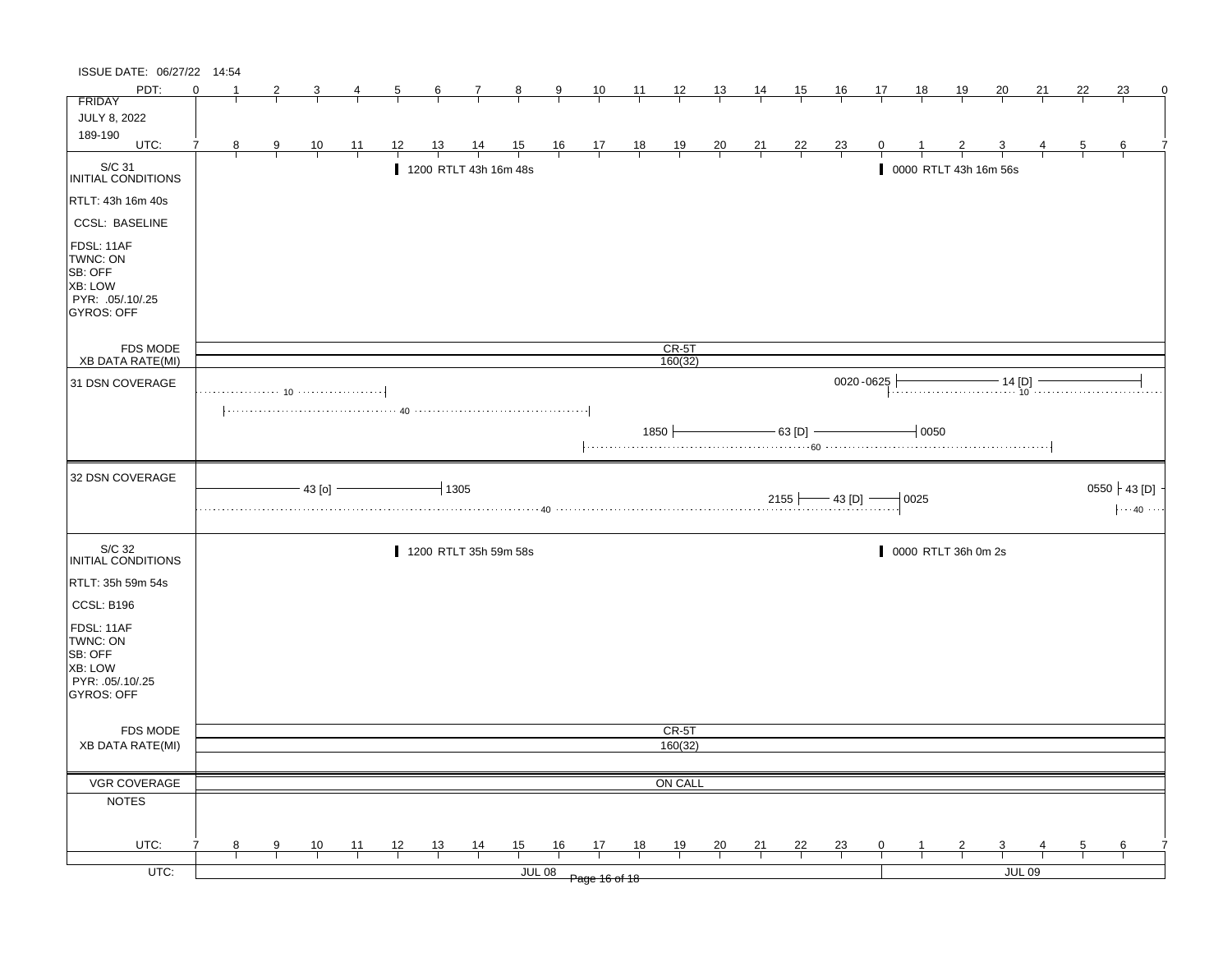| ISSUE DATE: 06/27/22 14:54                                                                   |          |   |   |                |                |    |           |                      |                |               |                                                                      |                |                |                |                |                |                |              |      |                       |                |               |                |    |   |
|----------------------------------------------------------------------------------------------|----------|---|---|----------------|----------------|----|-----------|----------------------|----------------|---------------|----------------------------------------------------------------------|----------------|----------------|----------------|----------------|----------------|----------------|--------------|------|-----------------------|----------------|---------------|----------------|----|---|
| PDT:                                                                                         | $\Omega$ |   | 2 | 3              | 4              | 5  | 6         | $\tau$               | $\frac{8}{1}$  | $\frac{9}{2}$ | $\frac{10}{1}$                                                       | $\frac{11}{2}$ | $\frac{12}{ }$ | $\frac{13}{2}$ | <u>14</u>      | 15             | <u>16</u>      | 17           | 18   | 19                    | <u>20</u>      | 21            | 22             | 23 | 0 |
| <b>SATURDAY</b>                                                                              |          |   |   |                |                |    |           |                      |                |               |                                                                      |                |                |                |                |                |                |              |      |                       |                |               |                |    |   |
| JULY 9, 2022                                                                                 |          |   |   |                |                |    |           |                      |                |               |                                                                      |                |                |                |                |                |                |              |      |                       |                |               |                |    |   |
| 190-191<br>UTC:                                                                              | 7        |   |   |                |                |    |           |                      |                |               |                                                                      |                |                |                |                |                |                |              |      |                       |                |               |                |    |   |
|                                                                                              |          | 8 | 9 | $\frac{10}{1}$ | $\frac{11}{1}$ | 12 | <u>13</u> | $\frac{14}{1}$       | $\frac{15}{1}$ |               | $\begin{array}{c cc} 16 & 17 & 18 \\ \hline &   &   &   \end{array}$ |                | $\frac{19}{1}$ | $\frac{20}{1}$ | $\frac{21}{1}$ | $\frac{22}{1}$ | $\frac{23}{1}$ | 0            |      |                       |                |               | $\overline{5}$ | 6  |   |
| S/C 31<br>INITIAL CONDITIONS                                                                 |          |   |   |                |                |    |           | 1200 RTLT 43h 17m 4s |                |               |                                                                      |                |                |                |                |                |                |              |      | 0000 RTLT 43h 17m 12s |                |               |                |    |   |
| RTLT: 43h 16m 56s                                                                            |          |   |   |                |                |    |           |                      |                |               |                                                                      |                |                |                |                |                |                |              |      |                       |                |               |                |    |   |
| <b>CCSL: BASELINE</b>                                                                        |          |   |   |                |                |    |           |                      |                |               |                                                                      |                |                |                |                |                |                |              |      |                       |                |               |                |    |   |
| FDSL: 11AF<br>TWNC: ON<br>SB: OFF<br><b>XB: LOW</b><br>PYR: .05/.10/.25<br><b>GYROS: OFF</b> |          |   |   |                |                |    |           |                      |                |               |                                                                      |                |                |                |                |                |                |              |      |                       |                |               |                |    |   |
| FDS MODE                                                                                     |          |   |   |                |                |    |           |                      |                |               |                                                                      |                | $CR-5T$        |                |                |                |                |              |      |                       |                |               |                |    |   |
| <b>XB DATA RATE(MI)</b>                                                                      |          |   |   |                |                |    |           |                      |                |               |                                                                      |                | 160(32)        |                |                |                |                |              |      |                       |                |               |                |    |   |
| 31 DSN COVERAGE                                                                              |          |   |   |                |                |    |           |                      |                |               |                                                                      |                |                |                |                |                |                |              |      |                       |                |               |                |    |   |
|                                                                                              |          |   |   |                |                |    |           |                      |                | 1635          |                                                                      |                |                |                | - 63 [D]       |                |                |              |      | $-10120$              |                |               |                |    |   |
| 32 DSN COVERAGE                                                                              |          |   |   |                | 43 [D]         |    |           |                      | 1450           |               |                                                                      |                |                |                |                |                |                |              |      |                       |                |               |                |    |   |
|                                                                                              |          |   |   |                |                |    |           |                      |                |               |                                                                      |                |                | $2015 +$       |                | $-43$ [D] $-$  |                |              | 0020 |                       |                |               |                |    |   |
| S/C 32<br>INITIAL CONDITIONS                                                                 |          |   |   |                |                |    |           | 1200 RTLT 36h 0m 6s  |                |               |                                                                      |                |                |                |                |                |                |              |      | 0000 RTLT 36h 0m 10s  |                |               |                |    |   |
| RTLT: 36h 0m 2s                                                                              |          |   |   |                |                |    |           |                      |                |               |                                                                      |                |                |                |                |                |                |              |      |                       |                |               |                |    |   |
| CCSL: B196                                                                                   |          |   |   |                |                |    |           |                      |                |               |                                                                      |                |                |                |                |                |                |              |      |                       |                |               |                |    |   |
| FDSL: 11AF<br>TWNC: ON<br>SB: OFF<br>XB: LOW<br>PYR: 05/10/25<br>GYROS: OFF                  |          |   |   |                |                |    |           |                      |                |               |                                                                      |                |                |                |                |                |                |              |      |                       |                |               |                |    |   |
| FDS MODE                                                                                     |          |   |   |                |                |    |           |                      |                |               |                                                                      |                | CR-5T          |                |                |                |                |              |      |                       |                |               |                |    |   |
| XB DATA RATE(MI)                                                                             |          |   |   |                |                |    |           |                      |                |               |                                                                      |                | 160(32)        |                |                |                |                |              |      |                       |                |               |                |    |   |
|                                                                                              |          |   |   |                |                |    |           |                      |                |               |                                                                      |                |                |                |                |                |                |              |      |                       |                |               |                |    |   |
| VGR COVERAGE                                                                                 |          |   |   |                |                |    |           |                      |                |               |                                                                      |                | ON CALL        |                |                |                |                |              |      |                       |                |               |                |    |   |
| <b>NOTES</b>                                                                                 |          |   |   |                |                |    |           |                      |                |               |                                                                      |                |                |                |                |                |                |              |      |                       |                |               |                |    |   |
| UTC:                                                                                         |          | 8 | 9 | 10             | 11             | 12 | 13        | $\frac{14}{1}$       | $\frac{15}{1}$ | 16            | 17                                                                   | 18             | 19             | $\frac{20}{1}$ | $\frac{21}{1}$ | 22             | $\frac{23}{1}$ | $\mathbf{0}$ | 1    | $\overline{2}$        | $\overline{3}$ |               | 5              | 6  |   |
|                                                                                              |          |   |   |                |                |    |           |                      |                |               |                                                                      |                |                |                |                |                |                |              |      |                       |                |               |                |    |   |
| $UTC$ :                                                                                      |          |   |   |                |                |    |           |                      |                | <b>JUL 09</b> | Page 17 of 18                                                        |                |                |                |                |                |                |              |      |                       |                | <b>JUL 10</b> |                |    |   |